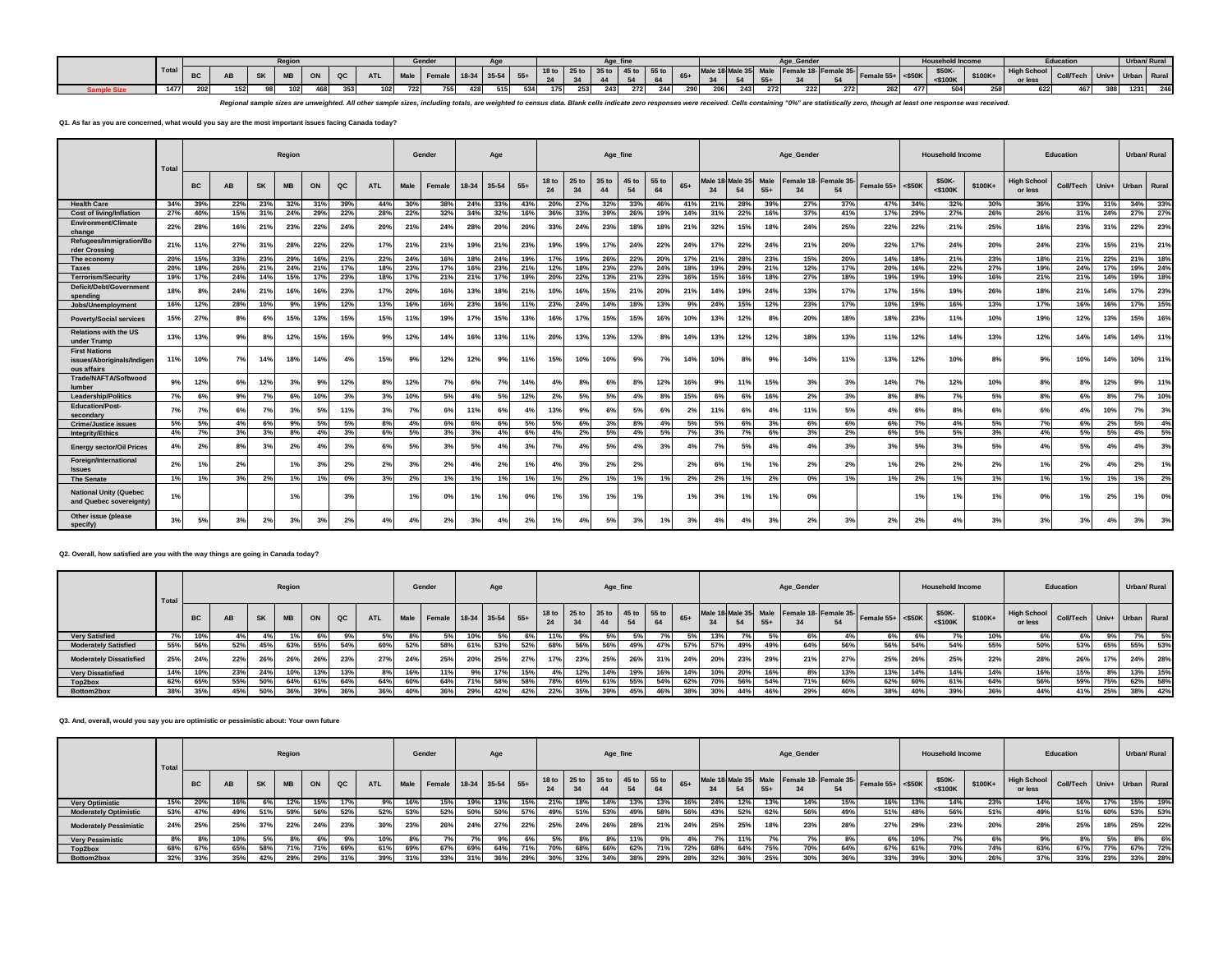#### **Q3. And, overall, would you say you are optimistic or pessimistic about: The future of Canada**

|                               | Total |           |     |           | Region    |     |     |            |      | Gender                 |     | Age       |     |     |     |     | Age_fine                      |     |       |     |     |     | Age_Gender |     |                                                                                                |     | <b>Household Income</b> |         |                               | Education                   |     |     | Urban/ Rural |
|-------------------------------|-------|-----------|-----|-----------|-----------|-----|-----|------------|------|------------------------|-----|-----------|-----|-----|-----|-----|-------------------------------|-----|-------|-----|-----|-----|------------|-----|------------------------------------------------------------------------------------------------|-----|-------------------------|---------|-------------------------------|-----------------------------|-----|-----|--------------|
|                               |       | <b>BC</b> | AB  | <b>SK</b> | <b>MB</b> | ON  | QC  | <b>ATL</b> | Male | Female 18-34 35-54 55+ |     |           |     | 24  | 34  |     | 18 to 25 to 35 to 45 to 55 to | 64  | $65+$ |     |     | 55. |            | 54  | Male 18 Male 35 Male Female 18- Female 35- Female 55+ $\left  \right $ <\$50K $\left  \right $ |     | \$50K-<br>$<$ \$100K    | \$100K+ | <b>High School</b><br>or less | Coll/Tech Univ+ Urban Rural |     |     |              |
| <b>Very Optimistic</b>        |       | 10%       | 5%  |           |           |     | 8%  | 4%         |      |                        | 9%  |           |     | 11% | 8%  |     |                               |     |       | 13% |     |     |            | 5%  | 10%                                                                                            |     | 5%                      |         |                               |                             | 10% | 8%  | 6%           |
| <b>Moderately Optimistic</b>  | 47%   | 48%       | 43% | 270/      | 48%       | 49% | 44% | 54%        | 45%  | 49%                    | 51% | 47%       | 43% | 50% | 52% |     | 48%                           | 42% | 44%   | 46% | 45% | 45% | 56%        | 49% | 41%                                                                                            | 44% | 49%                     | 49%     | 42%                           | 45%                         | 57% | 47% | 45%          |
| <b>Moderately Pessimistic</b> | 32%   | 32%       | 31% | 29%       | 39%       | 31% | 36% | 29%        | 33%  | 32%                    |     | 240<br>JІ | 36% | 29% | 30% | 33% | 29%                           | 42% | 31%   | 31% | 29% | 37% | 29%        | 33% | 34%                                                                                            | 33% | 33%                     | 29%     | 34%                           | 36%                         | 25% | 32% | 34%          |
| <b>Very Pessimistic</b>       | 13%   | 10%       | 21% | 25%       |           | 12% | 12% | 14%        |      | 12%                    | 10% | 16%       | 14% | 10% | 10% |     |                               | 12% | 15%   |     | 20% | 13% | 10%        | 13% | 14%                                                                                            | 15% | 13%                     | 13%     | 16%                           | 14%                         |     | 13% | 16%          |
| Top2box                       | 54%   | 57%       | 48% |           | 52%       | 56% | 52% | 58%        | 53%  | 56%                    | 60% | 53%       | 50% | 61% | 60% | 53% | 53%                           |     | 54%   | 59% | 52% | 49% | 62%        | 55% | 51%                                                                                            | 52% | 54%                     | 57%     | 49%                           | 50%                         | 67% | 55% | 51%          |
| Bottom2box                    | 46%   | 43%       | 52% | EAO       | 48%       | 44% | 48% | 42%        |      | 44%                    | 40% | 47°       | 50% | 39% | 40% |     | 47%                           | 53% | 46%   |     | 48% | 51% | 38%        | 45% | 49%                                                                                            | 48% | 46%                     | 43%     | 51%                           | 50%                         | 33% | 45% | 49%          |

## **Q4\_35Plus. [Every recent election/More than Once] Of these most recent Canadian federal elections, how often have you yourself supported each of these federal political parties?**

| <b>Sample Size</b>                     | 1049  | 145       |     | 74        |           | 332 | 264         |            | 516 | 534                         | 515 | 534 |    |    | 243                                 | 272 | 244 | 290   |    | 243 | 272   |            | 272 | 262                                                          | 326 | 374                     | 197     | 453                           | 333                         | 263 | 861 | 188          |
|----------------------------------------|-------|-----------|-----|-----------|-----------|-----|-------------|------------|-----|-----------------------------|-----|-----|----|----|-------------------------------------|-----|-----|-------|----|-----|-------|------------|-----|--------------------------------------------------------------|-----|-------------------------|---------|-------------------------------|-----------------------------|-----|-----|--------------|
|                                        | Total |           |     |           | Region    |     |             |            |     | Gender                      | Age |     |    |    | Age_fine                            |     |     |       |    |     |       | Age_Gender |     |                                                              |     | <b>Household Income</b> |         |                               | Education                   |     |     | Urban/ Rural |
|                                        |       | <b>BC</b> | AB  | <b>SK</b> | <b>MB</b> | ON  | $_{\rm QC}$ | <b>ATL</b> |     | Male Female 18-34 35-54 55+ |     |     | 24 | 34 | 18 to 25 to 35 to 45 to 55 to<br>44 | 54  | 64  | $65+$ | 34 | 54  | $55+$ |            | 54  | Male 18 Male 35 Male Female 18- Female 35- Female 55+ <\$50K |     | \$50K-<br>$<$ \$100K    | \$100K+ | <b>High School</b><br>or less | Coll/Tech Univ+ Urban Rural |     |     |              |
| <b>Conservative Party of</b><br>Canada | 37%   | 26%       | 82% | 40%       | 36%       | 38% | 25%         | 26%        | 40% | 34%                         | 33% | 41% |    |    | 28%                                 | 37% | 39% | 42%   |    | 35% | 43%   |            | 30% | 38%                                                          | 30% | 38%                     | 42%     | 39%                           | 40%                         | 29% | 36% | 40%          |
| <b>Liberal Party of Canada</b>         | 37%   | 33%       | 13% | 24%       | 27%       | 41% | 39%         | 60%        | 38% | 36%                         | 36% | 39% |    |    | 36%                                 | 35% | 36% | 41%   |    | 43% | 33%   |            | 29% | 44%                                                          | 37% | 35%                     | 41%     | 34%                           | 36%                         | 44% | 38% | 33%          |
| <b>New Democratic Party</b><br>(NDP)   | 23%   | 38%       | 10% | 41%       | 25%       | 23% | 17%         | 21%        | 20% | 25%                         | 24% | 21% |    |    | 27%                                 | 22% | 26% | 16%   |    | 19% | 21%   |            | 29% | 21%                                                          | 26% | 22%                     | 20%     | 21%                           | 22%                         | 25% | 24% | 16%          |
| <b>Bloc Quebecois</b>                  | 26%   |           |     |           |           |     | 26%         |            | 20% | 33%                         | 34% | 19% |    |    | 39%                                 | 30% | 22% | 16%   |    | 24% |       |            | 44% | 21%                                                          | 25% | 26%                     | 27%     | 28%                           | 24%                         | 26% | 25% | 31%          |
| <b>Green Party of Canada</b>           | 7%    | 12%       |     |           | 4%        | 6%  |             | 9%         |     |                             |     |     |    |    | 10%                                 | 5%  |     |       |    | 7%  |       |            |     | 6%                                                           |     | 5%                      |         | 6%                            |                             |     | 6%  | 10%          |

**Q4\_35Plus. [Once] Of these most recent Canadian federal elections, how often have you yourself supported each of these federal political parties?**

|                                        | Total |           |           |           | Region          |     |               |            |     | Gender                      | Age |     |    | Age_fine                            |     |     |     |    |     |       | Age_Gender |                                                  |                      |     | <b>Household Income</b> |            |                                             | Education |     |     | Urban/ Rural |
|----------------------------------------|-------|-----------|-----------|-----------|-----------------|-----|---------------|------------|-----|-----------------------------|-----|-----|----|-------------------------------------|-----|-----|-----|----|-----|-------|------------|--------------------------------------------------|----------------------|-----|-------------------------|------------|---------------------------------------------|-----------|-----|-----|--------------|
|                                        |       | <b>BC</b> | <b>AB</b> | <b>SK</b> | <b>MB</b>       | ON  | $_{\alpha c}$ | <b>ATL</b> |     | Male Female 18-34 35-54 55+ |     |     | 34 | 18 to 25 to 35 to 45 to 55 to<br>44 |     |     |     | 34 |     | $55+$ |            | Male 18 Male 35 Male Female 18- Female 35-<br>54 | Female $55+ <$ \$50K |     | \$50K-<br>$<$ \$100K    | \$100K+    | uK+ High School Coll/Tech Univ+ Urban Rural |           |     |     |              |
| <b>Conservative Party of</b><br>Canada | 15%   | 12%       | 5%        |           | 16%             | 14% | 18%           | 24%        | 15% | 14%                         | 15% | 15% |    | 13%                                 |     | 13% | 16% |    | 15% | 15%   |            | 14%                                              | 14%                  | 15% | 14%                     | 12%        | 15%                                         | 14%       | 14% | 14% | 16%          |
| <b>Liberal Party of Canada</b>         | 20%   | 24%       | 22%       | 25%       | 26%             | 17% | 18%           | 21%        |     | 22%                         | 21% | 18% |    | 17%                                 | 25% | 20% | 16% |    | 17% | 18%   |            | 26%                                              | 18%                  | 18% | 21%                     | <b>20%</b> | 17%                                         | 21%       | 22% | 20% | 18%          |
| <b>New Democratic Party</b><br>(NDP)   | 23%   | 14%       | 13%       | 11%       | 16%             | 18% | 36%           | 34%        | 21% | 24%                         | 22% | 23% |    | 24%                                 | 20% | 19% | 27% |    | 21% | 21%   |            | 22%                                              | 25%                  | 23% | 23%                     | 22%        | 21%                                         | 24%       | 24% | 21% | 28%          |
| <b>Bloc Quebecois</b>                  | 13%   |           |           |           |                 |     | 13%           |            |     | 10%                         | 13% | 14% |    | 12%                                 |     | 18% | 11% |    | 18% | 17%   |            |                                                  | 11%                  | 14% | 17%                     |            | 7%                                          | 11%       | 11% | 13% | 15%          |
| <b>Green Party of Canada</b>           | $Q_0$ | 110/      | 4%        |           | 20 <sub>1</sub> | 11% |               | 10%        |     | 10%                         | 10% |     |    | 12%                                 |     | 00  |     |    | 8%  |       |            | 11%                                              | $Q_0$                |     |                         |            |                                             | 9%        |     | 9%  | 8%           |

#### **Q4\_35Plus. [Never/Not once] Of these most recent Canadian federal elections, how often have you yourself supported each of these federal political parties?**

|                                        | Total |           |     |           | Region    |     |     |            |     | Gender                      | Age        |     |    |                                     |     | Age_fine |     |       |     |       | Age_Gender |     |                                                            |     | <b>Household Income</b> |         |                               | Education                   |     |     | Urban/ Rural |
|----------------------------------------|-------|-----------|-----|-----------|-----------|-----|-----|------------|-----|-----------------------------|------------|-----|----|-------------------------------------|-----|----------|-----|-------|-----|-------|------------|-----|------------------------------------------------------------|-----|-------------------------|---------|-------------------------------|-----------------------------|-----|-----|--------------|
|                                        |       | <b>BC</b> | AB  | <b>SK</b> | <b>MB</b> | ON  | QC  | <b>ATL</b> |     | Male Female 18-34 35-54 55+ |            |     | 24 | 18 to 25 to 35 to 45 to 55 to<br>34 | 44  |          | 64  | $65+$ |     | $55+$ |            | 54  | Male 18 Male 35 Male Female 18 Female 35 Female 55+ <\$50K |     | \$50K-<br>$<$ \$100K    | \$100K+ | <b>High School</b><br>or less | Coll/Tech Univ+ Urban Rural |     |     |              |
| <b>Conservative Party of</b><br>Canada | 49%   | 62%       | 13% | 45%       | 49%       | 47% | 57% | 51%        | 45% | 52%                         | 53%        | 45% |    |                                     | 59% | 47%      | 48% | 43%   | 49% | 42%   |            | 56% | 48%                                                        | 55% | 48%                     | 46%     | 46%                           | 46%                         | 57% | 50% | 45%          |
| <b>Liberal Party of Canada</b>         | 43%   | 43%       | 65% | 51%       | 47%       | 41% | 44% | 19%        | 45% | 42%                         | 43%        | 44% |    |                                     | 46% | 40%      | 44% | 43%   | 40% | 49%   |            | 45% | 38%                                                        | 44% | 44%                     | 39%     | 48%                           | 43%                         | 35% | 42% | 48%          |
| <b>New Democratic Party</b><br>(NDP)   | 55%   | 47%       | 77% | 48%       | 59%       | 59% | 48% | 45%        | 59% | 51%                         | 54%        | 56% |    |                                     | 49% | 58%      | 55% | 56%   | 60% | 58%   |            | 48% | 54%                                                        | 51% | 55%                     | 58%     | 58%                           | 54%                         | 51% | 55% | 55%          |
| <b>Bloc Quebecois</b>                  | 60%   |           |     |           |           |     |     |            | 63% | 58%                         | <b>53%</b> | 67% |    |                                     | 49% | 56%      | 59% | 73%   | 59% | 66%   |            | 48% | 68%                                                        | 62% | 56%                     | 64%     | 55%                           | 65%                         | 63% | 62% | 54%          |
| <b>Green Party of Canada</b>           | 84%   | 77%       | 92% | 86%       | 93%       | 84% | 87% | 81%        | 86% | 83%                         | 83%        | 86% |    |                                     | 78% | 87%      | 87% | 85%   | 85% | 88%   |            | 81% | 84%                                                        | 81% | 86%                     | 86%     | 87%                           | 84%                         | 80% | 85% | 82%          |

**Q4\_35Plus. [Conservative Party of Canada] Of these most recent Canadian federal elections, how often have you yourself supported each of these federal political parties?**

|                              | Total |           |     |           | Region    |     |               |            |     | Gender                      | Age |     |                               |    | Age_fine |     |     |     |    |     |       | Age_Gender |                    |                                                             |     | <b>Household Income</b> |          |                               | Education                   |     |     | Urban/ Rural |
|------------------------------|-------|-----------|-----|-----------|-----------|-----|---------------|------------|-----|-----------------------------|-----|-----|-------------------------------|----|----------|-----|-----|-----|----|-----|-------|------------|--------------------|-------------------------------------------------------------|-----|-------------------------|----------|-------------------------------|-----------------------------|-----|-----|--------------|
|                              |       | <b>BC</b> | AB  | <b>SK</b> | <b>MB</b> | ON  | $_{\alpha c}$ | <b>ATL</b> |     | Male Female 18-34 35-54 55+ |     |     | 18 to 25 to 35 to 45 to 55 to | 34 | 44       |     |     |     | 34 |     | $55+$ |            | 54                 | Male 18 Male 35 Male Female 18 Female 35- Female 55+ <\$50K |     | \$50K-<br>$<$ \$100 $K$ | $$100K+$ | <b>High School</b><br>or less | Coll/Tech Univ+ Urban Rural |     |     |              |
| <b>Every recent election</b> | 17%   | 10%       | 45% | 23%       | 22%       | 20% |               | 7%         | 22% | 13%                         | 14% | 20% |                               |    | 10%      |     | 20% | 21% |    | 17% | 26%   |            | 12%                | 15%                                                         | 14% | 16%                     | 20%      | 20%                           | 20%                         | 10% | 17% | 19%          |
| More than once               | 19%   | 16%       | 36% | 17%       |           | 18% | 17%           | 19%        | 18% | 20%                         | 18% | 20% |                               |    | 17%      | 20% | 19% | 21% |    | 19% | 17%   |            | 18%                | 23%                                                         | 16% | 22%                     | 22%      | 19%                           | 20%                         | 19% | 19% | 21%          |
| Once                         | 15%   | 12%       | 5%  | 14%       |           | 14% | 18%           | 24%        | 15% | 14%                         | 15% | 15% |                               |    | 13%      |     | 13% | 16% |    | 15% | 15%   |            | 14%                | 14%                                                         | 15% | 14%                     | 12%      | 15%                           | 14%                         | 14% | 14% | 16%          |
| Never/Not once               | 49%   | 62%       | 13% |           | 49%       | 47% | 57%           | 51%        | 45% | 52%                         | 53% | 45% |                               |    | 59%      |     | 48% | 43% |    | 49% | 42%   |            | 56%                | 48%                                                         | 55% | 48%                     | 46%      | 46%                           | 46%                         | 57% | 50% | 45%          |
| Top2box                      | 37%   | 26%       | 82% | 40%       | 200       | 38% | 25%           | 26%        |     | 34%                         | 33% |     |                               |    | 28%      | 37% | 39% |     |    | 35% | 43%   |            | 200/<br><b>30%</b> | 38%                                                         | 30% | 38%                     | 42%      | 39%                           | 40%                         | 29% | 36% | 40%          |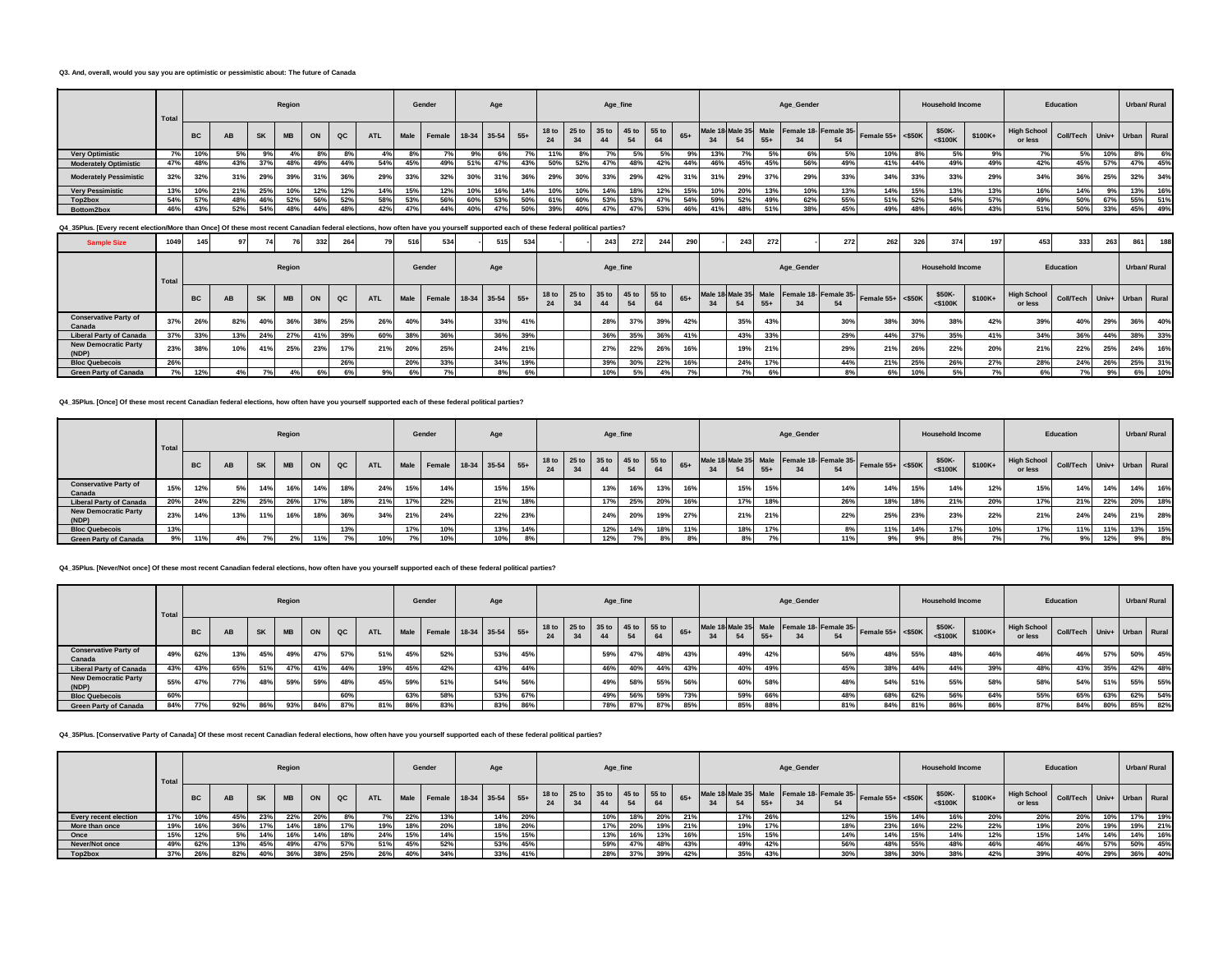#### **Q4\_35Plus. [Liberal Party of Canada] Of these most recent Canadian federal elections, how often have you yourself supported each of these federal political parties?**

|                       | Total |           |     |           | Region |     |     |     |     | Gender                          | Age        |     |    |                                     | Age_fine |     |     |     |       | Age_Gender |     |                                                                  |     | <b>Household Income</b> |          |                               | Education                   |     |     | Urban/ Rural |
|-----------------------|-------|-----------|-----|-----------|--------|-----|-----|-----|-----|---------------------------------|------------|-----|----|-------------------------------------|----------|-----|-----|-----|-------|------------|-----|------------------------------------------------------------------|-----|-------------------------|----------|-------------------------------|-----------------------------|-----|-----|--------------|
|                       |       | <b>BC</b> | AB  | <b>SK</b> | MB     | ON  | QC  |     |     | ATL Male Female 18-34 35-54 55+ |            |     | 34 | 18 to 25 to 35 to 45 to 55 to<br>44 |          | 64  |     |     | $55+$ |            | 54  | Male 18 Male 35 Male Female 18- Female 35- Female 55+ <\$50K 55" |     | \$50K-<br>$<$ \$100K    | $$100K+$ | <b>High School</b><br>or less | Coll/Tech Univ+ Urban Rural |     |     |              |
| Every recent election | 12%   |           |     |           |        | 14% | 13% | 20% | 13% | 12%                             | 440        | 14% |    | 12%                                 | 11%      | 12% | 15% | 15% | 4494  |            |     | 16%                                                              | 12% | 13%                     | 12%      | 11%                           | 10%                         | 17% | 13% | 8%           |
| More than once        | 25%   | 22%       |     |           | 17%    | 28% | 25% | 39% | 25% | 24%                             | <b>24%</b> | 25% |    | 24%                                 | 24%      | 24% | 26% | 28% | 22%   |            | 21% | 28%                                                              | 25% | 22%                     | 29%      | 23%                           | 26%                         | 26% | 24% | 25%          |
| Once                  | 20%   | 24%       | 22% | 25%       | 26%    | 17% | 18% | 21% | 17% | 22%                             | 21%        | 18% |    |                                     | 25%      | 20% | 16% | 17% | 18%   |            | 26% | 18%                                                              | 18% | 21%                     | 20%      | 17%                           | 21%                         | 22% | 20% | 18%          |
| Never/Not once        | 43%   | 43%       | 65% | 51%       | 47%    | 41% | 44% | 19% | 45% |                                 | 43%        | 44% |    | 46%                                 | 40%      | 44% | 43% | 40% |       |            | 45% | 38%                                                              | 44% | 44%                     | 39%      | 48%                           | 43%                         | 35% | 42% | 48%          |
| Top2box               | 37%   | 33%       | 13% | 24%       | 27%    | 41% | 39% | 60% | 38% | 36%                             | 36%        | 39% |    | 36%                                 | 35%      | 36% | 41% | 43% | 33%   |            | 29% | 44%                                                              | 37% | 35%                     | 41%      | 34%                           | 36%                         | 44% | 38% | 33%          |

#### **Q4\_35Plus. [New Democratic Party (NDP)] Of these most recent Canadian federal elections, how often have you yourself supported each of these federal political parties?**

|                       | Total |           |     |           | Region |     |     |                    |     | Gender                           | Age |     |                               |    |             | Age_fine |     |       |     |       | Age_Gender |     |                                                            |     | <b>Household Income</b> |         |                               | Education                   |     |     | Urban/ Rural |
|-----------------------|-------|-----------|-----|-----------|--------|-----|-----|--------------------|-----|----------------------------------|-----|-----|-------------------------------|----|-------------|----------|-----|-------|-----|-------|------------|-----|------------------------------------------------------------|-----|-------------------------|---------|-------------------------------|-----------------------------|-----|-----|--------------|
|                       |       | <b>BC</b> | AB  | <b>SK</b> | MB     | ON  | QC  | <b>ATL</b>         |     | Male Female 18-34 35-54 55+      |     |     | 18 to 25 to 35 to 45 to 55 to | 34 |             |          | 64  | $65+$ |     | $55+$ |            | 54  | Male 18 Male 35 Male Female 18 Female 35 Female 55+ <\$50K |     | \$50K-<br>$<$ \$100 $K$ | \$100K+ | <b>High School</b><br>or less | Coll/Tech Univ+ Urban Rural |     |     |              |
| Every recent election | 7%    | 10%       |     | 15%       |        |     | 5%  |                    |     |                                  |     |     |                               |    |             |          |     | 5%    |     |       |            |     | 7%                                                         | 10% | 7%                      |         |                               |                             |     |     | 4%           |
| More than once        | 15%   | 28%       | 9%  | 26%       | 16%    | 14% | 12% |                    | 14% |                                  | 16% | 15% |                               |    |             |          | 19% | 11%   | 12% | 16%   |            | 20% | 14%                                                        | 16% | 15%                     | 16%     | 14%                           | 14%                         | 20% | 16% | 12%          |
| Once                  | 23%   | 14%       | 13% |           | 16%    | 18% | 36% | 34%                | 21% | 24%                              | 22% | 23% |                               |    | 24%         | 20%      | 19% | 27%   | 21% | 21%   |            | 22% | 25%                                                        | 23% | 23%                     | 22%     | 21%                           | 24%                         | 24% | 21% | 28%          |
| Never/Not once        | 55%   | 47%       | 77% |           |        | 59% | 48% | 45%                | 59% | E <sub>10</sub> /<br><b>JI70</b> | 54% | 56% |                               |    |             | 58%      | 55% | 56%   | 60% | 58%   |            |     | 54%                                                        | 51% | 55%                     | 58%     | 58%                           | 54%                         | 51% | 55% | 55%          |
| Top2box               | 23%   | 38%       | 10% |           | 25%    | 23% | 17% | 240<br><b>4170</b> | 20% | 25%                              | 24% | 21% |                               |    | 270/<br>27% | 22%      | 26% | 16%   | 19% | 21%   |            | 29% | 21%                                                        | 26% | 22%                     | 20%     | 21%                           | 22%                         | 25% | 24% | 16%          |

**Q4\_35Plus. [Bloc Quebecois] Of these most recent Canadian federal elections, how often have you yourself supported each of these federal political parties?**

| <b>Sample Size</b>           | 263   |           |    |           |           |    |     |            | 1351 | 128                         | 124 |     |    | 50                                  | 66  |     |       |    | 60  | 75    |            | 64  | 64                                                                              |     | 108                     |         | 11 U                          | 92 .                        | -61 | 213 | 50           |
|------------------------------|-------|-----------|----|-----------|-----------|----|-----|------------|------|-----------------------------|-----|-----|----|-------------------------------------|-----|-----|-------|----|-----|-------|------------|-----|---------------------------------------------------------------------------------|-----|-------------------------|---------|-------------------------------|-----------------------------|-----|-----|--------------|
|                              | Total |           |    |           | Region    |    |     |            |      | Gender                      | Age |     |    | Age_fine                            |     |     |       |    |     |       | Age_Gender |     |                                                                                 |     | <b>Household Income</b> |         |                               | Education                   |     |     | Urban/ Rural |
|                              |       | <b>BC</b> | AB | <b>SK</b> | <b>MB</b> | ON | QC  | <b>ATL</b> |      | Male Female 18-34 35-54 55+ |     |     | 24 | 18 to 25 to 35 to 45 to 55 to<br>44 |     | 64  | $65+$ | 34 |     | $55+$ |            | 54  | Male 18 Male 35 Male Female 18- Female 35- Female 55+ <\$50K $\frac{5^{5}}{25}$ |     | \$50K-<br>$<$ \$100K    | \$100K+ | <b>High School</b><br>or less | Coll/Tech Univ+ Urban Rural |     |     |              |
| <b>Every recent election</b> | 9%    |           |    |           |           |    |     |            | 11%  | 8%                          | 11% |     |    |                                     | 15% | 11% |       |    | 13% | 10%   |            | 9%  | 6%                                                                              | 10% | 8%                      |         | 13%                           | $8\%$                       |     | 9%  | 10%          |
| More than once               | 17%   |           |    |           |           |    |     |            | 9%   | 25%                         | 23% | 11% |    | 33%                                 | 15% | 11% | 11%   |    | 11% | 8%    |            | 35% | 15%                                                                             | 14% | 19%                     | 18%     | 15%                           | 16%                         | 21% | 16% | 21%          |
| Once                         | 13%   |           |    |           |           |    | 13% |            | 17%  | 10%                         | 13% | 14% |    | 12%                                 | 14% | 18% | 11%   |    | 18% | 17%   |            | 8%  | 11%                                                                             | 14% |                         | 10%     | 17%                           | 11%                         | 11% | 13% | 15%          |
| Never/Not once               | 60%   |           |    |           |           |    | 60% |            | 63%  | 58%                         | 53% | 67% |    | 49%                                 | 56% | 59% | 73%   |    | 59% | 66%   |            | 48% | 68%                                                                             | 62% | 56%                     | 64%     | 55%                           | 65%                         | 63% | 62% | 54%          |
| Top2box                      | 26%   |           |    |           |           |    | 26% |            | 20%  | 33%                         | 34% | 19% |    | 39%                                 | 30% | 22% | 16%   |    | 24% | 17%   |            | 44% | 21%                                                                             | 25% | 26%                     |         | 28%                           | 24%                         | 26% | 25% | 31%          |

### **Q4\_35Plus. [Green Party of Canada] Of these most recent Canadian federal elections, how often have you yourself supported each of these federal political parties?**

| <b>Sample Size</b>           | 1049  | 145       | 971 | 74  |           | 332 | 264 | 79         | 516 | 534                         | 515 | 534 |    |                               | 243 | 272      | 244 | 290   |    | 243 | 272   |            | 272 | 262                                                          | 3261 | 374                     | 197     | 453                           | 333                         | 263 | 861 | 188                 |
|------------------------------|-------|-----------|-----|-----|-----------|-----|-----|------------|-----|-----------------------------|-----|-----|----|-------------------------------|-----|----------|-----|-------|----|-----|-------|------------|-----|--------------------------------------------------------------|------|-------------------------|---------|-------------------------------|-----------------------------|-----|-----|---------------------|
|                              | Total |           |     |     | Region    |     |     |            |     | Gender                      | Age |     |    |                               |     | Age_fine |     |       |    |     |       | Age_Gender |     |                                                              |      | <b>Household Income</b> |         |                               | Education                   |     |     | <b>Urban/ Rural</b> |
|                              |       | <b>BC</b> | AB  | SK  | <b>MB</b> | ON  | QC  | <b>ATL</b> |     | Male Female 18-34 35-54 55+ |     |     | 24 | 18 to 25 to 35 to 45 to 55 to | 44  | 54       | 64  | $65+$ | 34 | 54  | $55+$ |            | 54  | Male 18 Male 35 Male Female 18- Female 35- Female 55+ <\$50K |      | \$50K-<br>$<$ \$100K    | \$100K+ | <b>High School</b><br>or less | Coll/Tech Univ+ Urban Rural |     |     |                     |
| <b>Every recent election</b> | 3%    |           |     |     | 2%        | 3%  |     | 4%         |     | 3%                          | 3%  |     |    |                               | 4%  |          |     |       |    | 3%  |       |            |     | $\sim$<br>2%                                                 |      |                         |         | 2%                            | 2%                          | 4%  | 2%  | 4%                  |
| More than once               | 4%1   |           |     |     | 3%        | 3%  |     | 5%         |     | 5%                          | 4%  |     |    |                               |     |          |     | 5%    |    | 4%  |       |            |     |                                                              | 6%   |                         |         | 3%                            | 5% 1                        |     |     | 7%                  |
| Once                         | 9%    | 11%       |     |     |           | 11% |     | 10%        |     | 10%                         | 10% |     |    |                               | 12% | 7۵ ا     |     |       |    | 8%  |       |            | 11% | nn/                                                          |      |                         |         | 7%                            | 9%                          | 12% | 9%  | 8%                  |
| Never/Not once               | 84%   | 77%       | 92% | 86% | 93%       | 84% | 87% | 81%        | 86% | 83%                         | 83% | 86% |    |                               | 78% | 87%      | 87% | 85%   |    | 85% | 88%   |            | 81% | 84%                                                          | 81%  | 86%                     | 86%     | 87%                           | 84%                         | 80% | 85% | 82%                 |
| Top2box                      | 7%    | 12%       |     |     | 4%        | 6%  | 6%  | 9%         |     | 7%                          | 8%  | 6%  |    |                               | 10% | 5%       |     |       |    | 7%  |       |            |     | 6%                                                           |      |                         |         | 6%                            | 7% I                        | 9%  | 6%  | 10%                 |

**Q4\_Under35. [Every recent election/ more than Once] Of these most recent Canadian federal elections, how often have you yourself supported each of these federal political parties?**

| <b>Sample Size</b>                     | 428   |           | 55        | 24        |           | 136 |     | 23 <sup>1</sup> | 206  | 222                    | 428 |     | 175 | 253 |                                     |    |    |       | 206 |       | 222        |    |                                                              | 151 | 130                     | 61       | 168                           | 134                         | 125 | 370 | 58           |
|----------------------------------------|-------|-----------|-----------|-----------|-----------|-----|-----|-----------------|------|------------------------|-----|-----|-----|-----|-------------------------------------|----|----|-------|-----|-------|------------|----|--------------------------------------------------------------|-----|-------------------------|----------|-------------------------------|-----------------------------|-----|-----|--------------|
|                                        | Total |           |           |           | Region    |     |     |                 |      | Gender                 |     | Age |     |     | Age_fine                            |    |    |       |     |       | Age_Gender |    |                                                              |     | <b>Household Income</b> |          |                               | Education                   |     |     | Urban/ Rural |
|                                        |       | <b>BC</b> | <b>AB</b> | <b>SK</b> | <b>MB</b> | ON  | QC  | <b>ATL</b>      | Male | Female 18-34 35-54 55+ |     |     |     |     | 18 to 25 to 35 to 45 to 55 to<br>44 | 54 | 64 | $65+$ | 34  | $55+$ |            | 54 | Male 18 Male 35 Male Female 18- Female 35- Female 55+ <\$50K |     | \$50K-<br>$<$ \$100 $K$ | $$100K+$ | <b>High School</b><br>or less | Coll/Tech Univ+ Urban Rural |     |     |              |
| <b>Conservative Party of</b><br>Canada |       | 18%       | 30%       | 22%       | 16%       | 20% | 11% | 12%             | 18%  |                        | 18% |     | 11% | 23% |                                     |    |    |       | 18% |       | 18%        |    |                                                              | 14% | 20%                     | 18%      | 18%                           | 17%                         | 19% | 18% | 19%          |
| <b>Liberal Party of Canada</b>         | 25%   | 15%       | 22%       | 3%        | 13%       | 27% | 31% | 38%             | 31%  | 20%                    | 25% |     | 21% | 29% |                                     |    |    |       | 31% |       | 20%        |    |                                                              | 21% | 28%                     | 37%      | 20%                           | 25%                         | 32% | 26% | 20%          |
| <b>New Democratic Party</b><br>(NDP)   | 18%   | 34%       | 28%       | 13%       | 25%       | 12% | 14% | 16%             | 19%  |                        | 18% |     | 13% | 21% |                                     |    |    |       | 19% |       | 17%        |    |                                                              | 22% | 12%                     | 22%      | 17%                           | 14%                         | 24% | 20% | 4%           |
| <b>Bloc Quebecois</b>                  | 14%   |           |           |           |           |     | 14% |                 | 19%  |                        | 14% |     | 10% | 17% |                                     |    |    |       | 19% |       | 11%        |    |                                                              | 13% | 18%                     | 14%      | 13%                           | 17%                         | 13% | 12% | 30%          |
| <b>Green Party of Canada</b>           |       | 10%       | 8%        | 3%        | 12%       | 6%  |     | 17%             | 7%   |                        | 7°  |     | 5%  | 8%  |                                     |    |    |       |     |       | 7%         |    |                                                              | 6%  |                         | 10%      | 4%                            | 8%                          | 10% | 8%  | 2%           |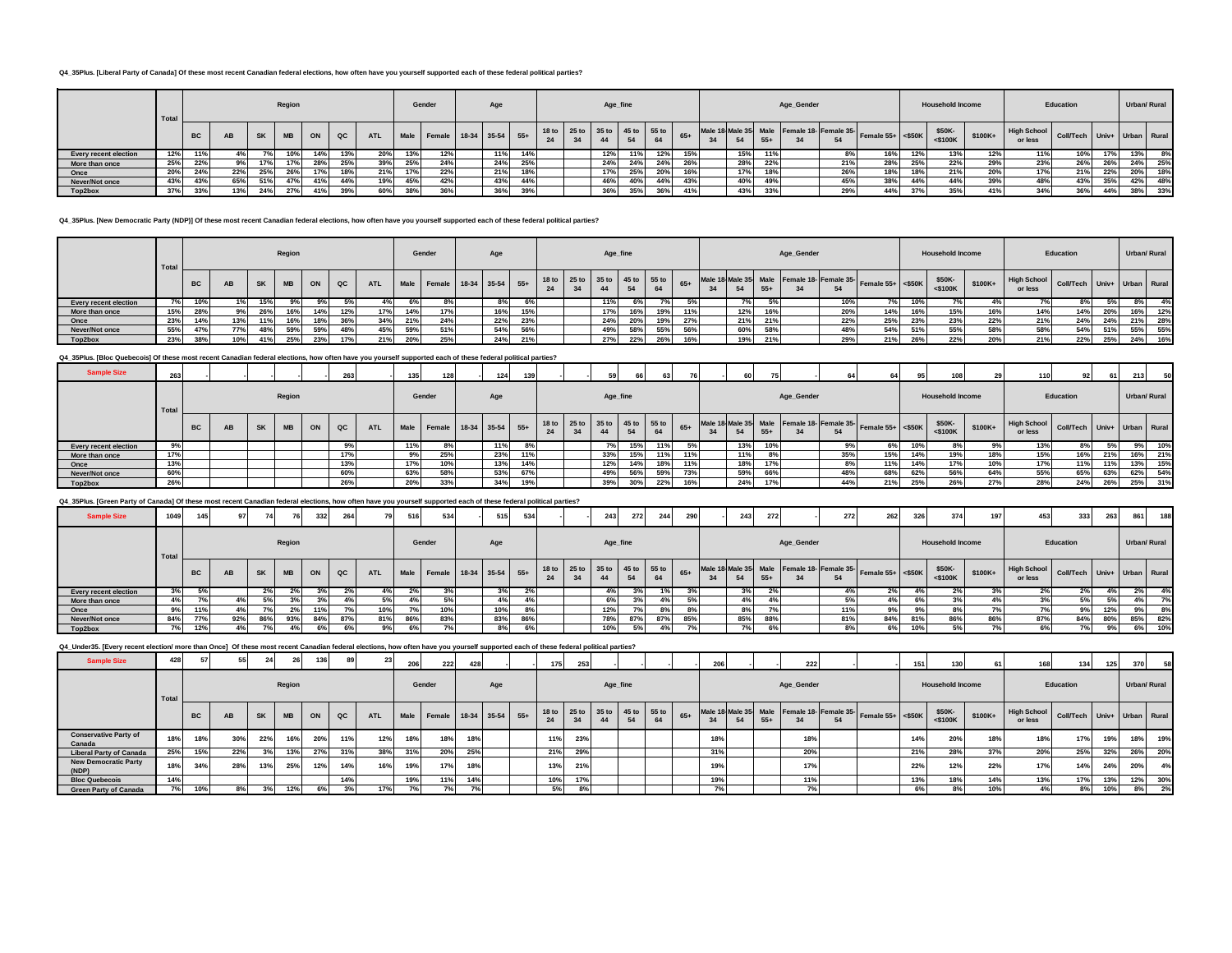#### **Q4\_Under35. [Once] Of these most recent Canadian federal elections, how often have you yourself supported each of these federal political parties?**

|                                        | Total |           |     |           | Region    |     |     |            |     | Gender                      |     | Age |     |                                     | Age_fine |    |       |     |       | Age_Gender |    |                                                              |     | <b>Household Income</b> |          |                               | Education                   |     |     | Urban/ Rural |
|----------------------------------------|-------|-----------|-----|-----------|-----------|-----|-----|------------|-----|-----------------------------|-----|-----|-----|-------------------------------------|----------|----|-------|-----|-------|------------|----|--------------------------------------------------------------|-----|-------------------------|----------|-------------------------------|-----------------------------|-----|-----|--------------|
|                                        |       | <b>BC</b> | AB  | <b>SK</b> | <b>MB</b> | ON  | QC  | <b>ATL</b> |     | Male Female 18-34 35-54 55+ |     |     |     | 18 to 25 to 35 to 45 to 55 to<br>34 |          | 64 | $65+$ |     | $55+$ |            | 54 | Male 18 Male 35 Male Female 18- Female 35- Female 55+ <\$50K |     | \$50K-<br>$<$ \$100 $K$ | $$100K+$ | <b>High School</b><br>or less | Coll/Tech Univ+ Urban Rural |     |     |              |
| <b>Conservative Party of</b><br>Canada | 15%   | 16%       | 21% | 13%       | 7°/       | 13% | 14% | 22%        | 18% | 12%                         | 15% |     | 16% | 14%                                 |          |    |       | 18% |       | 12%        |    |                                                              | 12% | 16%                     | 19%      | 12%                           | 17%                         | 17% | 15% | 12%          |
| <b>Liberal Party of Canada</b>         | 28%   | 30%       | 25% | 12%       | 42%       | 31% | 27% | 13%        | 28% | 28%                         | 28% |     | 30% | 27%                                 |          |    |       | 28% |       | 28%        |    |                                                              | 29% | 29%                     | 25%      | 20%                           | 33%                         | 34% | 29% | 19%          |
| <b>New Democratic Party</b><br>(NDP)   | 25%   | 16%       | 7%  | 16%       | 9%        | 31% | 36% | 16%        | 25% | 25%                         | 25% |     | 19% | 29%                                 |          |    |       | 25% |       | 25%        |    |                                                              | 20% | 36%                     | 14%      | 24%                           | 27%                         | 24% | 25% | 24%          |
| <b>Bloc Quebecois</b>                  | 19%   |           |     |           |           |     | 19% |            | 16% | 22%                         | 19% |     | 17% | 21%                                 |          |    |       | 16% |       | 22%        |    |                                                              | 16% | 26%                     | 13%      | 23%                           | 20%                         | 13% | 21% | 9%           |
| <b>Green Party of Canada</b>           | 15%   | 11%       | 15% | 21%       |           | 19% | 11% | 13%        | 15% | 15%                         | 15% |     | 15% | 14%                                 |          |    |       | 15% |       | 15%        |    |                                                              | 21% | 13%                     |          | 18%                           | 12%                         | 14% | 14% | 16%          |

**Q4\_Under35. [Never/ not once] Of these most recent Canadian federal elections, how often have you yourself supported each of these federal political parties?**

|                                        | Total |           |           |           | Region    |     |     |            |     | Gender                      |     | Age |     |                                     |    | Age_fine |    |       |     |    |       | Age_Gender |    |                                                            |     | <b>Household Income</b> |         |                                                    | Education |     | Urban/ Rural |     |
|----------------------------------------|-------|-----------|-----------|-----------|-----------|-----|-----|------------|-----|-----------------------------|-----|-----|-----|-------------------------------------|----|----------|----|-------|-----|----|-------|------------|----|------------------------------------------------------------|-----|-------------------------|---------|----------------------------------------------------|-----------|-----|--------------|-----|
|                                        |       | <b>BC</b> | <b>AB</b> | <b>SK</b> | <b>MB</b> | ON  | QC  | <b>ATL</b> |     | Male Female 18-34 35-54 55+ |     |     | 24  | 18 to 25 to 35 to 45 to 55 to<br>34 | 44 |          | 64 | $65+$ | 34  | 54 | $55+$ |            | 54 | Male 18 Male 35 Male Female 18 Female 35 Female 55+ <\$50K |     | \$50K-<br>$<$ \$100 $K$ | \$100K+ | High School Coll/Tech Univ+ Urban Rural<br>or less |           |     |              |     |
| <b>Conservative Party of</b><br>Canada | 15%   | 16%       | 21%       | 13%       | 70/       | 13% | 14% | 22%        | 18% | 12%                         | 15% |     | 16% | 14%                                 |    |          |    |       | 18% |    |       | 12%        |    |                                                            | 12% | 16%                     | 19%     | 12%                                                | 17%       | 17% | 15%          | 12% |
| <b>Liberal Party of Canada</b>         | 28%   | 30%       | 25%       | 12%       | 42%       | 31% | 27% | 13%        | 28% | 28%                         | 28% |     | 30% | 27%                                 |    |          |    |       | 28% |    |       | 28%        |    |                                                            | 29% | 29%                     | 25%     | 20%                                                | 33%       | 34% | 29%          | 19% |
| <b>New Democratic Party</b><br>(NDP)   | 25%   | 16%       | 7% l      | 16%       | 9%        | 31% | 36% | 16%        | 25% | 25%                         | 25% |     | 19% | 29%                                 |    |          |    |       | 25% |    |       | 25%        |    |                                                            | 20% | 200                     | 14%     | 24%                                                | 27%       | 24% | 25%          | 24% |
| <b>Bloc Quebecois</b>                  | 19%   |           |           |           |           |     | 19% |            | 16% | 22%                         | 19% |     | 17% | 21%                                 |    |          |    |       | 16% |    |       | 22%        |    |                                                            | 16% | 26%                     | 13%     | 23%                                                | 20%       | 13% | 21%          | 9%  |
| <b>Green Party of Canada</b>           | 15%   | 11%       | 15%       | 21%       |           | 19% | 11% | 13%        | 15% | 15%                         | 15% |     | 15% | 14%                                 |    |          |    |       | 15% |    |       | 15%        |    |                                                            | 21% | 13%                     |         | 18%                                                | 12%       | 14% | 14%          | 16% |

**Q4\_Under35. [Conservative Party of Canada] Of these most recent Canadian federal elections, how often have you yourself supported each of these federal political parties?**

|                              | Total |           |           |             | Region    |     |       |            |     | Gender                                                      |     | Age |       |     | Age_fine |  |       |     |       | Age_Gender |                                                                                                |     | <b>Household Income</b> |         |                               | Education                   |     | Urban/ Rural |     |
|------------------------------|-------|-----------|-----------|-------------|-----------|-----|-------|------------|-----|-------------------------------------------------------------|-----|-----|-------|-----|----------|--|-------|-----|-------|------------|------------------------------------------------------------------------------------------------|-----|-------------------------|---------|-------------------------------|-----------------------------|-----|--------------|-----|
|                              |       | <b>BC</b> | <b>AB</b> | <b>SK</b>   | <b>MB</b> | ON  | QC    | <b>ATL</b> |     | Male Female 18-34 35-54 55+ 18 to 25 to 35 to 55 to 55 to 5 |     |     |       |     |          |  | $65+$ | 34  | $55+$ |            | Male 18 Male 35 Male Female 18- Female 35- Female 55+ $\left  \right $ <\$50K $\left  \right $ |     | \$50K-<br>$<$ \$100K    | \$100K+ | <b>High School</b><br>or less | Coll/Tech Univ+ Urban Rural |     |              |     |
| <b>Every recent election</b> | 8% l  |           | 10%       |             |           |     | $4\%$ | 12%        |     |                                                             |     |     | $2\%$ | 12% |          |  |       | 9%  |       |            |                                                                                                |     | 12%                     |         |                               |                             |     |              | 11% |
| More than once               | 10%   | 14%       | 20%       |             |           | 11% |       |            |     | 11%                                                         | 10% |     | 8%    | 11% |          |  |       | 10% |       | 11%        |                                                                                                | 11% |                         |         | 12%                           |                             | 11% |              | 9%  |
| Once                         | 15%   | 16%       | 21%       |             |           | 13% | 14%   | 22%        |     | 12%                                                         | 15% |     | 16%   | 14% |          |  |       | 18% |       | 12%        |                                                                                                | 12% |                         | 19%     | 12%                           | 17%                         | 17% | 15%          | 12% |
| Never/Not once               | 67%   | 67%       | 50%       | 64%         | 76%       | 67% | 75%   | 67%        | 64% | 70%                                                         | 67% |     | 73%   | 63% |          |  |       | 64% |       | 70%        |                                                                                                | 74% | 64%                     | 63%     | 70%                           | 66%                         | 64% | 67%          | 69% |
| Top2box                      | 18%   | 18%       | 30%       | <b>2270</b> |           | 20% | 11%   | 12%        |     | 18%                                                         | 18% |     | 11%   | 23% |          |  |       | 18% |       | 18%        |                                                                                                | 14% | 20%                     |         | 18%                           | 17%                         | 19% | 18%          | 19% |

**Q4\_Under35. [Liberal Party of Canada] Of these most recent Canadian federal elections, how often have you yourself supported each of these federal political parties?**

|                              | Total |           |           |           | Region    |     |             |            |     | Gender                      |     | Age |                                     |     | Age_fine |    |                     |       | Age_Gender |    |                                                              |     | <b>Household Income</b> |         |                               | Education                   |     |     | Urban/ Rural |
|------------------------------|-------|-----------|-----------|-----------|-----------|-----|-------------|------------|-----|-----------------------------|-----|-----|-------------------------------------|-----|----------|----|---------------------|-------|------------|----|--------------------------------------------------------------|-----|-------------------------|---------|-------------------------------|-----------------------------|-----|-----|--------------|
|                              |       | <b>BC</b> | <b>AB</b> | <b>SK</b> | <b>MB</b> | ON  | $_{\rm QC}$ | <b>ATL</b> |     | Male Female 18-34 35-54 55+ |     |     | 18 to 25 to 35 to 45 to 55 to<br>24 | 34  | 44       | 64 | 34                  | $55+$ |            | 54 | Male 18 Male 35 Male Female 18- Female 35- Female 55+ <\$50K |     | \$50K-<br>$<$ \$100K    | \$100K+ | <b>High School</b><br>or less | Coll/Tech Univ+ Urban Rural |     |     |              |
| <b>Every recent election</b> | 8%    |           |           |           |           | 10% | 8%          | 16%        |     |                             |     |     | 8%                                  | 9%  |          |    | 11%                 |       |            |    |                                                              |     |                         |         |                               | 9%                          | 11% | 9%  | 6%           |
| More than once               | 17%   | 12%       | 15%       |           |           | 17% | 24%         | 22%        | 20% | 14%                         |     |     | 13%                                 | 20% |          |    | 0.00<br><b>ZU70</b> |       | 14%        |    |                                                              | 13% | 00 <sup>0</sup>         | 21%     | 14%                           | 16%                         | 22% | 17% | 14%          |
| Once                         | 28%   | 30%       | 25%       | 12%       | 42%       | 31% | 27%         | 13%        | 28% | 28%                         |     |     | 30%                                 | 27% |          |    | <b>2070</b>         |       | 28%        |    |                                                              | 29% | nner                    | 25%     | 20%                           | 33%                         | 34% | 29% | 19%          |
| Never/Not once               | 47%   | 54%       | 53%       | 85%       | 46°       | 42% | 41%         | 49%        | 42% | 52%                         | 47% |     | 50%                                 | 45% |          |    | 42%                 |       | 52%        |    |                                                              | 50% |                         |         | 60%                           | 43%                         | 34% | 45% | 61%          |
| Top2box                      | 25%   | 15%       | 22%       |           | 13%       | 27% |             | 38%        |     | 20%                         | 25% |     | 21%                                 | 29% |          |    | -31%                |       | 20%        |    |                                                              | 21% |                         |         | 20%                           | 25%                         | 32% | 26% | 20%          |

## **Q4\_Under35. [New Democratic Party (NDP)] Of these most recent Canadian federal elections, how often have you yourself supported each of these federal political parties?**

|                              | Total |           |     |           | Region |     |             |            |     | Gender |     | Age |     |     | Age_fine |    |     |     | Age_Gender |    |                                                                                                                                                                  |     | <b>Household Income</b> |         |                               | Education                   |     |     | Urban/ Rural |
|------------------------------|-------|-----------|-----|-----------|--------|-----|-------------|------------|-----|--------|-----|-----|-----|-----|----------|----|-----|-----|------------|----|------------------------------------------------------------------------------------------------------------------------------------------------------------------|-----|-------------------------|---------|-------------------------------|-----------------------------|-----|-----|--------------|
|                              |       | <b>BC</b> | AB  | <b>SK</b> |        | ON  | $_{\rm QC}$ | <b>ATL</b> |     |        |     |     | 24  |     |          | 64 | 24  | 55+ |            | 54 | Male Female 18-34 35-54 55+ 18to 25to 35to 45to 55to 65+ Male 18 Male 35 Male Female 18 Female 35 Female 35 Male 35 Male 18 Female 35 Female 35 Female 55+ <550K |     | \$50K-<br>$<$ \$100 $K$ | \$100K+ | <b>High School</b><br>or less | Coll/Tech Univ+ Urban Rural |     |     |              |
| <b>Every recent election</b> |       |           |     |           |        |     |             |            |     |        |     |     |     |     |          |    | 6%  |     |            |    |                                                                                                                                                                  |     |                         |         |                               |                             |     |     |              |
| More than once               |       |           |     |           | 18%    | 10% | 12%         | 16%        | 13% | 13%    | 13% |     | 10% | 15% |          |    | 13% |     | 13%        |    |                                                                                                                                                                  | 15% | 8%                      | 20%     | 12%                           | 10%                         | 17% | 14% | 4%           |
| Once                         | 25%   |           |     |           |        | 31% | 36%         | 16%        | 25% | 25%    | 25% |     | 19% | 29% |          |    | 25% |     | 25%        |    |                                                                                                                                                                  | 20% | 36%                     | 14%     | 24%                           | 27%                         | 24% | 25% | 24%          |
| Never/Not once               |       | 50%       | 65% | 72%       | 67%    | 57% | 50%         | 68%        | 56% | 59%    | 57% |     | 67% | 50% |          |    | 56% |     | 59%        |    |                                                                                                                                                                  | 57% | 52%                     | 64%     | 59%                           | 59%                         | 52% | 55% | 72%          |
| Top2box                      |       | 34%       |     | 13%       | 25%    | 12% | 14%         | 16%        | 19% | 17%    | 18% |     | 13% | 21% |          |    | 19% |     | 17%        |    |                                                                                                                                                                  | 22% | 12%                     | 22%     | 17%                           | 14%                         | 24% | 20% | 4%           |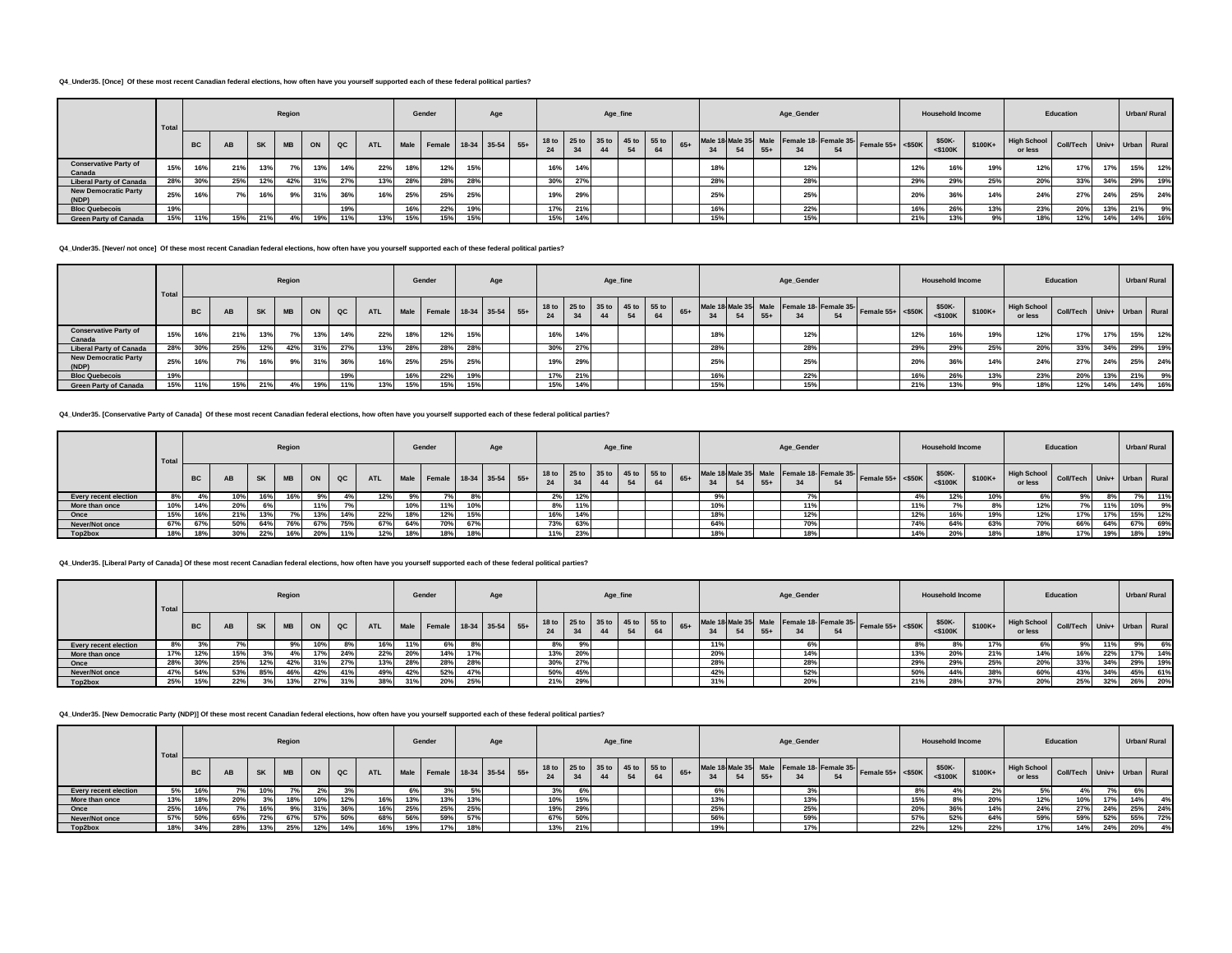|  | Q4_Under35. [Bloc Quebecois] Of these most recent Canadian federal elections, how often have you yourself supported each of these federal political parties? |  |  |
|--|--------------------------------------------------------------------------------------------------------------------------------------------------------------|--|--|
|  |                                                                                                                                                              |  |  |

| <b>Sample Size</b>                                                                                                                                                  | 100   |           |    |           |           |           | 100           |            |     |                             |     |     |                                     |     |          |    |    |       |     |    |       | 58         |    |                                                              |                 |                         |         |                                                    |           |     |     |              |
|---------------------------------------------------------------------------------------------------------------------------------------------------------------------|-------|-----------|----|-----------|-----------|-----------|---------------|------------|-----|-----------------------------|-----|-----|-------------------------------------|-----|----------|----|----|-------|-----|----|-------|------------|----|--------------------------------------------------------------|-----------------|-------------------------|---------|----------------------------------------------------|-----------|-----|-----|--------------|
|                                                                                                                                                                     | Total |           |    |           | Region    |           |               |            |     | Gender                      |     | Age |                                     |     | Age_fine |    |    |       |     |    |       | Age_Gender |    |                                                              |                 | <b>Household Income</b> |         |                                                    | Education |     |     | Urban/ Rural |
|                                                                                                                                                                     |       | <b>BC</b> | AB | <b>SK</b> | <b>MB</b> | <b>ON</b> | $_{\alpha c}$ | <b>ATL</b> |     | Male Female 18-34 35-54 55+ |     |     | 18 to 25 to 35 to 45 to 55 to<br>24 |     | 44       | 54 | 64 | $65+$ | 34  | 54 | $55+$ |            | 54 | Male 18 Male 35 Male Female 18- Female 35- Female 55+ <\$50K |                 | \$50K-<br>$<$ \$100 $K$ | \$100K+ | High School Coll/Tech Univ+ Urban Rural<br>or less |           |     |     |              |
| <b>Every recent election</b>                                                                                                                                        | 4%    |           |    |           |           |           |               |            |     |                             |     |     | 3%                                  | 5%  |          |    |    |       | 5%  |    |       | 4%         |    |                                                              | 5%              |                         | 14%     |                                                    |           |     | 2%  | 18%          |
| More than once                                                                                                                                                      | 10%   |           |    |           |           |           | 10%           |            | 14% | 7%                          | 10% |     | 7%                                  | 12% |          |    |    |       | 14% |    |       |            |    |                                                              |                 | 15%                     |         |                                                    | 17%       | 6%  | 10% | 12%          |
| Once                                                                                                                                                                | 19%   |           |    |           |           |           | 19%           |            | 16% | 22%                         | 19% |     | 17%                                 | 21% |          |    |    |       | 16% |    |       | 22%        |    |                                                              | 16%             | 26%                     | 13%     | 23%                                                | 20%       | 13% | 21% | 9%           |
| Never/Not once                                                                                                                                                      | 66%   |           |    |           |           |           | 66%           |            | 65% | 67%                         | 66% |     | 73%                                 | 62% |          |    |    |       | 65% |    |       | 67%        |    |                                                              | 71 <sup>°</sup> | 56%                     | 73%     | 64%                                                | 63%       | 73% | 67% | 61%          |
| Top2box                                                                                                                                                             | 14%   |           |    |           |           |           | 14%           |            | 19% | 11%                         | 44% |     | 10%                                 | 17% |          |    |    |       | 19% |    |       | 11%        |    |                                                              | 13%             | 18%                     | 14%     | 13%                                                | 17%       | 13% |     | 12% 30%      |
| Q4_Under35. [Green Party of Canada] Of these most recent Canadian federal elections, how often have you yourself supported each of these federal political parties? |       |           |    |           |           |           |               |            |     |                             |     |     |                                     |     |          |    |    |       |     |    |       |            |    |                                                              |                 |                         |         |                                                    |           |     |     |              |

| <b>Sample Size</b>    | 428   |           |     | 24        |           | 136 |     | 23         | <b>206</b> | 222                         | 428 |     | 175                                 | 253 |          |    |    |       | 206 |    | 222        |    |                                                                  |      | 130                     | 61      | 168                                     | 134       | 125 | 370          | 58  |
|-----------------------|-------|-----------|-----|-----------|-----------|-----|-----|------------|------------|-----------------------------|-----|-----|-------------------------------------|-----|----------|----|----|-------|-----|----|------------|----|------------------------------------------------------------------|------|-------------------------|---------|-----------------------------------------|-----------|-----|--------------|-----|
|                       | Total |           |     |           | Region    |     |     |            |            | Gender                      |     | Age |                                     |     | Age_fine |    |    |       |     |    | Age_Gender |    |                                                                  |      | <b>Household Income</b> |         |                                         | Education |     | Urban/ Rural |     |
|                       |       | <b>BC</b> | AB  | <b>SK</b> | <b>MB</b> | ON  | QC  | <b>ATL</b> |            | Male Female 18-34 35-54 55+ |     |     | 18 to 25 to 35 to 45 to 55 to<br>24 |     | 44       | 54 | 64 | $65+$ |     | 54 |            | 54 | Male 18 Male 35 Male Female 18- Female 35- Female 55+ <\$50K 50" |      | \$50K-<br>$<$ \$100K    | \$100K+ | High School Coll/Tech Univ+ Urban Rural |           |     |              |     |
| Every recent election | 3%    |           |     |           |           |     |     | 10%        |            | 2%                          |     |     | 1%                                  | 3%  |          |    |    |       | 3%  |    | -47        |    |                                                                  |      |                         | $2\%$   |                                         |           |     |              |     |
| More than once        | 4%    |           |     |           |           |     |     | 8%         |            | 4%                          |     |     | 4%                                  | 5%  |          |    |    |       | 4%  |    | 4%         |    |                                                                  |      |                         | 9%      | 3%                                      |           |     | 5%           |     |
| Once                  | 15%   | 11%       | 15% | 21%       | l%l       | 19% | 11% | 13%        | 15%        | 15%                         | 15% |     | 15%                                 |     |          |    |    |       | 15% |    | 15%        |    |                                                                  | 21%  | 13%                     | 9%      | 18%                                     | 12%       | 14% | 14%          | 16% |
| Never/Not once        | 78%   | 79%       | 78% | 76%       | 85%       | 75% | 86% | 69%        | 78%        | 79%                         | 78% |     | 80%                                 | 77% |          |    |    |       | 78% |    | 79%        |    |                                                                  | 73%  | <b>79%</b>              | 81%     | 78%                                     | 81%       | 77% | 78%          | 83% |
| Top2box               | 7%    | 10%       | 8%  | 3%        |           |     |     | 17%        |            | 7%                          |     |     | 5%                                  | 8%  |          |    |    |       | 7%  |    |            |    |                                                                  | 6% l |                         | 10%     | 4%                                      |           | 10% | 8%           | 2%  |

**Q5. [Definitely support/ Certainly consider] How likely is it that you yourself would consider supporting each of these parties in a future federal election?**

| <b>Sample Size</b>                                                               | 1477  | 202       | 152 |           |           | 468 | 353         | 102        | 722 | 755                     | 428 | 515 | 534   | 175                    | 253           | 243      | 272               | 244 | 290   | 206                        | 243 | 272   | 222        | 272                         | 262               | 477 | 504                     | 258     | 622                           | 467                         | 388 | 1231 | 246          |
|----------------------------------------------------------------------------------|-------|-----------|-----|-----------|-----------|-----|-------------|------------|-----|-------------------------|-----|-----|-------|------------------------|---------------|----------|-------------------|-----|-------|----------------------------|-----|-------|------------|-----------------------------|-------------------|-----|-------------------------|---------|-------------------------------|-----------------------------|-----|------|--------------|
|                                                                                  | Total |           |     |           | Region    |     |             |            |     | Gender                  |     | Age |       |                        |               | Age_fine |                   |     |       |                            |     |       | Age_Gender |                             |                   |     | <b>Household Income</b> |         |                               | Education                   |     |      | Urban/ Rural |
|                                                                                  |       | <b>BC</b> | AB  | <b>SK</b> | <b>MB</b> | ON  | $_{\rm QC}$ | <b>ATL</b> |     | Male Female 18-34 35-54 |     |     | $55+$ | 18 <sub>to</sub><br>24 | $25$ to<br>34 | 44       | 35 to 45 to 55 to | 64  | $65+$ | Male 18 Male 35 Male<br>34 | 54  | $55+$ |            | Female 18- Female 35-<br>54 | Female 55+ <\$50K |     | \$50K-<br>$<$ \$100K    | \$100K+ | <b>High School</b><br>or less | Coll/Tech Univ+ Urban Rural |     |      |              |
| The Conservative Party of<br><b>Canada and Andrew</b><br><b>Scheer</b>           | 30%   | 21%       | 55% | 41%       | 32%       | 32% | 19%         | 27%        | 34% | 26%                     | 25% | 29% | 35%   | 24%                    | 25%           | 26%      | 32%               | 35% | 35%   | 25%                        | 34% | 40%   | 25%        | 24%                         | 30%               | 24% | 31%                     | 38%     | 31%                           | 33%                         | 26% | 30%  | 32%          |
| The Liberal Party and<br><b>Justin Trudeau</b>                                   | 35%   | 36%       | 21% | 29%       | 32%       | 37% | 36%         | 47%        | 36% | 35%                     | 39% | 33% | 35%   | 41%                    | 37%           | 35%      | 31%               | 31% | 38%   | 42%                        | 35% | 32%   | 36%        | 30%                         | 38%               | 34% | 34%                     | 40%     | 30%                           | 34%                         | 46% | 37%  | 28%          |
| The New Democratic<br>Party (NDP) and their new<br>party leader Jagmeet<br>Singh | 25%   | 37%       | 17% | 28%       | 21%       | 28% | 16%         | 26%        | 25% | 24%                     | 34% | 24% | 18%   | 32%                    | 35%           | 28%      | 20%               | 19% | 17%   | 39%                        | 21% | 18%   | 29%        | 26%                         | 18%               | 26% | 22%                     | 31%     | 20%                           | 26%                         | 30% | 27%  | 13%          |
| The Bloc Quebecois and<br><b>Martine Ouellet</b>                                 | 14%   |           |     |           |           |     | 14%         |            | 16% | 12%                     | 14% | 16% | 13%   | 13%                    | 14%           | 19%      | 13%               | 16% | 9%    | 18%                        | 15% | 16%   | 11%        | 17%                         | 8%                | 15% | 13%                     | 13%     | 16%                           | 14%                         | 10% | 13%  | 17%          |
| The Green Party and<br><b>Elizabeth May</b>                                      | 16%   | 32%       | 12% | 18%       | 15%       | 16% | 9%          |            | 14% | 18%                     | 24% | 13% | 13%   | 24%                    | 23%           | 16%      | 11%               | 11% | 14%   | 21%                        | 13% | 10%   | 26%        | 14%                         | 15%               | 21% | 13%                     | 15%     | 14%                           | 16%                         | 20% | 16%  | 16%          |

**Q5. [The Conservative Party of Canada and Andrew Scheer] How likely is it that you yourself would consider supporting each of these parties in a future federal election?**

|                                      | Total |           |     |           | Region    |     |     |            |     | Gender                      |     | Age |     |                        |     | Age_fine                      |     |     |       |            |     |       | Age_Gender |     |                                                              |     | <b>Household Income</b> |          |                               | Education                   |     |     | Urban/ Rural |
|--------------------------------------|-------|-----------|-----|-----------|-----------|-----|-----|------------|-----|-----------------------------|-----|-----|-----|------------------------|-----|-------------------------------|-----|-----|-------|------------|-----|-------|------------|-----|--------------------------------------------------------------|-----|-------------------------|----------|-------------------------------|-----------------------------|-----|-----|--------------|
|                                      |       | <b>BC</b> | AB  | <b>SK</b> | <b>MB</b> | ON  | QC  | <b>ATL</b> |     | Male Female 18-34 35-54 55+ |     |     |     | 18 <sub>to</sub><br>24 |     | 25 to 35 to 45 to 55 to<br>44 |     |     | $65+$ | 34         |     | $55+$ |            | 54  | Male 18 Male 35 Male Female 18- Female 35- Female 55+ <\$50K |     | \$50K-<br>$<$ \$100K    | $$100K+$ | <b>High School</b><br>or less | Coll/Tech Univ+ Urban Rural |     |     |              |
| Definitely support them              | 15%   | 10%       | 34% | 20%       | 18%       | 16% |     | 10%        | 18% | 12%                         |     | 14% | 19% | 8%                     | 15% | 12%                           | 15% | 19% | 19%   | 12%        |     | 22%   | 11%        | 10% | 15%                                                          | 10% | 18%                     | 18%      | 17%                           | 16%                         | 9%  | 14% | 20%          |
| Certainly consider them              | 15%   | 11%       | 22% | 21%       | 1.49/     | 17% | 11% | 16%        | 16% | 14%                         |     | 15% | 16% | 17%                    | 11% | 14%                           |     | 16% | 16%   | 13%        | 17% | 18%   | 14%        | 14% | 14%                                                          | 14% | 13%                     | 20%      | 13%                           | 16%                         | 16% | 16% | 12%          |
| Maybe consider them                  | 27%   | 25%       | 25% | 26%       | 25%       | 28% | 26% | 29%        | 26% | 28%                         |     | 27% | 23% | 36%                    | 27% | 25%                           | 28% | 19% | 27%   | 220<br>33% | 23% | 22%   | 29%        | 30% | 24%                                                          | 26% | 26%                     | 25%      | 28%                           | 28%                         | 23% | 26% | 27%          |
| Definitely NOT even<br>consider them | 43%   | 54%       | 19% | 33%       | 43%       | 39% | 55% | 44%        |     | 46%                         |     | 45% | 42% | 39%                    | 48% | 49%                           |     | 46% | 38%   | 43%        | 43% | 37%   | 46%        | 46% | 46%                                                          | 50% | 44%                     | 37%      | 41%                           | 40%                         | 52% | 44% | 41%          |
| Top2box                              | 30%   | 21%       | 55% | 41%       | 32%       | 32% | 19% | 27%        |     | 26%                         | 25% | 29% | 35% | 24%                    | 25% | 26%                           | 32% | 35% | 35%   | 25%        | 34% | 40%   | 25%        | 24% | 30%                                                          | 24% | 31%                     | 38%      | 31%                           | 33%                         | 26% | 30% | 32%          |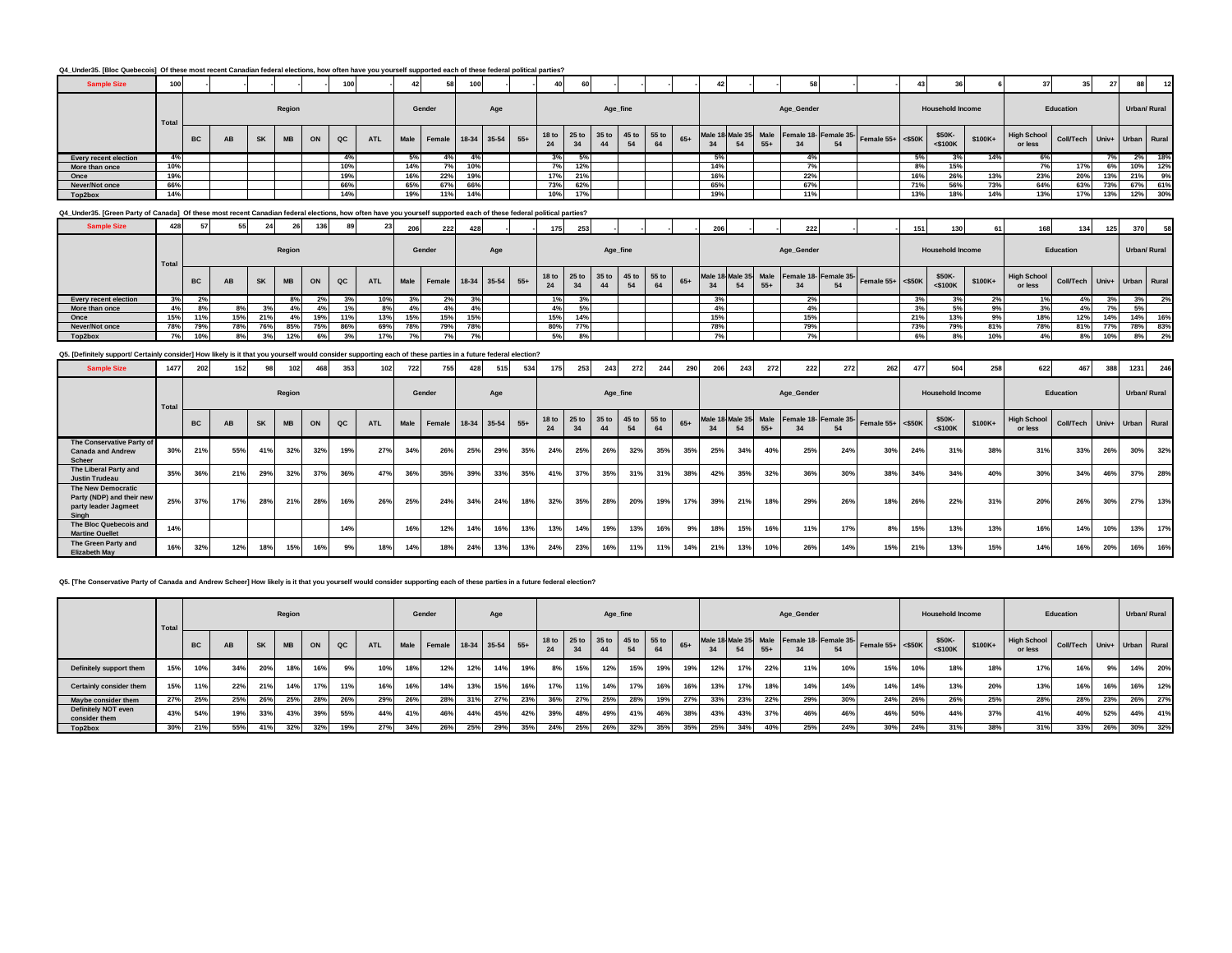#### **Q5. [The Liberal Party and Justin Trudeau] How likely is it that you yourself would consider supporting each of these parties in a future federal election?**

|                                      | Total |           |     |           | Region    |     |     |            |     | Gender                      |     | Age |     |     |     | Age_fine                      |     |     |       |     |     |       | Age_Gender |     |                                                              |     | <b>Household Income</b> |         |                               | Education                   |     |     | Urban/ Rural |
|--------------------------------------|-------|-----------|-----|-----------|-----------|-----|-----|------------|-----|-----------------------------|-----|-----|-----|-----|-----|-------------------------------|-----|-----|-------|-----|-----|-------|------------|-----|--------------------------------------------------------------|-----|-------------------------|---------|-------------------------------|-----------------------------|-----|-----|--------------|
|                                      |       | <b>BC</b> | AB  | <b>SK</b> | <b>MB</b> | ON  | QC  | <b>ATL</b> |     | Male Female 18-34 35-54 55+ |     |     |     | 24  | 34  | 18 to 25 to 35 to 45 to 55 to |     | 64  | $65+$ |     |     | $55+$ |            | 54  | Male 18 Male 35 Male Female 18- Female 35- Female 55+ <\$50K |     | \$50K-<br>$<$ \$100 $K$ | \$100K+ | <b>High School</b><br>or less | Coll/Tech Univ+ Urban Rural |     |     |              |
| Definitely support them              | 13%   | 13%       | 5%  | 6%        |           | 13% | 15% | 18%        | 12% | 14%                         | 13% | 119 | 15% | 14% | 13% | 12%                           | 11% | 14% | 15%   | 12% | 13% | 12%   | 14%        | 10% | 18%                                                          | 13% | 13%                     | 14%     | 12%                           | 13%                         | 15% | 14% | 10%          |
| Certainly consider them              | 22%   | 23%       | 16% | 23%       | 23%       | 23% | 21% | 29%        | 23% | 21%                         | 26% | 240 | 20% | 28% | 24% | 23%                           | 20% | 17% | 24%   | 29% | 22% | 20%   | 22%        | 21% | 21%                                                          | 21% | 21%                     | 27%     | 18%                           | 21%                         | 31% | 23% | 18%          |
| Maybe consider them                  | 27%   | 33%       | 27% | 24%       | 35%       | 22% | 29% | 29%        | 24% | 29%                         |     | 25% | 25% | 35% | 28% | 20%                           | 29% | 28% | 23%   | 30% | 19% | 25%   | 32%        | 30% | 25%                                                          | 29% | 26%                     | 22%     | 25%                           | 27%                         | 30% | 27% | 24%          |
| Definitely NOT even<br>consider them | 38%   | 31%       | 52% | 47%       | 33%       | 41% | 35% | 24%        | 40% | 36%                         | 30% | 43% | 40% | 24% | 35% | 45%                           | 41% | 41% | 39%   | 28% | 46% | 43%   | 32%        | 40% | 36%                                                          | 37% | 39%                     | 38%     | 46%                           | 40%                         | 24% | 36% | 48%          |
| Top2box                              | 35%   | 36%       | 21% | 29%       | 32%       | 37% | 36% |            | 36% | 35%                         | 39% | 33% | 35% | 41% | 37% | 35%                           | 31% | 31% | 38%   |     | 35% | 32%   | 36%        | 30% | 38%                                                          | 34% | 34%                     | 40%     | 30%                           | 34%                         | 46% | 37% | 28%          |

**Q5. [The New Democratic Party (NDP) and their new party leader Jagmeet Singh] How likely is it that you yourself would consider supporting each of these parties in a future federal election?**

|                                      | Total         |           |     |           | Region    |     |     |            |     | Gender                      |     | Age |     |     |     |     | Age_fine |                               |       |     |     |       | Age_Gender                                 |     |                     |                 | <b>Household Income</b> |         |                               | Education                   |     |     | Urban/ Rural |
|--------------------------------------|---------------|-----------|-----|-----------|-----------|-----|-----|------------|-----|-----------------------------|-----|-----|-----|-----|-----|-----|----------|-------------------------------|-------|-----|-----|-------|--------------------------------------------|-----|---------------------|-----------------|-------------------------|---------|-------------------------------|-----------------------------|-----|-----|--------------|
|                                      |               | <b>BC</b> | AB  | <b>SK</b> | <b>MB</b> | ON  | QC  | <b>ATL</b> |     | Male Female 18-34 35-54 55+ |     |     |     |     | 34  |     | 54       | 18 to 25 to 35 to 45 to 55 to | $65+$ | 34  | 54  | $55+$ | Male 18 Male 35 Male Female 18- Female 35- | 54  | Female $55+ < $50K$ |                 | \$50K-<br>$<$ \$100K    | \$100K+ | <b>High School</b><br>or less | Coll/Tech Univ+ Urban Rural |     |     |              |
| Definitely support them              | $\mathcal{L}$ | 13%       | 6%  | 13%       | 8%        | 8%  | 2%  | 4%         | 6%  | 8%                          | 10% |     | 5%  | 8%  | 11% | 9%  | 5%       |                               | 3%    | 11% | 5%  | 20I   | 9%                                         |     | 6%                  |                 | 6%                      |         |                               | 8%                          |     | 8%  | 1%           |
| Certainly consider them              | 18%           | 24%       | 11% | 15%       | 13%       | 20% | 14% | 22%        | 19% | 16%                         | 24% | 17% | 13% | 23% | 24% | 19% | 16%      | 12%                           | 14%   | 28% | 17% | 14%   | 20%                                        | 18% | 12%                 |                 | 16%                     | 23%     | 14%                           | 17%                         | 24% | 19% | 12%          |
| Maybe consider them                  | 35%           | 30%       | 23% | 42%       | 39%       | 39% | 34% | 39%        | 31% | 39%                         | 38% | 38% | 31% | 40% | 36% | 40% | 35%      | 32%                           | 29%   | 34% | 33% | 26%   | 41%                                        | 41% | 36%                 |                 | 36%                     | 27%     | 35%                           | 33%                         | 38% | 34% | 40%          |
| Definitely NOT even<br>consider them | 40%           | 32%       | 60% | 29%       | 40%       | 33% | 50% | 35%        | 44% | 36%                         | 29% | 38% | 51% | 28% | 29% | 32% | 44%      | 49%                           | 54%   | 27% | 45% | 56%   | 30%                                        | 32% | 46%                 |                 | 43%                     | 42%     | 45%                           | 42%                         | 31% | 39% | 47%          |
| Top2box                              | 25%           | 37%       | 17% | 28%       | 21%       | 28% | 16% | 26%        | 25% | 24%                         | 34% | 24% | 18% | 32% | 35% | 28% | 20%      | 19%                           | 17%   | 39% | 21% | 18%   | 29%                                        | 26% | 18%                 | 20 <sup>2</sup> | 22%                     | 31%     | 20%                           | 26%                         | 30% | 27% | 13%          |

#### **Q5. [The Bloc Quebecois and Martine Ouellet] How likely is it that you yourself would consider supporting each of these parties in a future federal election?**

| <b>Sample Size</b>                   | 363   |           |    |           |           |    | 363 |            | 178 |                             | 100 | 12 <sub>5</sub> | 139 |     | 60                                  | 59        |     | 63  | 76    |     | 60                         |       | 58         |     | 64                                                   |     | 144                     | 25      | 147                           | 128                         |     | 301 | 62           |  |
|--------------------------------------|-------|-----------|----|-----------|-----------|----|-----|------------|-----|-----------------------------|-----|-----------------|-----|-----|-------------------------------------|-----------|-----|-----|-------|-----|----------------------------|-------|------------|-----|------------------------------------------------------|-----|-------------------------|---------|-------------------------------|-----------------------------|-----|-----|--------------|--|
|                                      | Total |           |    |           | Region    |    |     |            |     | Gender                      |     | Age             |     |     |                                     | Age_fine  |     |     |       |     |                            |       | Age_Gender |     |                                                      |     | <b>Household Income</b> |         |                               | Education                   |     |     | Urban/ Rural |  |
|                                      |       | <b>BC</b> | AB | <b>SK</b> | <b>MB</b> | ON | QC  | <b>ATL</b> |     | Male Female 18-34 35-54 55+ |     |                 |     | 24  | 18 to 25 to 35 to 45 to 55 to<br>34 | 44        |     | 64  | $65+$ | 34  | Male 18 Male 35 Male<br>54 | $55+$ |            | 54  | $\overline{ }$ Female 18-Female 35-Female 55+ <\$50K |     | \$50K-<br>$<$ \$100K    | \$100K+ | <b>High School</b><br>or less | Coll/Tech Univ+ Urban Rural |     |     |              |  |
| Definitely support them              |       |           |    |           |           |    |     |            | 8%  | 5%                          | 2%  | 8%              | 9%  |     | 4%                                  | E0/<br>דכ | 10% | 11% | 7%1   | 20/ | 8%                         | 11%   | 2%         |     | 6%                                                   |     | 6%                      | 2%      | 11%                           | 4%                          |     | 7%  | 8%           |  |
| Certainly consider them              | 7%    |           |    |           |           |    | 7%  |            | 8%  | 7%                          | 12% | 8%              | 3%  | 13% | 10%                                 | 14%       | 2%  | 5%  | 2%    | 15% | 6%                         | 5%    | 9%         | 10% | 2%                                                   | 6%  | 7%                      | 10%     | 5%                            | 9%                          |     | 7%  | 9%           |  |
| Maybe consider them                  | 21%   |           |    |           |           |    | 21% |            | 15% | 27%                         | 32% | 22%             | 13% | 27% | 35%                                 | 23%       | 21% | 19% | 7%1   | 29% | 13%                        | 9%    | 33%        | 31% | 17%                                                  | 21% | 23%                     | 17%     | 26%                           | 17%                         | 18% | 21% | 23%          |  |
| Definitely NOT even<br>consider them | 65%   |           |    |           |           |    | 65% |            | 69% | 62%                         | 55% | 62%             | 75% | 60% | 51%                                 | 58%       | 66% | 65% | 83%   | 53% | 72%                        | 75%   | 56%        | 53% | 75%                                                  | 64% | 64%                     | 71%     | 58%                           | 69%                         | 71% | 66% | 60%          |  |
| Top2box                              | 14%   |           |    |           |           |    | 14% |            | 16% | 12%                         | 14% | 16%             | 13% | 13% | 14%                                 | 19%       | 13% | 16% | 9%    | 18% | 15%                        | 16%   | 11%        | 17% | 8%                                                   | 15% | 13%                     | 13%     | 16%                           | 14%                         | 10% | 13% | 17%          |  |

# **Q5. [The Green Party and Elizabeth May] How likely is it that you yourself would consider supporting each of these parties in a future federal election?**

| <b>Sample Size</b>                   | 1477         | 202       | 152 | 98        | 102       | 468 | 353 | 102        | 722 | 755                         | 428 | 515 | 534 | 175 | 253 | 243                     | 272 | 244         |       | 206 | 243 | 272   | 222        | 272 | 262                                                          | 477 | 504                     | 258      | 622                                 | 467       | 388 | 1231              | 246 |
|--------------------------------------|--------------|-----------|-----|-----------|-----------|-----|-----|------------|-----|-----------------------------|-----|-----|-----|-----|-----|-------------------------|-----|-------------|-------|-----|-----|-------|------------|-----|--------------------------------------------------------------|-----|-------------------------|----------|-------------------------------------|-----------|-----|-------------------|-----|
|                                      | <b>Total</b> |           |     |           | Region    |     |     |            |     | Gender                      |     | Age |     |     |     | Age_fine                |     |             |       |     |     |       | Age_Gender |     |                                                              |     | <b>Household Income</b> |          |                                     | Education |     | Urban/ Rural      |     |
|                                      |              | <b>BC</b> | AB  | <b>SK</b> | <b>MB</b> | ON  | QC  | <b>ATL</b> |     | Male Female 18-34 35-54 55+ |     |     |     | 24  |     | 18 to 25 to 35 to 45 to |     | 55 to<br>64 | $65+$ | 34  |     | $55+$ |            | 54  | Male 18 Male 35 Male Female 18- Female 35- Female 55+ <\$50K |     | \$50K-<br>$<$ \$100 $K$ | $$100K+$ | High School Coll/Tech II<br>or less |           |     | Univ+ Urban Rural |     |
| Definitely support them              |              | 10%       | 2%  |           |           |     | 2%  | 5%         |     | 5%                          | 6%  |     | 3%  |     | 8%  | 5%                      |     | 2%          |       |     | 3%  | 1%    | 5%         | 4%  | 5%                                                           | 69  | 3%                      |          | 3%                                  |           | 6%  | 4%                | 3%  |
| Certainly consider them              | 12%          | 22%       | 11% | 17%       |           | 13% | 7%  | 13%        | 11% | 13%                         | 18% | 10% | 10% | 21% | 16% | 11%                     | 8%  | 9%          | 11%   | 14% | 9%  | 9%    | 21%        | 10% | 11%                                                          | 15% | 11%                     | 11%      | 11%                                 | 12%       | 14% | 12%               | 13% |
| Maybe consider them                  | 31%          | 29%       | 26% | 32%       | 33%       | 33% | 29% |            | 29% | 34%                         | 34% | 32% | 29% | 37% | 32% | 36%                     | 29% | 31%         | 26%   | 33% | 30% | 25%   | 35%        | 35% | 33%                                                          | 339 | 30%                     | 30%      | 32%                                 | 30%       | 33% | 32%               | 30% |
| Definitely NOT even<br>consider them | 52%          | 39%       | 62% | 49%       | 52%       | 51% | 62% |            | 57% | 48%                         | 43% | 54% | 59% | 39% | 45% | 49%                     | 59% | 57%         | 60%   | 47% | 58% | 65%   | 39%        | 51% | 52%                                                          | 46% | 57%                     | 55%      | 54%                                 | 55%       | 48% | 52%               | 53% |
| Top2box                              | 16%          | 32%       | 12% | 18%       | 15%       | 16% | 9%  | 18%        | 14% | 18%                         | 24% | 13% | 13% | 24% | 23% | 16%                     | 11% | 11%         | 14%   | 21% | 13% | 10%   | 26%        | 14% | 15%                                                          | 21% | 13%                     | 15%      | 14%                                 | 16%       | 20% | 16%               | 16% |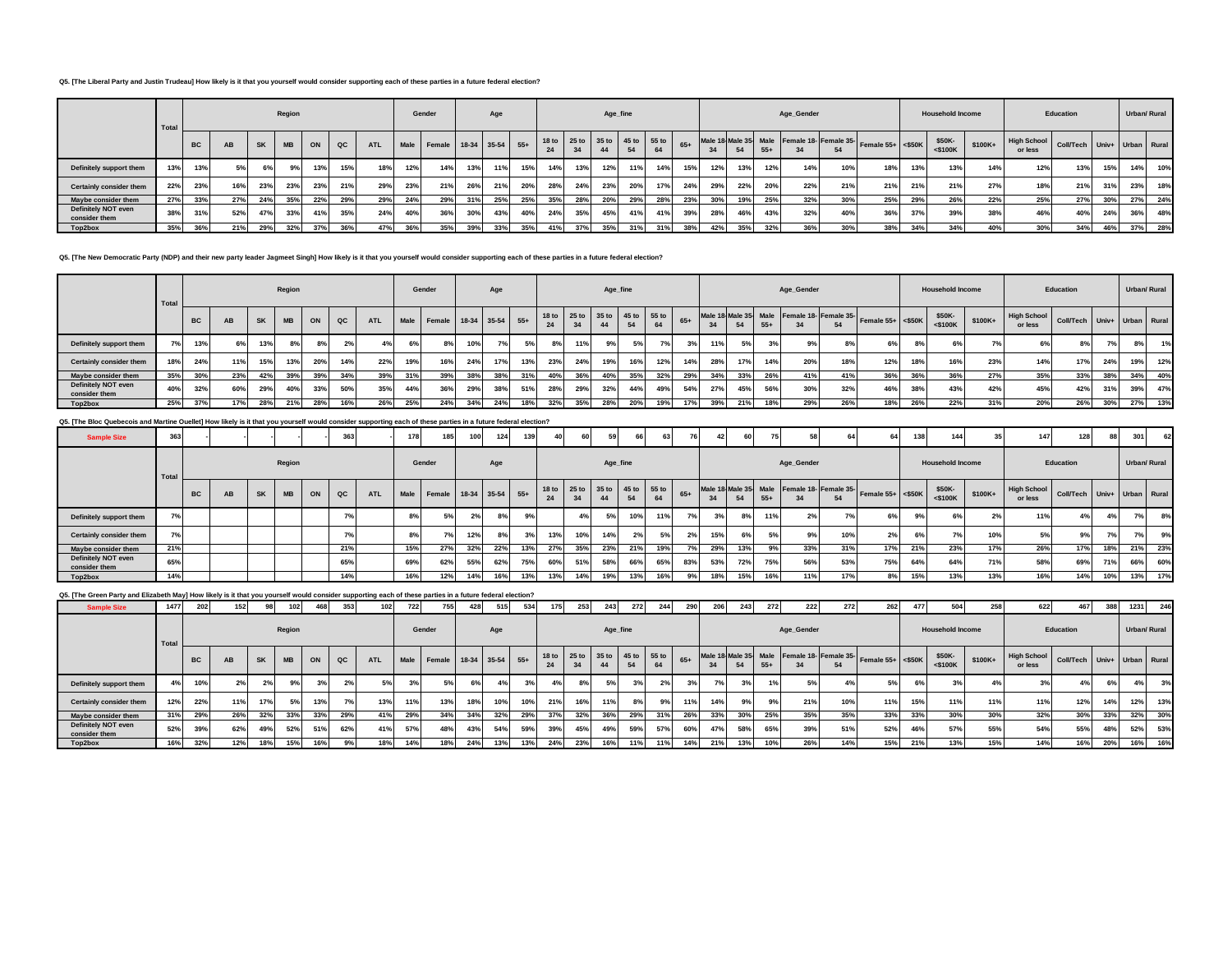#### **Q6. [Agree Summary] Statements about NDP**

|                                                                                            | Total |           |           |           | Region    |     |     |            |      | Gender |       | Age        |       |             |                        | Age_fine    |             |             |       |               |               |               | Age_Gender   |                             |                     |     | <b>Household Income</b> |         |                               | Education |       | Urban/ Rural |     |
|--------------------------------------------------------------------------------------------|-------|-----------|-----------|-----------|-----------|-----|-----|------------|------|--------|-------|------------|-------|-------------|------------------------|-------------|-------------|-------------|-------|---------------|---------------|---------------|--------------|-----------------------------|---------------------|-----|-------------------------|---------|-------------------------------|-----------|-------|--------------|-----|
|                                                                                            |       | <b>BC</b> | <b>AB</b> | <b>SK</b> | <b>MB</b> | ON  | QC  | <b>ATL</b> | Male | Female | 18-34 | 35-54      | $55+$ | 18 to<br>24 | 25 <sub>to</sub><br>34 | 35 to<br>44 | 45 to<br>54 | 55 to<br>64 | $65+$ | Male 18<br>34 | Male 35<br>54 | Male<br>$55+$ | $\mathbf{z}$ | Female 18- Female 35-<br>54 | Female $55+$ <\$50K |     | \$50K-<br><\$100K       | \$100K+ | <b>High School</b><br>or less | Coll/Tech | Univ+ | Urban Rural  |     |
| Has a real vision for<br><b>Canada's future</b>                                            | 43%   | 50%       | 30%       | 53%       | 42%       | 43% | 44% | 43%        | 42%  | 44%    | 51%   | 42%        | 38%   | 52%         | 51%                    | 45%         | 38%         | 36%         | 40%   | 51%           | 39%           | 38%           | 52%          | 44%                         | 38%                 | 47% | 45%                     | 39%     | 38%                           | 44%       | 51%   | 44%          | 40% |
| Cannot be trusted to<br>competently manage the<br>national government                      | 39%   | 33%       | 50%       | 39%       | 33%       | 40% | 39% | 34%        | 45%  | 34%    | 33%   | <b>39%</b> | 44%   | 33%         | 33%                    | 39%         | 39%         | 46%         | 43%   | 37%           | 45%           | 51%           | 29%          | 33%                         | 38%                 | 36% | 39%                     | 44%     | 36%                           | 41%       | 41%   | 39%          | 39% |
| Shares my values about<br>what kind of society<br>Canada should be                         | 45%   | 53%       | 31%       | 47%       | 41%       | 44% | 47% | 53%        | 43%  | 48%    | 48%   | 44%        | 44%   | 45%         | 51%                    | 50%         | <b>39%</b>  | 41%         | 45%   | 45%           | 44%           | 40%           | 52%          | 45%                         | 47%                 | 48% | 45%                     | 45%     | 39%                           | 45%       | 56%   | 46%          | 42% |
| Stands up for ordinary<br>Canadians                                                        | 60%   | 63%       | 46%       | 61%       | 58%       | 60% | 63% | 67%        | 60%  | 61%    | 61%   | 56%        | 63%   | 60%         | 62%                    | 58%         | 55%         | 61%         | 64%   | 60%           | 57%           | 63%           | 63%          | 56%                         | 63%                 | 63% | 61%                     | 61%     | 56%                           | 60%       | 68%   | 62%          | 53% |
| Has made major<br>contributions to making<br>Canada what it is today                       | 49%   | 54%       | 39%       | 55%       | 48%       | 51% | 44% | 60%        | 49%  | 48%    | 48%   | 46%        | 52%   | 46%         | 50%                    | 46%         | 46%         | 50%         | 53%   | 51%           | 47%           | 50%           | 46%          | 45%                         | 53%                 | 49% | 53%                     | 43%     | 44%                           | 46%       | 60%   | 49%          | 48% |
| Is just not relevant in<br>Canada today                                                    | 30%   | 28%       | 42%       | 34%       | 32%       | 27% | 29% | 30%        | 35%  | 25%    | 23%   | 30%        | 35%   | 22%         | 24%                    | 30%         | 29%         | 35%         | 35%   | 27%           | 35%           | 41%           | 20%          | 25%                         | 30%                 | 31% | 29%                     | 32%     | 31%                           | 33%       | 25%   | 30%          | 28% |
| Is way too influenced by<br>organized labour and its<br>agenda                             | 43%   | 44%       | 51%       | 42%       | 49%       | 43% | 38% | 43%        | 50%  | 36%    | 32%   | 44%        | 52%   | 32%         | 32%                    | 42%         | 45%         | 52%         | 51%   | 39%           | 52%           | 58%           | 26%          | 36%                         | 45%                 | 38% | 47%                     | 50%     | 40%                           | 46%       | 44%   | 44%          | 41% |
| Reflects my region of<br>Canada                                                            | 37%   | 53%       | 21%       | 37%       | 44%       | 38% | 33% | 33%        | 36%  | 38%    | 43%   | 37%        | 31%   | 42%         | 44%                    | 40%         | 35%         | 28%         | 33%   | 39%           | 36%           | 33%           | 47%          | 39%                         | 29%                 | 38% | 35%                     | 38%     | 32%                           | 36%       | 46%   | 38%          | 29% |
| Is too left-wing and<br>unrealistic                                                        | 38%   | 33%       | 50%       | 39%       | 32%       | 37% | 40% | 35%        | 45°  | 32%    | 32%   | 35%        | 46%   | 29%         | 34%                    | 32%         | 38%         | 46%         | 46%   | 38%           | 44%           | 50%           | 26%          | 28%                         | 43%                 | 37% | 39%                     | 41%     | 35%                           | 41%       | 39%   | 38%          | 41% |
| Should remain committed<br>to its principles, even if<br>that means not getting<br>elected | 65%   | 67%       | 55%       | 69%       | 64%       | 67% | 65% | 68%        | 65%  | 66%    | 65%   | 62%        | 69%   | 64%         | 67%                    | 64%         | 60%         | 67%         | 70%   | 64%           | 63%           | 68%           | 67%          | 62%                         | 69%                 | 64% | 67%                     | 69%     | 59%                           | 66%       | 75%   | 65%          | 67% |

## **Q6. [Disagree Summary] Statements about NDP**

|                                                                                            | Total |           |     |           | Region    |     |             |            |      | Gender     |       | Age   |       |                        |                        | Age_fine    |             |             |       |               |               |               | Age_Gender                  |     |                     |     | <b>Household Income</b> |         |                               | Education        |       | <b>Urban/ Rural</b> |     |
|--------------------------------------------------------------------------------------------|-------|-----------|-----|-----------|-----------|-----|-------------|------------|------|------------|-------|-------|-------|------------------------|------------------------|-------------|-------------|-------------|-------|---------------|---------------|---------------|-----------------------------|-----|---------------------|-----|-------------------------|---------|-------------------------------|------------------|-------|---------------------|-----|
|                                                                                            |       | <b>BC</b> | AB  | <b>SK</b> | <b>MB</b> | ON  | $_{\rm QC}$ | <b>ATL</b> | Male | Female     | 18-34 | 35-54 | $55+$ | 18 <sub>to</sub><br>24 | 25 <sub>to</sub><br>34 | 35 to<br>44 | 45 to<br>54 | 55 to<br>64 | $65+$ | Male 18<br>34 | Male 35<br>54 | Male<br>$55+$ | Female 18- Female 35-<br>34 | 54  | Female $55+$ <\$50K |     | \$50K-<br>$<$ \$100K    | \$100K+ | <b>High School</b><br>or less | <b>Coll/Tech</b> | Univ+ | Urban Rural         |     |
| Has a real vision for<br><b>Canada's future</b>                                            | 34%   | 31%       | 50% | 31%       | 35%       | 30% | 36%         | 32%        | 41%  | 27%        | 24%   | 33%   | 44%   | 21%                    | 26%                    | 28%         | 37%         | 43%         | 44%   | 28%           | 44%           | 48%           | 20%                         | 23% | 39%                 | 30% | 34%                     | 42%     | 35%                           | 36%              | 30%   | 33%                 | 37% |
| Cannot be trusted to<br>competently manage the<br>national government                      | 40%   | 50%       | 29% | 42%       | 42%       | 37% | 42%         | 46%        | 39%  | 41%        | 41%   | 37%   | 42%   | 36%                    | 45%                    | 35%         | 38%         | 37%         | 47%   | 41%           | 37%           | 40%           | 42%                         | 36% | 45%                 | 42% | 41%                     | 41%     | 38%                           | 40%              | 43%   | 40%                 | 41% |
| Shares my values about<br>what kind of society<br>Canada should be                         | 34%   | 30%       | 50% | 38%       | 36%       | 32% | 33%         | 28%        | 42%  | <b>27%</b> | 24%   | 32%   | 44%   | 19%                    | 28%                    | 25%         | 38%         | 43%         | 45%   | 32%           | 40%           | 51%           | 18%                         | 25% | 37%                 | 30% | 36%                     | 40%     | 36%                           | 36%              | 30%   | 34%                 | 36% |
| Stands up for ordinary<br>Canadians                                                        | 22%   | 24%       | 37% | 24%       | 24%       | 19% | 19%         | 17%        | 26%  | 17%        | 17%   | 20%   | 27%   | 13%                    | 19%                    | 16%         | 24%         | 26%         | 28%   | 21%           | 28%           | 29%           | 12%                         | 14% | 25%                 | 18% | 22%                     | 26%     | 22%                           | 23%              | 20%   | 21%                 | 27% |
| Has made major<br>contributions to making<br>Canada what it is today                       | 31%   | 29%       | 43% | 33%       | 32%       | 25% | 36%         | 22%        | 35%  | 26%        | 25%   | 29%   | 37%   | 23%                    | 26%                    | 24%         | 33%         | 35%         | 38%   | 27%           | 35%           | 41%           | 22%                         | 23% | 33%                 | 27% | 29%                     | 41%     | 30%                           | 34%              | 27%   | 30%                 | 32% |
| Is just not relevant in<br>Canada today                                                    | 50%   | 54%       | 40% | 52%       | 49%       | 50% | 49%         | 52%        | 50%  | 49%        | 51%   | 46%   | 52%   | 47%                    | 54%                    | 44%         | 47%         | 48%         | 55%   | 51%           | 48%           | 51%           | 52%                         | 44% | 53%                 | 46% | 53%                     | 56%     | 44%                           | 47%              | 61%   | 49%                 | 51% |
| Is way too influenced by<br>organized labour and its<br>agenda                             | 31%   | 38%       | 24% | 37%       | 29%       | 27% | 34%         | 33%        | 31%  | 30%        | 33%   | 27%   | 32%   | 30%                    | 36%                    | 25%         | 28%         | 27%         | 35%   | 33%           | 30%           | 31%           | 34%                         | 25% | 33%                 | 32% | 30%                     | 31%     | 29%                           | 28%              | 36%   | 31%                 | 30% |
| Reflects my region of<br>Canada                                                            | 42%   | 29%       | 60% | 48%       | 35%       | 38% | 49%         | 44%        | 48%  | 37%        | 33%   | 38%   | 54%   | 27%                    | 36%                    | 34%         | 41%         | 52%         | 57%   | 39%           | 47%           | 57%           | 27%                         | 30% | 52%                 | 38% | 45%                     | 48%     | 43%                           | 43%              | 40%   | 41%                 | 52% |
| Is too left-wing and<br>unrealistic                                                        | 38%   | 48%       | 27% | 43%       | 43%       | 37% | 37%         | 43%        | 38%  | 38%        | 39%   | 35%   | 40%   | 37%                    | 41%                    | 35%         | 35%         | 36%         | 43%   | 38%           | 37%           | 40%           | 41%                         | 34% | 40%                 | 39% | 40%                     | 42%     | 36%                           | 37%              | 44%   | 38%                 | 37% |
| Should remain committed<br>to its principles, even if<br>that means not getting<br>elected | 13%   | 14%       | 20% | 15%       | 10%       | 12% | 13%         | 11%        | 17%  | 10%        | 10%   | 14%   | 15%   | 7%                     | 12%                    | 11%         | 15%         | 15%         | 16%   | 12%           | 18%           | 19%           | 8%                          | 9%  | 12%                 | 12% | 13%                     | 15%     | 15%                           | 13%              | 10%   | 13%                 | 13% |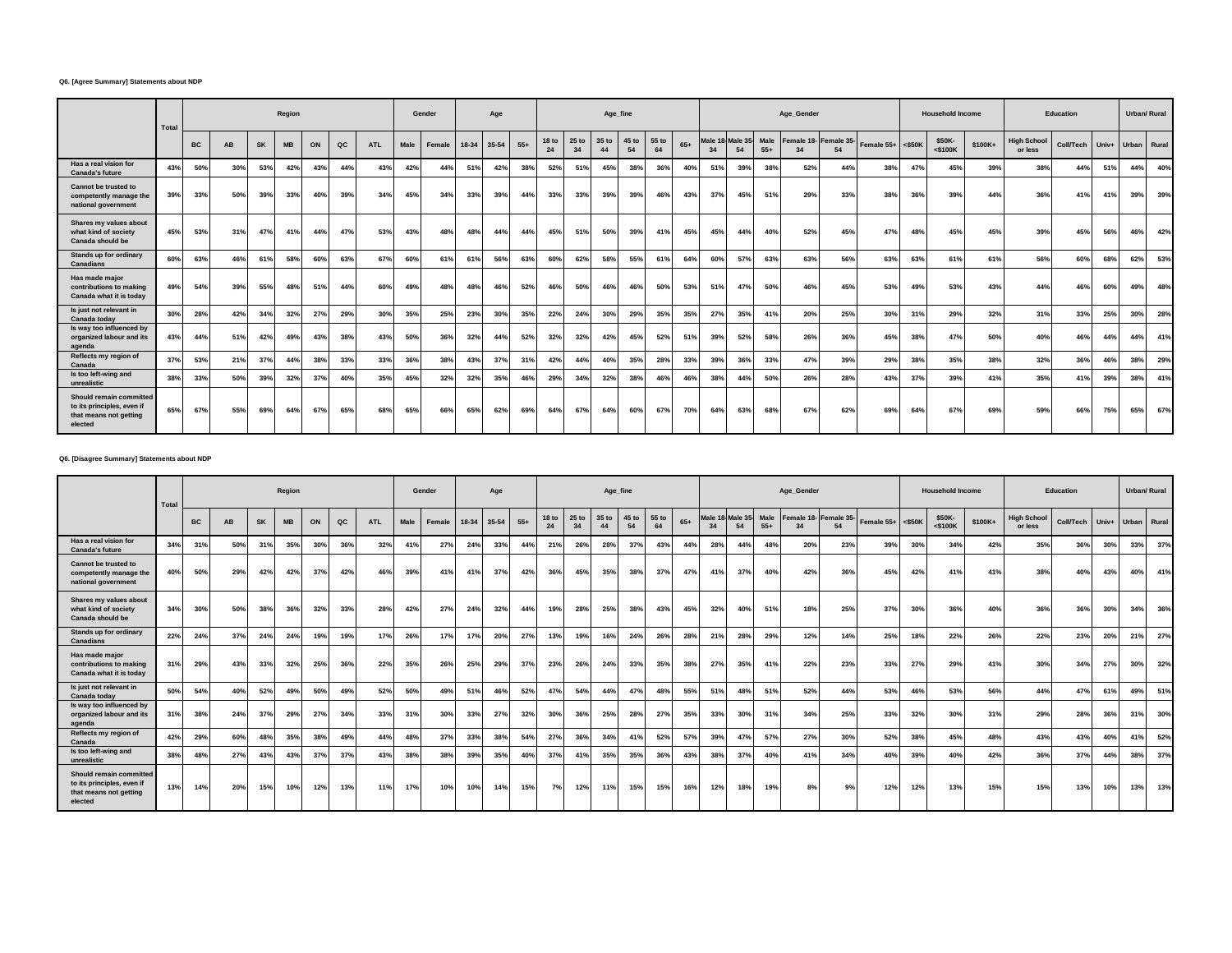#### **Q6. [Has a real vision for Canada's future] Statements about NDP**

|                            | Total |           |           |           | Region    |     |     |            |     | Gender                      |     | Age |     |     |     |     | Age_fine |                               |     |     |     |       | Age_Gender |                          |                                                              |     | <b>Household Income</b> |          |                               | Education                   |     |     | Urban/ Rural |
|----------------------------|-------|-----------|-----------|-----------|-----------|-----|-----|------------|-----|-----------------------------|-----|-----|-----|-----|-----|-----|----------|-------------------------------|-----|-----|-----|-------|------------|--------------------------|--------------------------------------------------------------|-----|-------------------------|----------|-------------------------------|-----------------------------|-----|-----|--------------|
|                            |       | <b>BC</b> | <b>AB</b> | <b>SK</b> | <b>MB</b> | ON  | QC  | <b>ATL</b> |     | Male Female 18-34 35-54 55+ |     |     |     |     |     | 44  |          | 18 to 25 to 35 to 45 to 55 to |     |     |     | $55+$ |            | 54                       | Male 18 Male 35 Male Female 18- Female 35- Female 55+ <\$50K |     | \$50K-<br>$<$ \$100K    | $$100K+$ | <b>High School</b><br>or less | Coll/Tech Univ+ Urban Rural |     |     |              |
| <b>Strongly agree</b>      | 12%   | 19%       |           | 22%       |           | 13% | 9%  | 6%         |     | 13%                         |     |     |     | 21% | 19% | 11% |          |                               | 10% | 20% |     |       | 21%        | 12%                      | 9%                                                           | 15% | 10%                     | 11%      | 9%                            | 12%                         | 17% | 13% | $8\%$        |
| <b>Moderately agree</b>    | 31%   | 31%       | 22%       | 31%       |           | 30% | 35% |            |     | 31%                         |     | 32% |     | 31% | 32% | 34% |          | 29%                           |     |     | 33% | 30%   | 31%        | 200 <sub>1</sub><br>347a | 29%                                                          | 32% | 35%                     | 28%      | 29%                           | 32%                         | 34% | 31% | 32%          |
| <b>Moderately disagree</b> | 20%   | 18%       | 23%       | 12%       |           | 20% | 21% | 23%        | 23% | 17%                         | 16% | 19% | 24% | 16% | 17% | 16% | 22%      | 26%                           | 22% | 21% | 22% | 26%   | 12%        | 16%                      | 22%                                                          | 16% | 21%                     | 25%      | 18%                           | 22%                         | 20% | 19% | 25%          |
| <b>Strongly disagree</b>   | 14%   | 13%       | 27%       | 20%       |           | 10% | 15% | 9%         |     | 10%                         |     | 14% | 20% |     | 9%  | 12% |          | 17%                           | 22% |     | 22% | 22%   | 7%         |                          | 17%                                                          | 13% | 13%                     | 18%      | 17%                           | 14%                         | 10% | 14% | 12%          |
| Don't know/Can't sav       | 23%   | 19%       | 19%       | 15%       | 23%       | 27% | 21% | 25%        |     | 29%                         | 25% | 26% | 18% | 27% | 23% | 26% | 25%      | 21%                           | 16% | 21% | 16% | 14%   | 29%        | 34%                      | 23%                                                          | 23% | 21%                     | 19%      | 27%                           | 20%                         | 19% | 23% | 23%          |
| Top2box                    | 43%   | 50%       | 30%       | 53%       | 42%       | 43% | 44% | 43%        |     | 44%                         | 51% | 42% | 38% | 52% | 51% | 45% | 38%      | 36%                           | 40% | 51% | 39% | 38%   | 52%        | 44%                      | 38%                                                          | 47% | 45%                     | 39%      | 38%                           | 44%                         | 51% | 44% | 40%          |
| Bottom2box                 | 34%   | 31%       | 50%       | 31%       | 35%       | 30% | 36% | 32%        |     | 27%                         | 24% | 33% | 44% | 21% | 26% | 28% | 37%      | 43%                           | 44% |     | 44% | 48%   | 20%        | 23%                      | 39%                                                          | 30% | 34%                     | 42%      | 35%                           | 36%                         | 30% | 33% | 37%          |

#### **Q6. [Cannot be trusted to competently manage the national government] Statements about NDP**

|                            | Total |           |           |              | Region    |     |             |            |      | Gender             |     | Age |       |     |     | Age_fine |            |                               |       |                 |     |       | Age_Gender |      |                                                            |     | <b>Household Income</b> |         |                               | Education                   |     |     | Urban/ Rural |
|----------------------------|-------|-----------|-----------|--------------|-----------|-----|-------------|------------|------|--------------------|-----|-----|-------|-----|-----|----------|------------|-------------------------------|-------|-----------------|-----|-------|------------|------|------------------------------------------------------------|-----|-------------------------|---------|-------------------------------|-----------------------------|-----|-----|--------------|
|                            |       | <b>BC</b> | <b>AB</b> | <b>SK</b>    | <b>MB</b> | ON  | $_{\alpha}$ | <b>ATL</b> | Male | Female 18-34 35-54 |     |     | $55+$ | 24  | 34  | 44       |            | 18 to 25 to 35 to 45 to 55 to | $65+$ |                 |     | $55+$ |            | 54   | Male 18 Male 35 Male Female 18 Female 35 Female 55+ <\$50K |     | \$50K-<br>$<$ \$100K    | \$100K+ | <b>High School</b><br>or less | Coll/Tech Univ+ Urban Rural |     |     |              |
| <b>Strongly agree</b>      | 19%   | 20%       | 38%       |              | 14%       | 17% | 15%         | 10%        | 23%  | 14%                | 14% | 19% | 21%   | 13% | 15% | 17%      | 21%        | 23%                           | 20%   | 17 <sup>9</sup> | 26% | 26%   | 11%        | 13%  | 17%                                                        | 15% | 20%                     | 26%     | 17%                           | 21%                         | 19% | 19% | 17%          |
| <b>Moderately agree</b>    | 20%   | 13%       | 12%       | 0.001<br>22% | 19%       | 23% | 24%         | 24%        | 22%  | 20%                | 19% | 19% | 23%   | 20% | 18% | 22%      |            | 23%                           | 23%   | 20%             | 19% | 25%   | 18%        | 20%  | 20%                                                        | 21% | 19%                     | 18%     | 20%                           | 21%                         | 22% | 20% | 22%          |
| <b>Moderately disagree</b> | 23%   | 22%       | 17%       | 22%          | 26%       | 22% | 24%         | 30%        | 21%  | 24%                | 25% | 21% | 23%   | 21% | 27% | 22%      | <b>20%</b> | 22%                           | 24%   | 24%             | 20% | 21%   | 26%        | 22%  | 26%                                                        | 23% | 23%                     | 25%     | 22%                           | 24%                         | 23% | 22% | 27%          |
| <b>Strongly disagree</b>   | 17%   | 28%       | 12%       | <b>4170</b>  | 17%       | 14% | 17%         | 16%        |      | 16%                | 16% | 16% | 19%   | 14% | 18% | 13%      |            | 15%                           | 22%   | 17 <sup>9</sup> | 18% | 19%   | 16%        | 14%  | 19%                                                        | 18% | 18%                     | 16%     | 16%                           | 16%                         | 20% | 18% | 14%          |
| Don't know/Can't say       | 21%   | 17%       | 20%       | 18%          | 25%       | 23% | 20%         | 20%        |      | 26%                | 26% | 24% | 13%   | 32% | 22% | 25%      | 24%        | 17%                           | 11%   | 23%             | 18% |       | 29%        | 240/ | 18%                                                        | 22% | 19%                     | 15%     | 26%                           | 19%                         | 16% | 21% | 20%          |
| Top2box                    | 39%   | 33%       | 50%       | 200          | 33%       | 40% | 39%         | 34%        | 45%  | 34%                | 33% | 39% | 44%   | 33% | 33% | 200      | 39%        | 46%                           | 43%   |                 | 45% | 51%   | 29%        | 33%  | 38%                                                        | 36% | 39%                     | 44%     | 36%                           | 41%                         | 41% | 39% | 39%          |
| Bottom2box                 | 40%   | 50%       | 29%       |              | 42%       | 37% | 42%         | 46%        | 39%  | 41%                |     | 37% | 42%   | 36% | 45% | 2E0/     | 38%        | 37%                           | 47%   |                 | 37% | 40%   | 42%        | 36%  | 45%                                                        | 42% | 41%                     | 41%     | 38%                           | 40%                         | 43% | 40% | 41%          |

#### **Q6. [Shares my values about what kind of society Canada should be] Statements about NDP**

|                            | Total |           |     |           | Region    |     |     |     |     | Gender                      |     | Age |     |     |     | Age_fine |     |                                     |       |     |     |       | Age_Gender                                 |     |                     |     | <b>Household Income</b> |         |                               | Education                   |     | Urban/ Rural |     |
|----------------------------|-------|-----------|-----|-----------|-----------|-----|-----|-----|-----|-----------------------------|-----|-----|-----|-----|-----|----------|-----|-------------------------------------|-------|-----|-----|-------|--------------------------------------------|-----|---------------------|-----|-------------------------|---------|-------------------------------|-----------------------------|-----|--------------|-----|
|                            |       | <b>BC</b> | AB  | <b>SK</b> | <b>MB</b> | ON  | QC  | ATL |     | Male Female 18-34 35-54 55+ |     |     |     |     |     | 44       |     | 18 to 25 to 35 to 45 to 55 to<br>64 | $65+$ | 34  |     | $55+$ | Male 18 Male 35 Male Female 18- Female 35- | 54  | Female $55+$ <\$50K |     | \$50K-<br>$<$ \$100K    | \$100K+ | <b>High School</b><br>or less | Coll/Tech Univ+ Urban Rural |     |              |     |
| <b>Strongly agree</b>      | 13%   | 20%       | 10% |           |           | 13% | 11% |     | 13% | 13%                         | 18% | 12% | 10% |     | 19% |          |     |                                     |       | 18% |     |       | 17%                                        | 13% | 10%                 | 14% | 12%                     | 15%     | 9%                            | 13%                         | 20% | 14%          |     |
| <b>Moderately agree</b>    | 32%   | 33%       | 21% |           | 34%       | 31% | 36% |     | 30% | 35%                         | 31% | 32% | 34% | 29% | 32% | 35%      |     | 34%                                 | 33%   | 27% | 32% | 30%   | 35%                                        | 32% | 37%                 | 33% | 34%                     | 31%     | 31%                           | 32%                         | 35% | 32%          | 35% |
| <b>Moderately disagree</b> | 17%   | 11%       | 16% | 16%       | 14%       | 19% | 17% | 19% | 19% | 14%                         | 14% | 15% | 20% | 11% | 16% | 12%      | 18% | 22%                                 | 19%   | 20% | 16% | 22%   | 8%                                         | 15% | 19%                 | 14% | 18%                     | 21%     | 17%                           | 17%                         | 17% | 17%          | 17% |
| <b>Strongly disagree</b>   | 17%   | 19%       | 34% | 22%       | 22%       | 14% | 17% | 9%  | 22% | 13%                         | 10% | 17% | 24% | 8%  | 12% | 13%      | 20% | 21%                                 | 26%   | 11% | 24% | 29%   | 10%                                        | 10% | 19%                 | 16% | 18%                     | 20%     | 19%                           | 19%                         | 13% | 17%          | 19% |
| Don't know/Can't say       | 21%   | 17%       | 19% | 15%       | 23%       | 23% | 20% | 20% | 16% | 25%                         | 27% | 24% | 12% | 36% | 21% | 24%      | 23% | 16%                                 |       | 24% | 16% | 9%    | 30%                                        | 30% | 16%                 | 22% | 18%                     | 14%     | 25%                           | 19%                         | 15% | 20%          | 22% |
| Top2box                    | 45%   | 53%       | 31% |           | 41%       | 44% | 47% | 53% | 43% | 48%                         | 48% | 44% | 44% | 45% | 51% | 50%      | 39% | 41%                                 | 45%   | 45% | 44% | 40%   | 52%                                        | 45% | 47%                 | 48% | 45%                     | 45%     | 39%                           | 45%                         | 56% | 46%          | 42% |
| Bottom2box                 | 34%   | 30%       | 50% | 38%       | 36%       | 32% | 33% | 28% | 42% | 27%                         | 24% | 32% | 44% | 19% | 28% | 25%      | 38% | 43%                                 | 45%   | 32% |     | 51%   | 18%                                        | 25% | 37%                 | 30% | 36%                     | 40%     | 36%                           | 36%                         | 30% | 34%          | 36% |

#### **Q6. [Stands up for ordinary Canadians] Statements about NDP**

|                            | Total |           |     |           | Region    |     |               |            |              | Gender                      |     | Age             |            |     |                                     | Age_fine |     |     |       |      |     |       | Age_Gender |     |                                                            |     | <b>Household Income</b> |         |                               | Education                   |     | Urban/ Rural |     |
|----------------------------|-------|-----------|-----|-----------|-----------|-----|---------------|------------|--------------|-----------------------------|-----|-----------------|------------|-----|-------------------------------------|----------|-----|-----|-------|------|-----|-------|------------|-----|------------------------------------------------------------|-----|-------------------------|---------|-------------------------------|-----------------------------|-----|--------------|-----|
|                            |       | <b>BC</b> | AB  | <b>SK</b> | <b>MB</b> | ON  | $_{\alpha c}$ | <b>ATL</b> |              | Male Female 18-34 35-54 55+ |     |                 |            |     | 18 to 25 to 35 to 45 to 55 to<br>34 | 44       |     | 64  | $65+$ |      |     | $55+$ |            | 54  | Male 18 Male 35 Male Female 18 Female 35 Female 55+ <\$50K |     | \$50K-<br>$<$ \$100 $K$ | \$100K+ | <b>High School</b><br>or less | Coll/Tech Univ+ Urban Rural |     |              |     |
| <b>Strongly agree</b>      | 22%   | 31%       | 17% | 30%       |           | 22% |               | 18%        | $22^{\circ}$ | 22%                         |     | 20 <sup>°</sup> | <b>20%</b> | 21% | 31%                                 | 22%      |     | 18% | 21%   | -407 | 19% |       | 25%        | 21% | 19%                                                        | 27% | 20%                     | 22%     | 18%                           | 20%                         | 31% | 23%          | 15% |
| <b>Moderately agree</b>    | 38%   | 33%       | 29% | 32%       | 44%       | 38% | 43%           | 48%        |              | 39%                         | 35% | 36%             | 43%        | 40% | 32%                                 | 36%      | 37% | 43% | 44%   | -327 | 38% | 43%   | 38%        | 35% | 44%                                                        | 36% | 41%                     | 39%     | 38%                           | 40%                         | 37% | 39%          | 38% |
| <b>Moderately disagree</b> | 12%   | 14%       | 12% | 9%        | 9%        | 13% | 10%           | 12%        | 14%          | 10%                         |     | 10%             | 16%        |     | 12%                                 |          | 13% | 16% | 15%   |      | 13% | 15%   |            |     | 16%                                                        | 9%  | 12%                     | 13%     | 11%                           | 13%                         | 13% | 11%          | 17% |
| <b>Strongly disagree</b>   |       | 10%       | 24% | 15%       |           |     |               | 5%         |              |                             |     | 11%             | 12%        |     |                                     |          | 12% | 10% | 13%   |      | 15% | 14%   |            |     |                                                            | 9%  | 10%                     | 13%     | 12%                           |                             |     | 10%          | 10% |
| Don't know/Can't say       |       | 13%       | 17% | 14%       |           | 21% | 18%           | 16%        |              | 22%                         |     | 23%             | 10%        | 27% | 19%                                 | 26%      | 219 | 13% | 8%    |      | 16% |       | 24%        | 30% | 12%                                                        | 19% | 17%                     | 13%     | 22%                           | 17%                         | 13% | 18%          | 20% |
| Top2box                    | 60%   | 63%       | 46% |           | 58%       | 60% | 63%           | 67%        | 60%          | 61%                         | 61% | 56%             | 63%        | 60% | 62%                                 | 58%      | 55% | 61% | 64%   | 60%  | 57% | 63%   | 63%        | 56% | 63%                                                        | 63% | 61%                     | 61%     | 56%                           | 60%                         | 68% | 62%          | 53% |
| Bottom2box                 | 22%   | 24%       | 37% | 24%       | 24%       | 19% | 19%           | 17%        | 26%          | 17%                         |     | 20%             | 27%        | 13% | 19%                                 |          | 24% | 26% | 28%   | 21%  | 28% | 29%   | 12%        | 14% | 25%                                                        | 18% | 22%                     | 26%     | 22%                           | 23%                         | 20% | 21%          | 27% |

## **Q6. [Has made major contributions to making Canada what it is today] Statements about NDP**

|                            | Total |           |     |           | Region    |     |               |            |     | Gender                      |     | Age |     |     |     | Age_fine |              |                               |       |     |     |       | Age_Gender |     |                                                              |     | <b>Household Income</b> |          |                                         | Education |     |     | Urban/ Rural |
|----------------------------|-------|-----------|-----|-----------|-----------|-----|---------------|------------|-----|-----------------------------|-----|-----|-----|-----|-----|----------|--------------|-------------------------------|-------|-----|-----|-------|------------|-----|--------------------------------------------------------------|-----|-------------------------|----------|-----------------------------------------|-----------|-----|-----|--------------|
|                            |       | <b>BC</b> | AB  | <b>SK</b> | <b>MB</b> | ON  | $_{\alpha c}$ | <b>ATL</b> |     | Male Female 18-34 35-54 55+ |     |     |     | 24  | 34  | 44       |              | 18 to 25 to 35 to 45 to 55 to | $65+$ |     |     | $55+$ |            | 54  | Male 18 Male 35 Male Female 18- Female 35- Female 55+ <\$50K |     | \$50K-<br>$<$ \$100 $K$ | $$100K+$ | High School Coll/Tech Univ+ Urban Rural |           |     |     |              |
| <b>Strongly agree</b>      |       | 19%       | 10% | 23%       | 14%       | 13% |               | 7%         |     | 13%                         | 14% | 12% |     | 12% |     | 13%      |              | 12%                           |       | 15% | 13% | 13%   | 14%        |     | 15%                                                          | 17% | 12%                     | 13%      | 10%                                     |           | 22% | 13% | 14%          |
| <b>Moderately agree</b>    | 35%   | 34%       | 29% | 32%       | 34%       | 38% | 34%           | 42%        | 36% | 35%                         |     | 34% | 38% | 34% | 34% | 34%      | 35%          | 38%                           | 38%   |     | 34% | 38%   | 32%        | 34% | 38%                                                          | 32% | 40%                     | 30%      | 34%                                     | 35%       | 38% | 36% | 34%          |
| <b>Moderately disagree</b> | 19%   | 16%       | 18% | 18%       | 20%       | 17% | 24%           | 17%        | 20% | 17%                         | 18% | 18% | 20% | 18% | 18% | 14%      | 21%          | 21%                           | 20%   | 20% | 19% | 22%   | 16%        | 18% | 18%                                                          | 20% | 16%                     | 25%      | 16%                                     | 22%       | 20% | 18% | 21%          |
| <b>Strongly disagree</b>   | 12%   | 13%       | 25% | 15%       | 12%       |     |               | 4%         |     |                             |     |     |     |     | 8%  | 10%      |              | 14%                           | 18%   |     | 17% | 18%   | 7%         |     | 15%                                                          |     | 14%                     | 16%      | 14%                                     | 12%       | 7%  | 12% | 12%          |
| Don't know/Can't say       | 21%   | 17%       | 18% | 12%       | 20%       | 24% | 20%           | 19%        | 16% | 26%                         | 27% | 25% | 12% | 31% | 24% | 29%      | $21^{\circ}$ | 15%                           | 9%    | 22% | 18% |       | 32%        | 32% | 15%                                                          | 24% | 18%                     | 16%      | 26%                                     | 21%       | 13% | 21% | 20%          |
| Top2box                    | 49%   | 54%       | 39% | 55%       | 48%       | 51% | 44%           | 60%        | 49% | 48%                         | 48% | 46% | 52% | 46% | 50% | 46%      | 46%          | 50%                           |       | 51% | 47% | 50%   | 46%        | 45% | 53%                                                          | 49% | 53%                     | 43%      | 44%                                     | 46%       | 60% | 49% | 48%          |
| Bottom2box                 | 31%   | 29%       | 43% | 33%       |           | 25% | 36%           | 22%        | 35% | 26%                         | 25% |     |     | 23% |     | 24%      |              | 35%                           |       |     | 35% | 41%   | 22%        | 23% | 33%                                                          | 27% | 29%                     | 41%      | 30%                                     | 34%       | 27% | 30% | 32%          |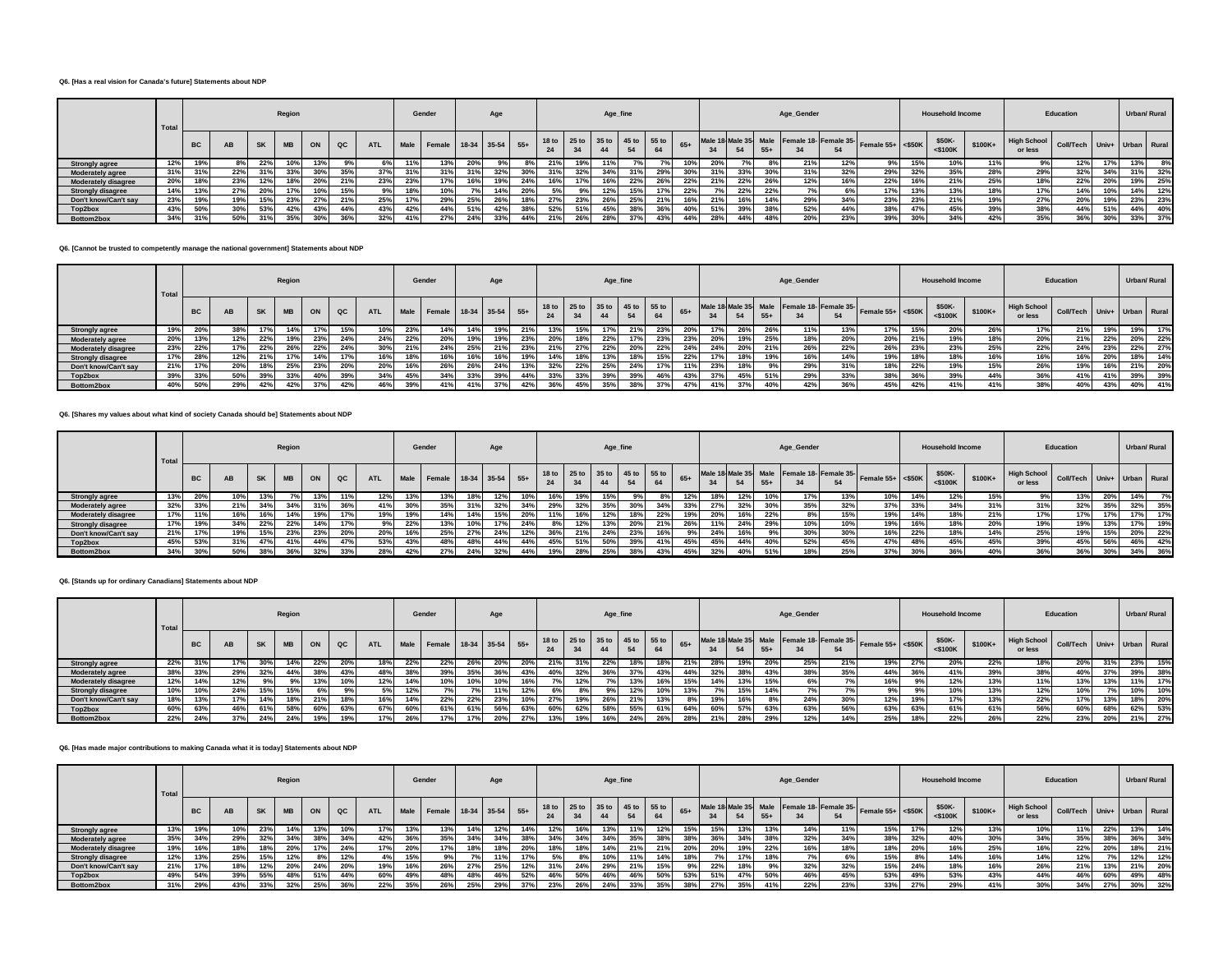## **Q6. [Is just not relevant in Canada today] Statements about NDP**

|                            | Total |           |     |           | Region     |     |     |            |      | Gender             |     | Age |       |     |     | Age_fine |                 |                                     |       |     |              |       | Age_Gender |     |                                                              |     | <b>Household Income</b> |         |                               | Education                   |     | Urban/ Rural |     |
|----------------------------|-------|-----------|-----|-----------|------------|-----|-----|------------|------|--------------------|-----|-----|-------|-----|-----|----------|-----------------|-------------------------------------|-------|-----|--------------|-------|------------|-----|--------------------------------------------------------------|-----|-------------------------|---------|-------------------------------|-----------------------------|-----|--------------|-----|
|                            |       | <b>BC</b> | AB  | <b>SK</b> | <b>MB</b>  | ON  | QC  | <b>ATL</b> | Male | Female 18-34 35-54 |     |     | $55+$ |     |     | 44       |                 | 18 to 25 to 35 to 45 to 55 to<br>64 | $65+$ | 34  |              | $55+$ |            |     | Male 18 Male 35 Male Female 18- Female 35- Female 55+ <\$50K |     | \$50K-<br>$<$ \$100 $<$ | \$100K+ | <b>High School</b><br>or less | Coll/Tech Univ+ Urban Rural |     |              |     |
| <b>Strongly agree</b>      | 12%   | 13%       | 24% |           | 14%        | 11% |     | 6% I       | 16%  |                    |     | 12% | 15%   | 6%  |     |          | 13 <sup>°</sup> | 18%                                 | 13%   | 10% | 18%          | 19%   | 5%         |     | 11%                                                          | 13% | 10%                     | 14%     | 12%                           | 14%                         |     | 12%          |     |
| <b>Moderately agree</b>    | 18%   | 15%       | 19% |           | <b>189</b> | 16% | 20% | 24%        | 19%  |                    | 16% |     | 20%   |     | 16% | 19%      | <b>16°</b>      | 17%                                 | 22%   | 18% |              | 21%   | 15%        | 17% | 19%                                                          | 18% | 18%                     |         | 19%                           | 19%                         | 16% | 18%          | 19% |
| <b>Moderately disagree</b> | 28%   | 23%       | 25% | 19%       | 30%        | 30% | 27% | 33%        | 28%  | 27%                | 28% | 25% | 31%   | 24% | 30% | 24%      | 26%             | 30%                                 | 31%   | 27% | ore.<br>-457 | 32%   | 28%        | 25% | 29%                                                          | 26% | 29%                     | 31%     | 25%                           | 25%                         | 36% | 28%          | 29% |
| <b>Strongly disagree</b>   | 22%   | 31%       | 15% | 33%       | <b>20%</b> | 20% | 22% | 19%        | 21%  | 22%                | 23% | 21% | 21%   | 23% | 23% |          | $22^\circ$      | 18%                                 | 24%   | 23% | 0.20<br>257  |       | 23%        | 19% | 24%                                                          | 20% | 24%                     | 24%     | 19%                           | 21%                         | 26% | 22%          | 22% |
| Don't know/Can't say       | 21%   | 18%       | 18% | 14%       | 19%        | 23% | 22% | 18%        | 15%  | 26%                | 26% | 24% | 13%   | 31% | 22% | 25%      | 24%             | 17%                                 | 10%   | 22% |              |       | 29%        | 32% | 17%                                                          | 23% | 18%                     | 12%     | 25%                           | 21%                         |     | 21%          | 21% |
| Top2box                    | 30%   | 28%       | 42% | 34%       | 32%        | 27% | 29% | 30%        | 35%  | 25%                | 23% | 30% | 35%   | 22% | 24% | 30%      | 29°             | 35%                                 | 35%   | 27% | 2E0I<br>-337 | 41%   | 20%        | 25% | 30%                                                          | 31% | 29%                     | 32%     | 31%                           | 33%                         | 25% | 30%          | 28% |
| Bottom2box                 | 50%   | 54%       | 40% | 52%       |            | 50% | 49% | 52%        | 50%  | 49%                | 51% | 46% | 52%   | 47% | 54% | 44%      |                 | 48%                                 | 55%   |     |              | 51%   | 52%        | 44% | 53%                                                          | 46% | 53%                     | 56%     | 44%                           | 47%                         | 61% | 49%          | 51% |

#### **Q6. [Is way too influenced by organized labour and its agenda] Statements about NDP**

|                            | Total |           |     |           | Region    |     |             |            |            | Gender                      |     | Age |     |     |     | Age_fine |     |                               |     |     |     |       | Age_Gender |     |                                                            |     | <b>Household Income</b> |          |                                                    | Education |     |     | Urban/ Rural |
|----------------------------|-------|-----------|-----|-----------|-----------|-----|-------------|------------|------------|-----------------------------|-----|-----|-----|-----|-----|----------|-----|-------------------------------|-----|-----|-----|-------|------------|-----|------------------------------------------------------------|-----|-------------------------|----------|----------------------------------------------------|-----------|-----|-----|--------------|
|                            |       | <b>BC</b> | AB  | <b>SK</b> | <b>MB</b> | ON  | $_{\rm QC}$ | <b>ATL</b> |            | Male Female 18-34 35-54 55+ |     |     |     |     | 34  | 44       |     | 18 to 25 to 35 to 45 to 55 to |     | 34  |     | $55+$ |            | 54  | Male 18 Male 35 Male Female 18 Female 35 Female 55+ <\$50K |     | \$50K-<br>$<$ \$100K    | $$100K+$ | High School Coll/Tech Univ+ Urban Rural<br>or less |           |     |     |              |
| <b>Strongly agree</b>      | 19%   | 21%       | 27% | 19%       | 20%       | 21% | 12%         | 20%        | -247       | 15%                         |     | 19% | 27% |     | 12% | 16%      | 22% | 29%                           | 24% | 17% | 24% | 30%   | 5%         | 14% | 23%                                                        | 17% | 20%                     | 26%      | 19%                                                | 20%       | 20% | 20% | 17%          |
| <b>Moderately agree</b>    | 24%   | 23%       | 23% | 24%       | 29%       | 22% | 26%         | 23%        | <b>26°</b> | 21%                         |     | 25% | 25% | 24% | 20% | 26%      | 23% | 23%                           |     | 22% | 28% | 28%   | 21%        | 22% | 21%                                                        | 22% | 26%                     | 24%      | 21%                                                | 26%       | 25% | 24% | 25%          |
| <b>Moderately disagree</b> | 21%   | 18%       | 17% | 19%       |           | 19% | 25%         | 24%        | 219        | 20%                         |     | 17% | 22% | 22% | 25% | 16%      |     | 19%                           | 24% | 24% | 19% | 20%   | 23%        | 15% | 23%                                                        | 22% | 20%                     | 19%      | 19%                                                | 20%       | 23% | 21% | 21%          |
| <b>Strongly disagree</b>   | 10%   | 20%       | 7%  | 18%       |           |     | 9%          | 8%         | 10%        | 10%                         |     | 10% | 10% |     | 12% | 9%       |     |                               |     |     | 11% | 10%   | 11%        | 10% | 10%                                                        | 10% | 10%                     | 12%      | 10%                                                |           | 13% | 10% | 9%           |
| Don't know/Can't say       | 26%   | 18%       | 25% | 21%       | 22%       | 30% | 27%         | 25%        | 10%        | 34%                         |     | 29% |     | 38% | 32% | 32%      | 27% | 20%                           | 14% | 28% | 18% | 11%   | 40%        | 39% | 22%                                                        | 30% | 23%                     | 19%      | 31%                                                | 26%       | 20% | 26% | 29%          |
| Top2box                    | 43%   | 44%       | 51% | 42%       | 49%       | 43% | 38%         | 43%        | 50%        | 36%                         | 32% | 44% | 52% | 32% | 32% | 42%      | 45% | 52%                           | 51% | 39% | 52% | 58%   | 26%        | 36% | 45%                                                        | 38% | 47%                     | 50%      | 40%                                                | 46%       | 44% | 44% | 41%          |
| Bottom2box                 | 31%   | 38%       | 24% | 37%       | 29%       | 27% | 34%         | 33%        |            | 30%                         |     | 27% | 32% | 30% | 36% | 25%      | 28% | 27%                           | 35% |     | 30% | 31%   | 34%        | 25% | 33%                                                        | 32% | 30%                     | 31%      | 29%                                                | 28%       | 36% | 31% | 30%          |

## **Q6. [Reflects my region of Canada] Statements about NDP**

|                            | Total |           |     |           | Region    |      |     |            |     | Gender                      |     | Age |     |     |     | Age_fine                      |             |     |     |     |             |       | Age_Gender |     |                                                            |     | <b>Household Income</b> |         |                                             | Education |     | Urban/ Rural |     |
|----------------------------|-------|-----------|-----|-----------|-----------|------|-----|------------|-----|-----------------------------|-----|-----|-----|-----|-----|-------------------------------|-------------|-----|-----|-----|-------------|-------|------------|-----|------------------------------------------------------------|-----|-------------------------|---------|---------------------------------------------|-----------|-----|--------------|-----|
|                            |       | <b>BC</b> | AB  | <b>SK</b> | <b>MB</b> | ON   | QC  | <b>ATL</b> |     | Male Female 18-34 35-54 55+ |     |     |     |     |     | 18 to 25 to 35 to 45 to 55 to |             |     | 65+ | 34  |             | $55+$ |            |     | Male 18 Male 35 Male Female 18 Female 35 Female 55+ <\$50K |     | \$50K-<br>$<$ \$100K    | \$100K+ | The High School Coll/Tech Univ+ Urban Rural |           |     |              |     |
| <b>Strongly agree</b>      | 10%   | 18%       | 6%  | 12%       |           | 10%  |     | 9% I       | 9%  | 10%                         | 14% |     |     |     | 16% |                               |             | 6%  |     | 13% |             |       | 16%        | 10% |                                                            | 13% | 9%                      |         |                                             | 10%       | 13% | 11%          | 6%  |
| <b>Moderately agree</b>    | 27%   | 35%       | 15% | 25%       | 33%       | 28%  | 28% | 24%        | 26% | 28%                         | 29% | 28% | 24% |     | 28% |                               | <b>27</b> % | 22% | 26% | 26% | 27%         | 26%   | 31%        | 29% | 23%                                                        | 26% | 27%                     | 29%     | 25%                                         | 26%       | 33% | 28%          | 24% |
| <b>Moderately disagree</b> | 22%   | 16%       | 18% | 23%       | 20%       | 21%  | 28% | 27%        | 24% | 20%                         |     | 18% | 29% | 20% | 16% |                               | 19%         | 26% | 32% | 22% | 240<br>-417 | 28%   | 14%        | 16% | 30%                                                        | 20% | 25%                     | 20%     | 21%                                         | 23%       | 23% | 21%          | 26% |
| <b>Strongly disagree</b>   | 20%   | 13%       | 42% | 25%       | 16%       | 17%  | 21% | 17%        | 24% |                             | 15% | 20% | 25% |     | 20% |                               | 22%         | 26% | 25% |     | 000<br>267  | 28%   | 13%        | 14% | 22%                                                        | 18% | 20%                     | 29%     | 23%                                         | 20%       | 17% | 19%          | 25% |
| Don't know/Can't say       | 21%   | 18%       | 19% | 15%       | 21%       | 24%  | 18% | 23%        | 16% | 26%                         | 24% | 24% | 15% | 30% | 20% | 25%                           | 24%         | 20% | 10% | 22% | 17%         | 10%   | 27%        | 31% | 19%                                                        | 24% | 20%                     | 14%     | 25%                                         | 21%       | 14% | 21%          | 19% |
| Top2box                    | 37%   | 53%       | 21% | 37%       | 44%       | 38%  | 33% | 33%        | 36% | 38%                         | 43% | 37% | 31% | 42% | 44% | 40%                           | 35%         | 28% | 33% | 39% | -307        | 33%   | 47%        | 39% | 29%                                                        | 38% | 35%                     | 38%     | 32%                                         | 36%       | 46% | 38%          | 29% |
| Bottom2box                 | 42%   | 29%       | 60% | 48%       | 35%       | 200/ | 49% | 44%        | 48% |                             | 33% | 38% | 54% | 27% | 36% | 34%                           | 41%         | 52% | 57% | 39% |             | 57%   | 27%        | 30% | 52%                                                        | 38% | 45%                     | 48%     | 43%                                         | 43%       | 40% | 41%          | 52% |

#### **Q6. [Is too left-wing and unrealistic] Statements about NDP**

|                            | Total |           |     |              | Region          |     |     |            |      | Gender                 |     | Age        |     |     |     |             | Age_fine                      |            |     |     |     |     | Age_Gender |     |                                                              |     | <b>Household Income</b> |          |                               | Education                   |     |     | Urban/ Rural |
|----------------------------|-------|-----------|-----|--------------|-----------------|-----|-----|------------|------|------------------------|-----|------------|-----|-----|-----|-------------|-------------------------------|------------|-----|-----|-----|-----|------------|-----|--------------------------------------------------------------|-----|-------------------------|----------|-------------------------------|-----------------------------|-----|-----|--------------|
|                            |       | <b>BC</b> | AB  | <b>SK</b>    | <b>MB</b>       | ON  | QC  | <b>ATL</b> | Male | Female 18-34 35-54 55+ |     |            |     | 24  | 34  |             | 18 to 25 to 35 to 45 to 55 to | 64         |     | 34  |     | 55+ |            | 54  | Male 18 Male 35 Male Female 18- Female 35- Female 55+ <\$50K |     | \$50K-<br>$<$ \$100 $K$ | $$100K+$ | <b>High School</b><br>or less | Coll/Tech Univ+ Urban Rural |     |     |              |
| <b>Strongly agree</b>      | 18%   | 17%       | 29% | <b>257</b>   |                 | 18% | 15% | 11%        | 25%  | 11%                    | 14% | $17^\circ$ | 22% |     | 19% |             | 20%                           | $20^\circ$ | 23% | 20% | 26% |     |            |     | 16%                                                          | 14% | 19%                     | 23%      | 15%                           | 20%                         | 20% | 18% | 17%          |
| <b>Moderately agree</b>    | 20%   | 15%       | 22% | 15%          | 14 <sup>°</sup> | 19% | 25% | 24%        | 20%  | 21%                    | 18% | 18%        | 25% | 21% | 16% |             |                               | 26%        | 23% |     | 18% | 22% | 17%        | 19% | 27%                                                          | 23% | 20%                     | 18%      | 20%                           | 22%                         | 20% | 20% | 24%          |
| <b>Moderately disagree</b> | 23%   | 23%       | 13% | 24%          | 30°             | 22% | 24% | 31%        | 24%  | 22%                    |     | 219        | 24% | 20% | 26% | 240<br>-417 | 21%                           | 24%        | 24% | 22% | 22% | 26% | 25%        | 19% | 22%                                                          | 22% | 22%                     | 27%      | 21%                           | 21%                         | 28% | 22% | 25%          |
| <b>Strongly disagree</b>   | 16%   | 25%       | 14% |              |                 | 15% | 13% | 12%        |      | 17%                    |     | 15%        | 16% | 17% | 15% |             | 15%                           | 13%        | 19% |     | 14% | 14% | 16%        | 15% | 19%                                                          | 16% | 18%                     | 15%      | 15%                           |                             | 17% | 16% | 12%          |
| Don't know/Can't say       | 23%   | 19%       | 23% |              | 25%             | 26% | 23% | 22%        |      | 29%                    |     | 29°        | 13% | 34% | 25% | 32%         | <b>26°</b>                    |            | 10% | 24% | 20% |     | 33%        | 38% |                                                              | 24% | 21%                     | 17%      | 29%                           | 22%                         | 16% | 24% | 22%          |
| Top2box                    | 38%   | 33%       | 50% | 200/<br>-397 | 32%             | 37% | 40% | 35%        | 45%  | 32%                    | 32% | 35%        | 46% | 29% | 34% | 32%         | 38%                           | 46%        | 46% | 38% | 44% |     | 26%        | 28% | 43%                                                          | 37% | 39%                     | 41%      | 35%                           | 41%                         | 39% | 38% | 41%          |
| Bottom2box                 | 38%   | 48%       | 27% |              | 43%             | 37% | 37% | 43%        | 38%  | 38%                    | 39% | 35%        | 40% | 37% | 41% | 35%         | 35%                           | 36%        | 43% | 38% | 37% | 40% | 41%        | 34% | 40%                                                          | 39% |                         | 42%      | 36%                           | 37%                         | 44% | 38% | 37%          |

#### **Q6. [Should remain committed to its principles, even if that means not getting elected] Statements about NDP**

|                            | Total |           |           |           | Region    |     |               |            |     | Gender                      |      | Age |     |       |     | Age_fine       |                               |     |       |            |     |       | Age_Gender |     |                                                                                        |     | <b>Household Income</b> |         |                                         | Education |     |     | Urban/ Rural |
|----------------------------|-------|-----------|-----------|-----------|-----------|-----|---------------|------------|-----|-----------------------------|------|-----|-----|-------|-----|----------------|-------------------------------|-----|-------|------------|-----|-------|------------|-----|----------------------------------------------------------------------------------------|-----|-------------------------|---------|-----------------------------------------|-----------|-----|-----|--------------|
|                            |       | <b>BC</b> | <b>AB</b> | <b>SK</b> | <b>MB</b> | ON  | $_{\alpha c}$ | <b>ATL</b> |     | Male Female 18-34 35-54 55+ |      |     |     |       | 34  | 44             | 18 to 25 to 35 to 45 to 55 to | 64  | $65+$ |            |     | $55+$ |            | 54  | Male 18 Male 35 Male Female 18- Female 35- Female 55+ $\left  \right $ <\$50K $\left $ |     | \$50K-<br>$<$ \$100 $K$ | \$100K+ | High School Coll/Tech Univ+ Urban Rural |           |     |     |              |
| <b>Strongly agree</b>      | 32%   | 35%       | 22%       |           | 25%       | 34% | 33%           | 27%        |     | 33%                         |      |     | 32% | 36%   | 34% | 32%            | 28%                           | 30% | 33%   | <b>207</b> | 31% | 34%   | 40%        | 29% | 30%                                                                                    | 33% | 31%                     | 35%     | 27%                                     | 34%       | 38% | 32% | 32%          |
| <b>Moderately agree</b>    | 33%   | 32%       | 33%       | 200/      | 39%       | 33% | 32%           | 41%        | 34% | 33%                         |      | 32% | 37% | 28%   | 33% |                | 32%                           | 37% | 37%   |            | 32% | 34%   | 26%        | 32% | 39%                                                                                    | 31% | 35%                     | 34%     | 32%                                     | 32%       | 37% | 33% | 35%          |
| <b>Moderately disagree</b> | 9%    | 10%       | 11%       | 6%        |           |     | 9%            | 8%         |     | 6%                          | 6% I |     | 11% | $4\%$ | 8%  |                | 10%                           | 12% | 10%   |            | 11% | 13%   | 5%         | 6%  | 8%                                                                                     |     | 8%                      | 10%     | 8%                                      | 10%       | 8%  |     | 9%           |
| <b>Strongly disagree</b>   | 5%    |           |           |           |           |     | 5%            | 2%         | 6%  |                             |      | E0/ | 5%  |       |     | E <sub>0</sub> |                               |     | 6%    |            | 8%  |       | 20I        |     |                                                                                        |     |                         |         | 7%                                      |           | 2%  |     | 4%           |
| Don't know/Can't say       | 21%   | 19%       | 25%       | 16%       | 26%       | 21% | 22%           | 21%        |     | 24%                         | 25%  | 24% | 16% | 29%   | 22% | 25%            | 24%                           | 17% | 15%   | 24%        | 19% | 14%   | 25%        | 29% | 19%                                                                                    | 24% | 21%                     | 16%     | 26%                                     | 21%       | 15% | 22% | 20%          |
| Top2box                    | 65%   | 67%       | 55%       | 69%       | 64%       | 67% | 65%           | 68%        | 65% | 66%                         | 65%  | 62% | 69% | 64%   | 67% | 64%            | 60%                           | 67% | 70%   | 64%        | 63% | 68%   | 67%        | 62% | 69%                                                                                    | 64% | 67%                     | 69%     | 59%                                     | 66%       | 75% | 65% | 67%          |
| Bottom2box                 | 13%   | 14%       | 20%       | 15%       |           | 12% | 13%           | 11%        |     | 10%                         |      | 14% | 15% |       |     | 11%            |                               | 15% | 16%   |            | 18% | 19%   |            |     | 12%                                                                                    | 12% | 13%                     | 15%     | 15%                                     | 13%       | 10% | 13% | 13%          |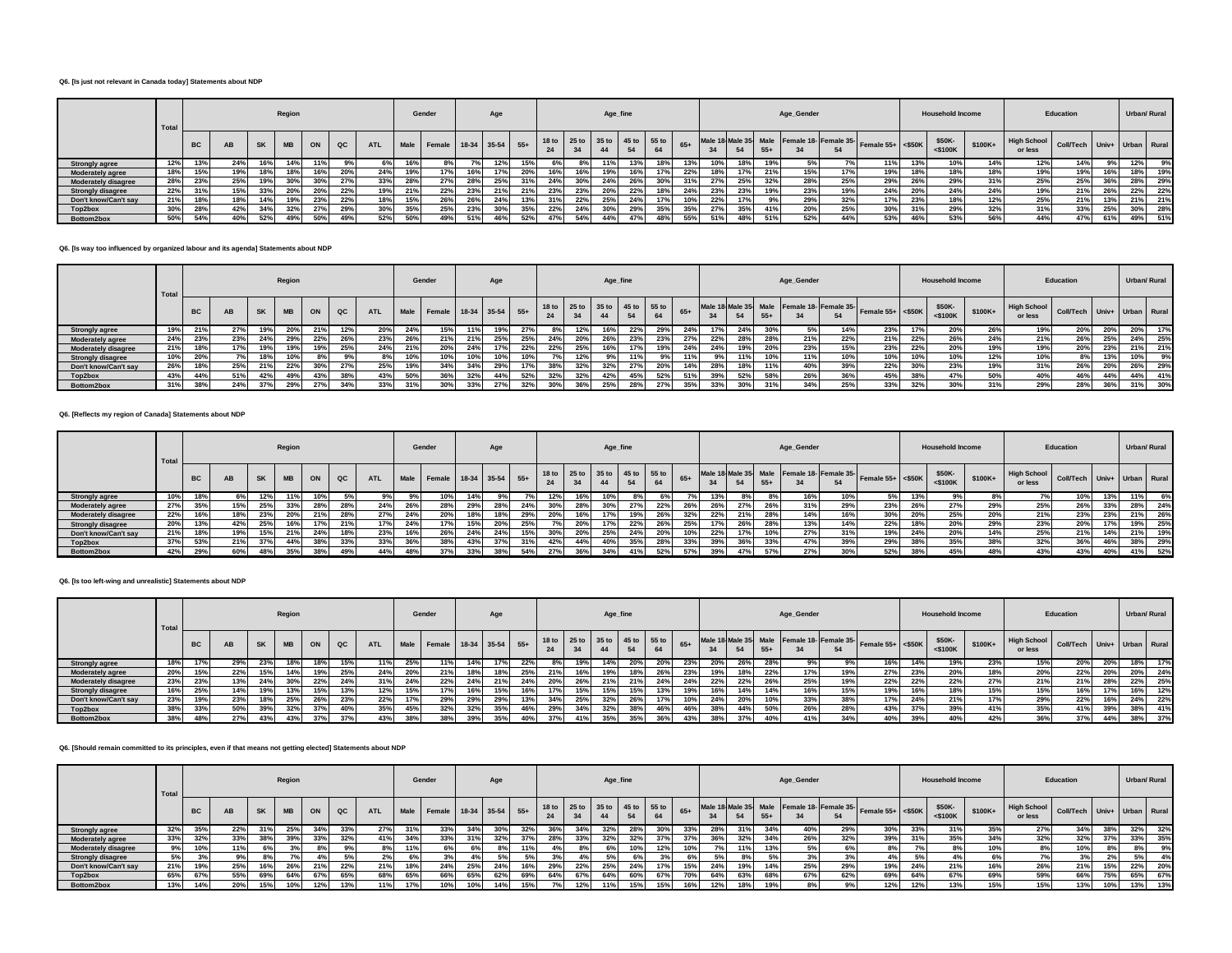#### **Q7. [Agree summary] Agreement with statements**

|                                                                                                                     | Total |           |           |           | Region    |     |     |            |      | Gender |            | Age   |       |                        |             | Age_fine    |             |             |       |                         |              |               | Age_Gender       |                  |                   |     | <b>Household Income</b> |         |                               | <b>Education</b> |       | Urban/ Rural |     |
|---------------------------------------------------------------------------------------------------------------------|-------|-----------|-----------|-----------|-----------|-----|-----|------------|------|--------|------------|-------|-------|------------------------|-------------|-------------|-------------|-------------|-------|-------------------------|--------------|---------------|------------------|------------------|-------------------|-----|-------------------------|---------|-------------------------------|------------------|-------|--------------|-----|
|                                                                                                                     |       | <b>BC</b> | <b>AB</b> | <b>SK</b> | <b>MB</b> | ON  | QC  | <b>ATL</b> | Male | Female | 18-34      | 35-54 | $55+$ | 18 <sub>to</sub><br>24 | 25 to<br>34 | 35 to<br>44 | 45 to<br>54 | 55 to<br>64 | $65+$ | Male <sub>1</sub><br>34 | Male 3<br>54 | Male<br>$55+$ | Female 18-<br>34 | Female 35-<br>54 | Female 55+ <\$50K |     | \$50K-<br>$<$ \$100 $K$ | \$100K+ | <b>High School</b><br>or less | Coll/Tech        | Univ+ | Urban Rural  |     |
| The rich should pay more<br>in taxes in order to fund<br>social programs in<br>Canada                               | 77%   | 84%       | 67%       | 81%       | 79%       | 75% | 78% | 78%        | 76%  | 78%    | 72%        | 74%   | 83%   | 71%                    | 72%         | 70%         | 78%         | 85%         | 82%   | 71%                     | 72%          | 82%           | 72%              | 77%              | 85%               | 82% | 76%                     | 73%     | <b>77%</b>                    | 76%              | 78%   | 77%          | 75% |
| The federal government<br>should fund affordable<br>daycare for all Canadian<br>parents                             | 61%   | 62%       | 51%       | 54%       | 58%       | 62% | 65% | 65%        | 58%  | 64%    | 72%        | 59%   | 54%   | 74%                    | 71%         | 64%         | 55%         | 58%         | 51%   | 66%                     | 56%          | 52%           | 77%              | 62%              | 56%               | 69% | 60%                     | 55%     | 60%                           | 62%              | 62%   | 61%          | 60% |
| Canada should accept<br>fewer immigrants and<br>refugees                                                            | 58%   | 46%       | 62%       | 58%       | 67%       | 56% | 64% | 60%        | 60%  | 57%    | 46%        | 64%   | 62%   | 41%                    | 50%         | 59%         | 69%         | 67%         | 59%   | 44%                     | 64%          | 67%           | 48%              | 64%              | 58%               | 58% | 62%                     | 52%     | 65%                           | 62%              | 43%   | 57%          | 63% |
| Canada still has a long<br>way to go to overcome its<br>historical racism, sexism.<br>and other forms of<br>bigotry | 65%   | 68%       | 57%       | 63%       | 74%       | 60% | 74% | 69%        | 59%  | 71%    | 67%        | 62%   | 67%   | 71%                    | 64%         | 61%         | 64%         | 69%         | 66%   | 58%                     | 57%          | 63%           | 75%              | 68%              | 72%               | 72% | 63%                     | 58%     | 65%                           | 63%              | 69%   | 66%          | 62% |
| There should be a federal<br>minimum wage of at least<br>\$15                                                       | 62%   | 74%       | 52%       | 64%       | 55%       | 57% | 63% | 81%        | 57%  | 67%    | 61%        | 59%   | 67%   | 60%                    | 62%         | 54%         | 63%         | 66%         | 68%   | 58%                     | 51%          | 62%           | 64%              | 65%              | 72%               | 72% | 60%                     | 50%     | 66%                           | 58%              | 63%   | 62%          | 65% |
| Post-secondary education<br>should be tuition-free in<br>Canada                                                     | 64%   | 64%       | 54%       | 59%       | 55%       | 63% | 67% | 72%        | 60%  | 67%    | <b>70%</b> | 62%   | 61%   | 76%                    | 65%         | 62%         | 61%         | 58%         | 63%   | 66%                     | 56%          | 59%           | 73%              | 67%              | 62%               | 73% | 63%                     | 53%     | 67%                           | 63%              | 58%   | 64%          | 60% |
| Canada should guarantee<br>a basic level of Household<br>Income to all of its<br>citizens                           | 70%   | 68%       | 61%       | 72%       | 69%       | 67% | 76% | 82%        | 67%  | 73%    | 70%        | 67%   | 74%   | 72%                    | 69%         | 68%         | 66%         | 76%         | 72%   | 70%                     | 60%          | 72%           | 70%              | 73%              | 76%               | 80% | 68%                     | 60%     | 73%                           | 67%              | 70%   | 71%          | 68% |
| Canada should set more<br>ambitious targets to<br>combat climate change                                             | 69%   | 70%       | 46%       | 67%       | 72%       | 68% | 79% | 73%        | 63%  | 75%    | 72%        | 68%   | 68%   | 77%                    | 68%         | 71%         | 66%         | 70%         | 66%   | 68%                     | 61%          | 61%           | 75%              | 75%              | 76%               | 73% | 71%                     | 61%     | 68%                           | 67%              | 74%   | 69%          | 69% |
| A country like Canada<br>should be able to afford<br>more programs like the<br>ones described above                 | 75%   | 73%       | 66%       | 75%       | 74%       | 76% | 76% | 91%        | 70%  | 81%    | 79%        | 76%   | 72%   | 78%                    | 80%         | 79%         | 74%         | 74%         | 70%   | 72%                     | 70%          | 68%           | 86%              | 81%              | 76%               | 77% | 76%                     | 71%     | 74%                           | 77%              | 75%   | 77%          | 70% |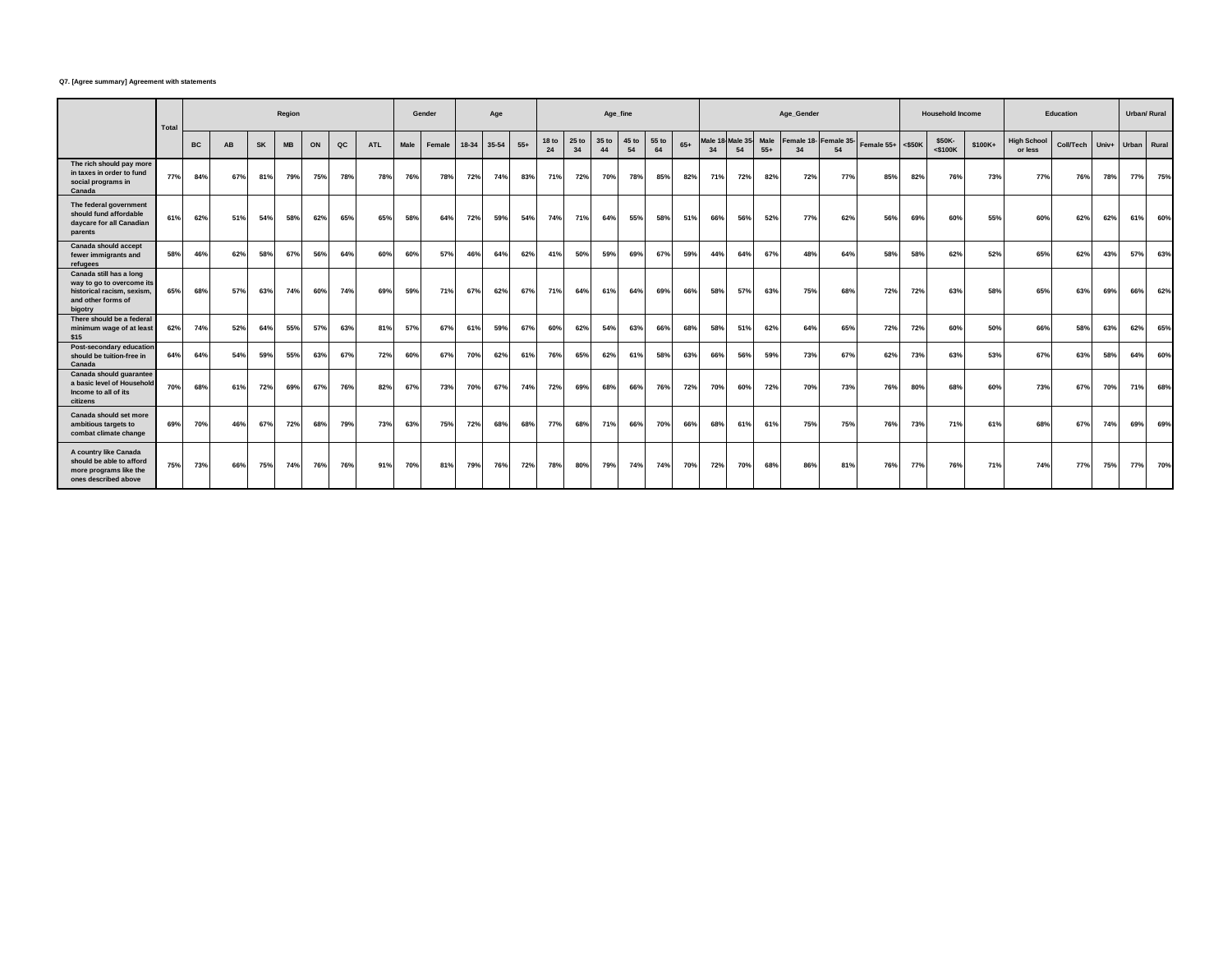#### **Q7. [Disagree summary] Agreement with statements**

|                                                                                                                     | Total |           |           |     | Region    |     |     |            |      | Gender |       | Age   |       |             |               | Age_fine    |             |             |       |              |               |               | Age Gender |                             |                   |     | <b>Household Income</b> |         |                               | Education        |       | <b>Urban/ Rural</b> |     |
|---------------------------------------------------------------------------------------------------------------------|-------|-----------|-----------|-----|-----------|-----|-----|------------|------|--------|-------|-------|-------|-------------|---------------|-------------|-------------|-------------|-------|--------------|---------------|---------------|------------|-----------------------------|-------------------|-----|-------------------------|---------|-------------------------------|------------------|-------|---------------------|-----|
|                                                                                                                     |       | <b>BC</b> | <b>AB</b> | SK  | <b>MB</b> | ON  | QC  | <b>ATL</b> | Male | Female | 18-34 | 35-54 | $55+$ | 18 to<br>24 | $25$ to<br>34 | 35 to<br>44 | 45 to<br>54 | 55 to<br>64 | $65+$ | Male *<br>34 | Male 35<br>54 | Male<br>$55+$ | 34         | Female 18- Female 35-<br>54 | Female 55+ <\$50K |     | \$50K-<br><\$100K       | \$100K+ | <b>High School</b><br>or less | <b>Coll/Tech</b> | Univ+ | Urban Rural         |     |
| The rich should pay more<br>in taxes in order to fund<br>social programs in<br>Canada                               | 18%   | 10%       | 28%       | 16% | 17%       | 16% | 18% | 19%        | 19%  | 16%    | 20%   | 19%   | 15%   | 18%         | 22%           | 20%         | 17%         | 12%         | 17%   | 20%          | 20%           | 17%           | 20%        | 17%                         | 12%               | 14% | 20%                     | 21%     | 16%                           | 20%              | 18%   | 17%                 | 20% |
| The federal government<br>should fund affordable<br>davcare for all Canadian<br>parents                             | 33%   | 34%       | 42%       | 40% | 33%       | 32% | 30% | 25%        | 36%  | 29%    | 20%   | 35%   | 41%   | 16%         | 22%           | 30%         | 39%         | 39%         | 42%   | 23%          | 39%           | 44%           | 17%        | 31%                         | 37%               | 23% | 36%                     | 41%     | 31%                           | 33%              | 34%   | 32%                 | 35% |
| <b>Canada should accept</b><br>fewer immigrants and<br>refugees                                                     | 35%   | 45%       | 27%       | 39% | 26%       | 38% | 31% | 35%        | 35%  | 36%    | 43%   | 31%   | 33%   | 50%         | 39%           | 35%         | 27%         | 28%         | 37%   | 44%          | 31%           | 31%           | 43%        | 31%                         | 35%               | 33% | 34%                     | 44%     | 28%                           | 31%              | 52%   | 36%                 | 31% |
| Canada still has a long<br>way to go to overcome its<br>historical racism, sexism.<br>and other forms of<br>bigotry | 30%   | 27%       | 38%       | 32% | 20%       | 35% | 24% | 25%        | 36%  | 24%    | 27%   | 33%   | 30%   | 22%         | 31%           | 34%         | 32%         | 29%         | 31%   | 35%          | 39%           | 35%           | 20%        | 27%                         | 26%               | 23% | 35%                     | 37%     | 30%                           | 32%              | 28%   | 29%                 | 34% |
| There should be a federal<br>minimum wage of at least<br>\$15                                                       | 32%   | 19%       | 41%       | 30% | 39%       | 36% | 32% | 16%        | 37%  | 26%    | 31%   | 34%   | 30%   | 33%         | 30%           | 37%         | 31%         | 31%         | 29%   | 34%          | 41%           | 36%           | 28%        | 27%                         | 24%               | 22% | 35%                     | 45%     | 28%                           | 36%              | 32%   | 32%                 | 30% |
| <b>Post-secondary education</b><br>should be tuition-free in<br>Canada                                              | 31%   | 30%       | 41%       | 38% | 40%       | 31% | 29% | 21%        | 35%  | 28%    | 23%   | 33%   | 36%   | 19%         | 27%           | 30%         | 35%         | 38%         | 35%   | 25%          | 38%           | 38%           | 22%        | 27%                         | 34%               | 20% | 34%                     | 41%     | 26%                           | 32%              | 37%   | 31%                 | 34% |
| Canada should quarantee<br>a basic level of Household<br>Income to all of its<br>citizens                           | 24%   | 23%       | 33%       | 23% | 27%       | 27% | 19% | 18%        | 28%  | 21%    | 21%   | 27%   | 23%   | 19%         | 23%           | 25%         | 29%         | 20%         | 26%   | 22%          | 33%           | 27%           | 21%        | 22%                         | 19%               | 13% | 27%                     | 35%     | 22%                           | 28%              | 24%   | 23%                 | 29% |
| Canada should set more<br>ambitious targets to<br>combat climate change                                             | 24%   | 24%       | 42%       | 31% | 20%       | 25% | 16% | 19%        | 30%  | 18%    | 19%   | 24%   | 28%   | 15%         | 22%           | 20%         | 27%         | 25%         | 31%   | 24%          | 30%           | 36%           | 15%        | 18%                         | 20%               | 19% | 25%                     | 31%     | 24%                           | 25%              | 22%   | 24%                 | 24% |
| A country like Canada<br>should be able to afford<br>more programs like the<br>ones described above                 | 17%   | 20%       | 24%       | 21% | 17%       | 16% | 19% | 5%         | 23%  | 12%    | 11%   | 18%   | 22%   | 12%         | 10%           | 14%         | 21%         | 21%         | 23%   | 16%          | 23%           | 29%           | 5%         | 13%                         | 15%               | 14% | 20%                     | 23%     | 17%                           | 17%              | 18%   | 16%                 | 24% |

#### **Q7. [The rich should pay more in taxes in order to fund social programs in Canada] Agreement**

|                            | Total |           |     |           | Region    |                |             |            |      | Gender                 |     | Age |                      |     |     | Age_fine |     |                               |       |     |            |       | Age_Gender |                                            |                     |     | <b>Household Income</b> |            |                               | Education                   |     | Urban/ Rural |     |
|----------------------------|-------|-----------|-----|-----------|-----------|----------------|-------------|------------|------|------------------------|-----|-----|----------------------|-----|-----|----------|-----|-------------------------------|-------|-----|------------|-------|------------|--------------------------------------------|---------------------|-----|-------------------------|------------|-------------------------------|-----------------------------|-----|--------------|-----|
|                            |       | <b>BC</b> | AB  | <b>SK</b> | <b>MB</b> | ON             | $_{\rm QC}$ | <b>ATL</b> | Male | Female 18-34 35-54 55+ |     |     |                      |     |     | 44       |     | 18 to 25 to 35 to 45 to 55 to | $65+$ | 34  |            | $55+$ |            | Male 18 Male 35 Male Female 18- Female 35- | Female $55+ < $50K$ |     | \$50K-<br><\$100K       | \$100K+    | <b>High School</b><br>or less | Coll/Tech Univ+ Urban Rural |     |              |     |
| <b>Strongly agree</b>      | 46%   | 49%       | 28% | 50%       | 47%       | 44%            | 51%         | 53%        | 44%  | 47%                    | 40% | 45% | 50%                  | 40% | 40% | 43%      | 47% | 50%                           | 51%   | 37% | 45%        | 49%   | 44%        | 45%                                        | 52%                 | 53% | 46%                     | 36%        | 48%                           | 47%                         | 41% | 46%          | 42% |
| <b>Moderately agree</b>    | 31%   | 35%       | 39% | 31%       | 32%       | 31%            | 28%         | 25%        | 240  | 31%                    | 31% | 30% | 33%                  | 31% | 31% | 28%      | 240 | 34%                           | 31%   | 34% | 287        | 33%   | 29%        | 31%                                        | 33%                 | 28% | 29%                     | $37^\circ$ | 30%                           | 29%                         | 37% | 31%          | 33% |
| <b>Moderately disagree</b> | 12%   | 6%        | 16% |           | 119       | 12%            | 12%         | 13%        | 12%  | 11%                    | 14% | 11% | 10%                  | 14% | 14% | 12%      | 10% | 8%                            | 12%   | 15% | 12%        |       | 13%        | 11%                                        | 9%                  | 10% | 13%                     | 11%        | 11%                           | 11%                         | 13% | 11%          | 15% |
| <b>Strongly disagree</b>   |       |           | 12% | 11%       | 6%        | 4 <sup>o</sup> |             | 6%         |      |                        |     |     | F0                   |     |     |          |     |                               |       |     |            |       |            |                                            |                     | 3%  | 7%                      | 10%        |                               | 9%                          | 50/ | 6%           | 5%  |
| Don't know/Can't say       | 6%    |           | 5%  |           |           |                |             | 2%         | E0.  | 6%                     |     |     | 0 <sup>0</sup><br>z. | 10% | 7%  | 10%      | EO. |                               |       | 9%  |            |       |            |                                            | 3%                  | 5%  | 5%                      | 6%         |                               |                             |     | 6%           | 5%  |
| Top2box                    | 77%   | 84%       | 67% | 81%       | 79%       | 75%            | 78%         | 78%        | 76%  | 78%                    | 72% | 74% | 83%                  | 71% | 72% | 70%      | 78% | 85%                           | 82%   | 71% | <b>72%</b> | 82%   | 72%        | 77%                                        | 85%                 | 82% | 76%                     | 73%        | <b>77%</b>                    | 76%                         | 78% | 77%          | 75% |
| Bottom2box                 |       | 10%       | 28% | 16%       | 170       | 16%            | 18%         | 19%        | 19%  | 16%                    | 20% | 19% | 15%                  | 18% | 22% | 20%      | 17% | 12%                           | 17%   | 20% | <b>20%</b> |       | 20%        |                                            | 12%                 | 14% | 20%                     | 21%        | 16%                           | 20%                         | 18% |              | 20% |

## **Q7. [The federal government should fund affordable daycare for all Canadian parents] Agreement**

|                            | Total |           |     |           | Region |     |             |            |     | Gender                      |     | Age |     |     |     |     | Age_fine |                                     |       |                            |     |       | Age_Gender |     |                                                       |     | <b>Household Income</b> |         |                               | Education                   |     |     | Urban/ Rural |
|----------------------------|-------|-----------|-----|-----------|--------|-----|-------------|------------|-----|-----------------------------|-----|-----|-----|-----|-----|-----|----------|-------------------------------------|-------|----------------------------|-----|-------|------------|-----|-------------------------------------------------------|-----|-------------------------|---------|-------------------------------|-----------------------------|-----|-----|--------------|
|                            |       | <b>BC</b> | AB  | <b>SK</b> |        | ON  | $_{\rm QC}$ | <b>ATL</b> |     | Male Female 18-34 35-54 55+ |     |     |     | 24  |     |     |          | 18 to 25 to 35 to 45 to 55 to<br>64 | $65+$ | Male 18 Male 35 Male<br>34 |     | $55+$ |            | 54  | $\frac{1}{2}$ Female 18- Female 35- Female 55+ <\$50K |     | \$50K-<br>$<$ \$100 $K$ | \$100K+ | <b>High School</b><br>or less | Coll/Tech Univ+ Urban Rural |     |     |              |
| <b>Strongly agree</b>      | 29%   | 32%       | 25% | 28%       | 19%    | 29% | 30%         | 36%        | 25% | 33%                         | 38% | 29% | 22% | 34% | 41% | 33% | 24%      | 25%                                 | 20%   | 32%                        | 23% |       | 44%        | 34% | 24%                                                   | 35% | 28%                     | 25%     | 28%                           | 28%                         | 31% | 29% | 28%          |
| <b>Moderately agree</b>    | 32%   | 29%       | 26% | 26%       | 39%    | 33% | 34%         | 29%        | 33% | 31%                         | 34% |     | 32% | 40% | 30% |     | 31%      | 32%                                 | 31%   | 34%                        | 34% |       | 33%        | 28% | 32%                                                   | 34% | 32%                     | 31%     | 32%                           | 33%                         | 31% | 32% | 32%          |
| <b>Moderately disagree</b> |       | 21%       |     | 21%       | 20%    | 19% | 15%         | 18%        | 19% | 18%                         | 13% |     | 23% |     | 14% |     | 19%      | 21%                                 | 24%   |                            | 18% | 24%   | 12%        | 18% | 22%                                                   | 14% | 22%                     | 19%     | 19%                           | 17%                         | 19% | 18% | 18%          |
| <b>Strongly disagree</b>   | 14%   | 13%       | ە7- | 19%       | 13%    | 13% | 15%         |            | 17% | 1%                          |     |     | 18% |     |     | 13% | 20%      |                                     | 18%   |                            | 21% |       |            | 13% | 15%                                                   | 10% | 14%                     | 22%     | 12%                           | 17%                         | 16% | 14% | 17%          |
| Don't know/Can't sav       |       |           |     |           |        |     | EQ          | 10%        |     |                             |     | 6%  | 50  |     |     | 6%  |          |                                     |       |                            |     |       | 6%         |     |                                                       |     |                         |         |                               | 5%                          |     | 7%  | 5%           |
| Top2box                    | 61%   | 62%       | 51% | 54%       | 58%    | 62% | 65%         | 65%        | 58% | 64%                         | 72% | 59% | 54% | 74% | 71% | 64% |          | 58%                                 | 51%   | 66%                        | 56% | 52%   | 77%        | 62% | 56%                                                   | 69% | 60%                     | 55%     | 60%                           | 62%                         | 62% | 61% | 60%          |
| Bottom2box                 | 33%   | 34%       |     | 40%       | 33%    | 32% | 30%         | 25%        | 36% | 29%                         | 20% | 35% | 41% | 16% | 22% |     | 39%      | 39%                                 | 42%   |                            | 39% |       | 17%        |     | 37%                                                   | 23% | 36%                     | 41%     | 31%                           | 33°                         | 34% | 32% | 35%          |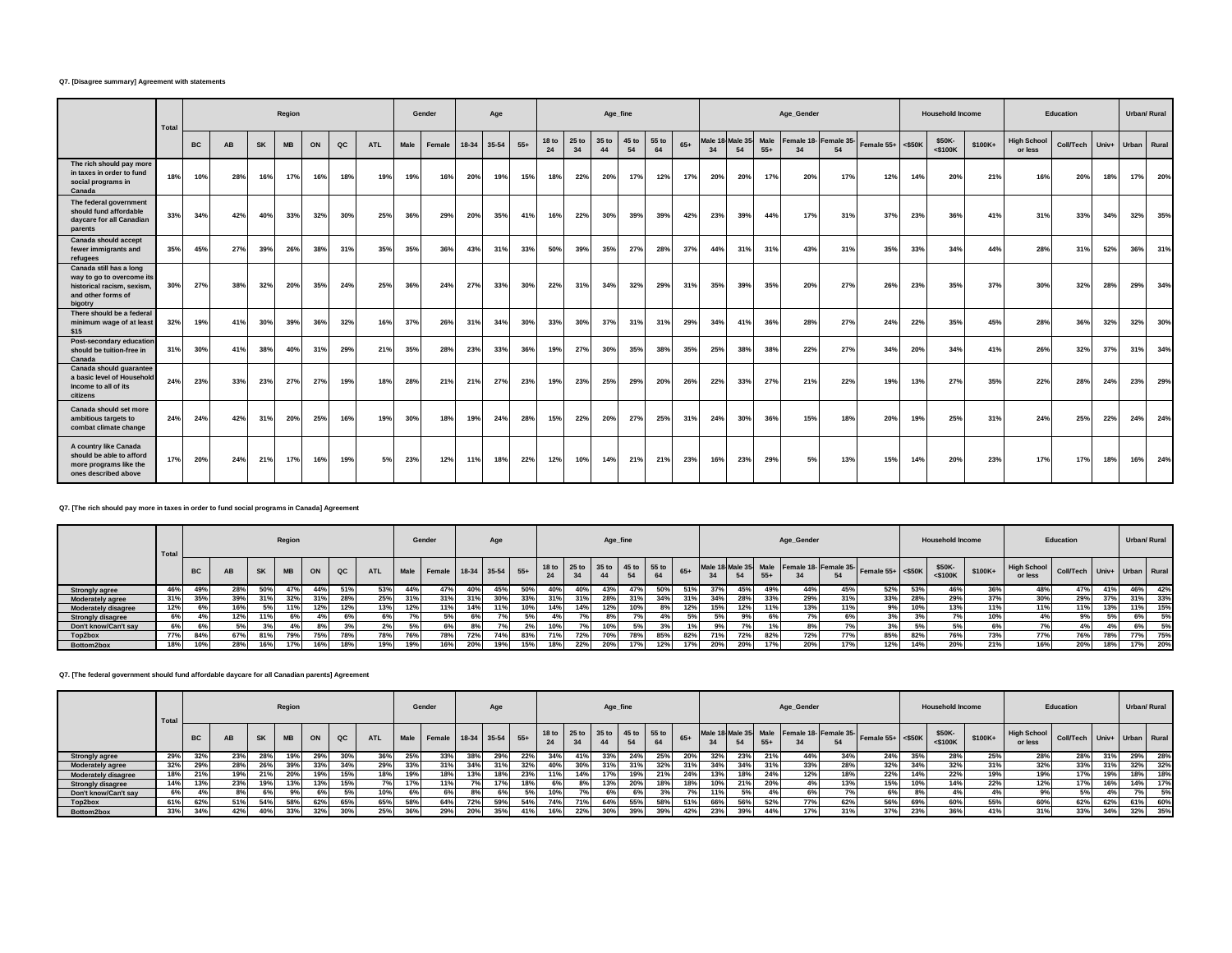#### **Q7. [Canada should accept fewer immigrants and refugees] Agreement**

|                            | Total   |           |           |           | Region    |     |             |            |      | Gender                      |     | Age |     |                               |     | Age_fine |     |     |       |     |     |       | Age_Gender |                                                  |                      |     | <b>Household Income</b> |          |                               | Education                   |     |     | Urban/ Rural |
|----------------------------|---------|-----------|-----------|-----------|-----------|-----|-------------|------------|------|-----------------------------|-----|-----|-----|-------------------------------|-----|----------|-----|-----|-------|-----|-----|-------|------------|--------------------------------------------------|----------------------|-----|-------------------------|----------|-------------------------------|-----------------------------|-----|-----|--------------|
|                            |         | <b>BC</b> | <b>AB</b> | <b>SK</b> | <b>MB</b> | ON  | $_{\rm QC}$ | <b>ATL</b> |      | Male Female 18-34 35-54 55+ |     |     |     | 18 to 25 to 35 to 45 to 55 to |     | 44       |     |     | $65+$ |     |     | $55+$ |            | Male 18 Male 35 Male Female 18- Female 35-<br>54 | Female $55+ <$ \$50K |     | \$50K-<br>$<$ \$100K    | $$100K+$ | <b>High School</b><br>or less | Coll/Tech Univ+ Urban Rural |     |     |              |
| <b>Strongly agree</b>      | 34%     | 27%       | 35%       | 36%       |           | 35% | 38%         | 27%        |      | 33%                         |     |     | 37% | 21%                           | 31% | 31%      | 43% | 40% |       | 23% | 41% | 41%   | 30%        | 34%                                              | 34%                  | 36% | 36%                     | 27%      | 41%                           | 36%                         | 21% | 34% | 37%          |
| <b>Moderately agree</b>    | 24%     | 19%       | 27%       | 22%       | 30%       | 22% | 26%         | 32%        | -24% | 24%                         |     |     | 25% | 20%                           | 19% | 28%      | 26% | 27% | 23%   | 22% | 24% | 26%   | 17%        | 29%                                              | 24%                  | 22% | 26%                     | 26%      | 24%                           | 26%                         | 22% | 24% | 27%          |
| <b>Moderately disagree</b> | 21%     | 31%       | 17%       | 18%       |           | 23% | 17%         | 18%        | 20%  | 23%                         | 24% | 19% | 21% | 30%                           | 20% | 20%      |     | 18% | 24%   | 23% | 17% | 19%   | 25%        | 21%                                              | 23%                  | 20% | 21%                     | 26%      | 17%                           | 19%                         | 30% | 21% | 21%          |
| <b>Strongly disagree</b>   | 14%     | 14%       | 10%       | 21%       | 9%        | 14% | 14%         | 18%        | 15%  | 13%                         |     | 12% | 11% | 20%                           | 19% | 16%      |     |     | 13%   | 21% | 14% | 11%   | 18%        | 10%                                              | 11%                  | 13% | 14%                     | 18%      | 10%                           | 12%                         | 22% | 15% | 10%          |
| Don't know/Can't sav       | $-20/1$ | 9%        | 11%       |           |           |     | 5%          | 5%         | 6%   | 7%                          |     |     | 5%  | 9%                            | 12% | 6%       |     |     |       | 12% | 5%  |       | 9%         |                                                  | 8%                   | 99  | 3%                      |          |                               |                             | 5%  | 7%  | 6%           |
| Top2box                    | 58%     | 46%       | 62%       | 58%       | 67%       | 56% | 64%         | 60%        | 60%  | 57%                         |     | 64% | 62% | 41%                           | 50% | 59%      | 69% | 67% | 59%   | 44% | 64% | 67%   | 48%        | 64%                                              | 58%                  | 58% | 62%                     | 52%      | 65%                           | 62%                         | 43% | 57% | 63%          |
| Bottom2box                 | 35%     | 45%       | 27%       | 39%       | 26%       | 38% | 31%         | 35%        |      | 36%                         | 43% | 31% | 33% | 50%                           | 39% | 35%      | 27% | 28% | 37%   |     | 31% | 31%   | 43%        | 31%                                              | 35%                  | 33% | 34%                     | 44%      | 28%                           | 31%                         | 52% | 36% | 31%          |

#### **Q7. [Canada still has a long way to go to overcome its historical racism, sexism, and other forms of bigotry] Agreement**

|                            | Total      |           |           |           | Region    |     |             |            |     | Gender                      |     | Age |     |     |     | Age_fine |            |                               |       |     |     |       | Age_Gender |      |                                                            |      | <b>Household Income</b> |          |                               | Education                   |     |     | Urban/ Rural |
|----------------------------|------------|-----------|-----------|-----------|-----------|-----|-------------|------------|-----|-----------------------------|-----|-----|-----|-----|-----|----------|------------|-------------------------------|-------|-----|-----|-------|------------|------|------------------------------------------------------------|------|-------------------------|----------|-------------------------------|-----------------------------|-----|-----|--------------|
|                            |            | <b>BC</b> | <b>AB</b> | <b>SK</b> | <b>MB</b> | ON  | $_{\rm QC}$ | <b>ATL</b> |     | Male Female 18-34 35-54 55+ |     |     |     | 24  | 34  | 44       |            | 18 to 25 to 35 to 45 to 55 to | $65+$ | 34  |     | $55+$ |            | 54   | Male 18 Male 35 Male Female 18 Female 35 Female 55+ <\$50K |      | \$50K-<br>$<$ \$100K    | $$100K+$ | <b>High School</b><br>or less | Coll/Tech Univ+ Urban Rural |     |     |              |
| <b>Strongly agree</b>      | 29%        | 28%       | 25%       | 34%       |           | 28% | 33%         | 27%        |     | 34%                         |     |     |     | 29% | 29% | 31%      | <b>26°</b> | 28%                           |       | 25% | 23% | 27%   | 34%        | 34%  | 35%                                                        | 38%  | 27%                     | 22%      | 29%                           | 27%                         | 33% | 30% | 26%          |
| <b>Moderately agree</b>    | 36%        | 40%       | 32%       | 28%       | 36%       | 32% | 41%         | 42%        | 35% | 37%                         |     | 34% | 37% | 43% | 35% | 30%      | 38%        | 41%                           | 32%   | 35% | 34% | 36%   | 41%        | 34%  | 37%                                                        | 34%  | 37%                     | 36%      | 36%                           | 36%                         | 36% | 36% | 36%          |
| <b>Moderately disagree</b> | <b>20%</b> | 17%       | 21%       | 20%       | 15%       | 23% | 17%         | 16%        | 22% | 17%                         | 15% | 22% | 21% | 12% |     | 24%      | 20%        | 22%                           |       | 19% | 23% | 24%   | 12%        | 20%  | 18%                                                        | 15%  | 24%                     | 21%      | 21%                           | 20%                         | 18% | 19% | 22%          |
| <b>Strongly disagree</b>   | 11%        | 10%       | 17%       | 12%       |           | 12% |             | 8%         |     | 8%                          |     | 11% | 9%  | 10% | 13% | 10%      |            |                               |       | 17% | 15% | 10%   | 7%         |      | 8%                                                         | 8%   | 11%                     | 16%      | 9%                            | 13%                         | 10% | 10% | 12%          |
| Don't know/Can't say       |            | 5%        | 5%        | 5%        | 5%        | 50  |             | 6%         | 5%  | 4%                          |     |     |     |     | 6%  | 6%       |            |                               |       |     | 5%  |       | 5%         |      | 2%                                                         | - 6% | 2%                      |          | 5%                            | 5%                          |     |     | 4%           |
| Top2box                    | 65%        | 68%       | 57%       | 63%       |           | 60% | 74%         | 69%        | 59% | 71%                         | 67% | 62% | 67% | 71% | 64% | 61%      | 64%        | 69%                           | 66%   |     | 57% | 63%   | 75%        | 68%  | 72%                                                        | 72%  | 63%                     | 58%      | 65%                           | 63%                         | 69% | 66% | 62%          |
| Bottom2box                 | 30%        | 27%       | 38%       | 32%       | 20%       | 35% | 24%         | 25%        |     | 24%                         |     | 33% | 30% | 22% |     | 34%      | 32%        | 29%                           |       |     | 39% | 35%   | 20%        | 270/ | 26%                                                        | 23%  | 35%                     | 37%      | 30%                           | 32%                         | 28% | 29% | 34%          |

## **Q7. [There should be a federal minimum wage of at least \$15] Agreement**

|                            | Total |           |     |           | Region    |     |     |            |      | Gender                 |     | Age |     |                 |     | Age_fine                            |     |     |       |     |     |       | Age_Gender |     |                                                                    |     | <b>Household Income</b> |         |                               | Education                   |                 | Urban/ Rural |     |
|----------------------------|-------|-----------|-----|-----------|-----------|-----|-----|------------|------|------------------------|-----|-----|-----|-----------------|-----|-------------------------------------|-----|-----|-------|-----|-----|-------|------------|-----|--------------------------------------------------------------------|-----|-------------------------|---------|-------------------------------|-----------------------------|-----------------|--------------|-----|
|                            |       | <b>BC</b> | AB  | <b>SK</b> | <b>MB</b> | ON  | QC  | <b>ATL</b> | Male | Female 18-34 35-54 55+ |     |     |     |                 |     | 18 to 25 to 35 to 45 to 55 to<br>44 | 54  |     | $65+$ | 34  |     | $55+$ |            |     | Male 18 Male 35 Male Female 18- Female 35- Female 55+ $\leq$ \$50K |     | \$50K-<br>$<$ \$100 $K$ | \$100K+ | <b>High School</b><br>or less | Coll/Tech Univ+ Urban Rural |                 |              |     |
| <b>Strongly agree</b>      | 35%   | 45%       | 28% | 43%       | 27%       | 31% | 34% | 50%        | 29%  |                        | 33% | 35% | 37% | 30%             | 34% |                                     | 34% | 38% | 36%   | 29% | 27% |       | 36%        | 43% | 43%                                                                | 46% | 30%                     | 28%     | 38%                           | 32%                         | 33%             | 36%          | 32% |
| <b>Moderately agree</b>    | 27%   | 29%       | 25% | 21%       | 28%       | 26% | 29% | 32%        | 28%  | 26%                    | 29% | 24% | 30% | 30%             | 27% | 18%                                 | 28% | 28% | 32%   | 28% | 25% | 32%   | 29%        | 23% | 28%                                                                | 26% | 30%                     | 21%     | 27%                           | 26%                         | 30%             | 26%          | 33% |
| <b>Moderately disagree</b> | 17%   | 13%       | 19% | 10%       | 25%       | 20% | 18% | 12%        | 20%  | 15%                    | 17% | 19% | 17% | 18%             | 15% | 22%                                 | 15% | 18% | 16%   |     | 22% | 20%   | 15%        | 15% | 14%                                                                | 11% | 20%                     | 25%     | 17%                           | 18%                         | 18%             | 18%          | 15% |
| <b>Strongly disagree</b>   | 14%   | 6%        | 22% | 20%       | 14%       | 16% | 14% |            | 17%  | 11%                    | 14% | 15% | 13% | 14%             | 15% | 14%                                 | 15% | 14% | 13%   | 16% | 18% |       | 13%        | 12% | 10%                                                                | 11% | 15%                     | 20%     | 11%                           | 18%                         | 14%             | 14%          | 15% |
| Don't know/Can't say       | 6%    |           |     |           |           |     | .5% | $2\%$      | 5%   |                        |     |     |     | $R^{o}/_{\sim}$ |     |                                     |     |     | 20    |     |     |       | 8%         |     |                                                                    |     | 5%                      | 6%      |                               | 5%                          | GO <sub>1</sub> | 6%           | 6%  |
| Top2box                    | 62%   | 74%       | 52% | 64%       | 55%       | 57% | 63% | 81%        | 57%  | 67%                    | 61% | 59% | 67% | 60%             | 62% | 54%                                 | 63% | 66% | 68%   | 58% | 51% | 62%   | 64%        | 65% | 72%                                                                | 72% | 60%                     | 50%     | 66%                           | 58%                         | 63%             | 62%          | 65% |
| Bottom2box                 | 32%   | 19%       | 41% | 30%       | 39%       | 36% | 32% | 16%        | 37%  | 26%                    | 31% | 34% | 30% |                 | 30% | 37%                                 |     | 31% | 29%   | 34% | 41% | 36%   | 28%        |     | 24%                                                                | 22% | 35%                     | 45%     | 28%                           | 36%                         | 32%             | 32%          | 30% |

#### **Q7. [Post-secondary education should be tuition-free in Canada] Agreement**

|                            | Total |           |     |           | Region    |     |     |      |     | Gender                      |     | Age |     |                               |     | Age_fine |     |     |       |     |                      |       | Age_Gender |     |                                                  |     | <b>Household Income</b> |         |                               | Education                   |     | Urban/ Rural |     |
|----------------------------|-------|-----------|-----|-----------|-----------|-----|-----|------|-----|-----------------------------|-----|-----|-----|-------------------------------|-----|----------|-----|-----|-------|-----|----------------------|-------|------------|-----|--------------------------------------------------|-----|-------------------------|---------|-------------------------------|-----------------------------|-----|--------------|-----|
|                            |       | <b>BC</b> | AB  | <b>SK</b> | <b>MB</b> | ON  | QC  | ATL  |     | Male Female 18-34 35-54 55+ |     |     |     | 18 to 25 to 35 to 45 to 55 to |     | 44       |     |     | $65+$ |     | Male 18 Male 35 Male | $55+$ |            | 54  | remale 18-<br>Female 35-<br>Female 55+<br><\$50K |     | \$50K-<br>$<$ \$100K    | \$100K+ | <b>High School</b><br>or less | Coll/Tech Univ+ Urban Rural |     |              |     |
| <b>Strongly agree</b>      | 33%   | 36%       | 25% |           | 30%       | 33% | 35% | 37%  | 29% | 37%                         |     |     |     | 46%                           |     |          |     | 28% | 25%   | 35% | 27%                  | 25%   | 46%        | 40% | 27%                                              | 43% | 29%                     | 26%     | 35%                           | 33%                         | 29% | 33%          | 31% |
| <b>Moderately agree</b>    | 31%   | 29%       | 29% | 28%       | 25%       | 30% | 32% | 36%  | 319 | 30%                         | 29% | 28% | 34% | 30%                           | 29% | 25%      | 30% | 30% | 38%   | 32% | <b>28%</b>           | 34%   | 27%        | 27% | 35%                                              | 30% | 33%                     | 27%     | 32%                           | 30%                         | 29% | 31%          | 29% |
| <b>Moderately disagree</b> | 20%   | 19%       | 23% |           | 26%       | 21% | 19% | 14%  | 21% | 19%                         | 17% | 20% | 23% | 14%                           | 18% | 19%      | 20% | 23% | 23%   | 16% | 22%                  | 23%   | 17%        | 17% | 23%                                              | 14% | 21%                     | 24%     | 19%                           |                             | 24% | 19%          | 23% |
| <b>Strongly disagree</b>   | 11%   | 11%       | 18% |           | 14%       | 10% | 10% | 8% I | 14% |                             |     | 13% | 13% |                               | 8%  | 11%      | 15% | 14% | 12%   |     | 16%                  | 15%   |            | 10% | 11%                                              |     | 13%                     | 17%     | 8%                            | 14%                         | 13% | 11%          | 12% |
| Don't know/Can't say       | For.  |           | 5%  |           |           |     |     | 6%   | For |                             |     |     |     |                               |     |          |     | 5%  | $2\%$ |     | 6%                   |       | 5%         | 5%1 | 4%                                               |     | $\sim$                  |         | 6%                            |                             | 5%  |              | 6%  |
| Top2box                    | 64%   | 64%       | 54% | 59%       | 55%       | 63% | 67% | 72%  | 60% | 67%                         | 70% | 62% | 61% | 76%                           | 65% | 62%      | 61% | 58% | 63%   | 66% | 56%                  | 59%   | 73%        | 67% | 62%                                              | 73% | 63%                     | 53%     | 67%                           | 63%                         | 58% | 64%          | 60% |
| Bottom2box                 | 31%   | 30%       | 41% | 38%       | 40%       | 31% | 29% | 21%  | 35% | 28%                         | 23% | 33% | 36% | 19%                           | 27% | 30%      | 35% | 38% | 35%   | 25% | 38%                  | 38%   | 22%        | 27% | 34%                                              | 20% | - 347                   | 41%     | 26%                           | 32%                         | 37% | 31%          | 34% |

## **Q7. [Canada should guarantee a basic level of Household Income to all of its citizens] Agreement**

|                            | Total |           |     |           | Region    |     |               |            |      | Gender                      |     | Age |     |     |     | Age_fine                            |     |     |       |      |     |       | Age_Gender |     |                                                              |     | <b>Household Income</b> |          |                        | Education                   |     |     | Urban/ Rural |
|----------------------------|-------|-----------|-----|-----------|-----------|-----|---------------|------------|------|-----------------------------|-----|-----|-----|-----|-----|-------------------------------------|-----|-----|-------|------|-----|-------|------------|-----|--------------------------------------------------------------|-----|-------------------------|----------|------------------------|-----------------------------|-----|-----|--------------|
|                            |       | <b>BC</b> | AB  | <b>SK</b> | <b>MB</b> | ON  | $_{\alpha c}$ | <b>ATL</b> |      | Male Female 18-34 35-54 55+ |     |     |     | 24  |     | 18 to 25 to 35 to 45 to 55 to<br>44 |     |     | $65+$ |      |     | $55+$ |            | 54  | Male 18 Male 35 Male Female 18- Female 35- Female 55+ <\$50K |     | \$50K-<br>$<$ \$100 $K$ | $$100K+$ | High School<br>or less | Coll/Tech Univ+ Urban Rural |     |     |              |
| <b>Strongly agree</b>      | 37%   | 37%       | 27% | 39%       |           | 35% | 45%           | 41%        | 34%  | 40%                         |     |     |     | 35% | 36% | 45%                                 | 35% | 36% |       | -557 | 34% | 36%   | 38%        | 45% | 36%                                                          | 49% | 34%                     | 28%      | 39%                    |                             | 34% |     | 35%          |
| <b>Moderately agree</b>    | 33%   | 32%       | 34% | 33%       | 34%       | 33% | 31%           | 41%        | 339  | 33%                         |     |     |     | 37% | 33% | 23%                                 |     | 39% |       |      | 26% | 35%   | 32%        | 28% | 39%                                                          | 31% | 34%                     | 32%      | 34%                    | 29%                         | 36% | 33% | 33%          |
| <b>Moderately disagree</b> | 15%   | 14%       | 17% | 16%       | 18%       | 18% | 12%           | 13%        | 4.79 | 14%                         | 15% |     | 15% | 15% | 15% | 15%                                 |     | 13% |       | 14%  | 18% | 17%   | 16%        | 14% | 13%                                                          | 9%  | 17%                     | 22%      | 15%                    | 15%                         | 17% | 15% | 19%          |
| <b>Strongly disagree</b>   | 9%    |           | 16% |           |           |     |               | 5%         |      |                             |     |     |     |     | 8%  | 11%                                 |     |     | 9%    |      | 15% | 10%   | 5%         |     |                                                              | 5%  | 10%                     | 13%      | 7%                     | 12%                         | 7%  |     | 10%          |
| Don't know/Can't say       | 6%    | 9%        | 6%  |           |           | 6%  | 5%            |            | 5%   |                             |     |     |     | 10% |     | 7%1                                 | 5%  |     | 2%    | 8%   | 7%  |       | 9%         |     | 5%                                                           | 6%  | 5%                      |          |                        | 6%                          | 6%  |     | 3%           |
| Top2box                    | 70%   | 68%       | 61% | 72%       | 69%       | 67% | 76%           | 82%        | 67%  | 73%                         |     | 67% | 74% | 72% | 69% | 68%                                 | 66% | 76% | 72%   | 70%  | 60% | 72%   | 70%        | 73% | 76%                                                          | 80% | 68%                     | 60%      | 73%                    | 67%                         | 70% | 71% | 68%          |
| Bottom2box                 | 24%   | 23%       | 33% | 23%       | 27%       | 27% | 19%           | 18%        | 28%  | 21%                         | 21% | 27% | 23% | 19% | 23% | 25%                                 | 29% | 20% | 26%   | 22%  | 33% | 27%   | 21%        | 22% | 19%                                                          | 13% | 27%                     | 35%      | 22%                    | 28%                         | 24% | 23% | 29%          |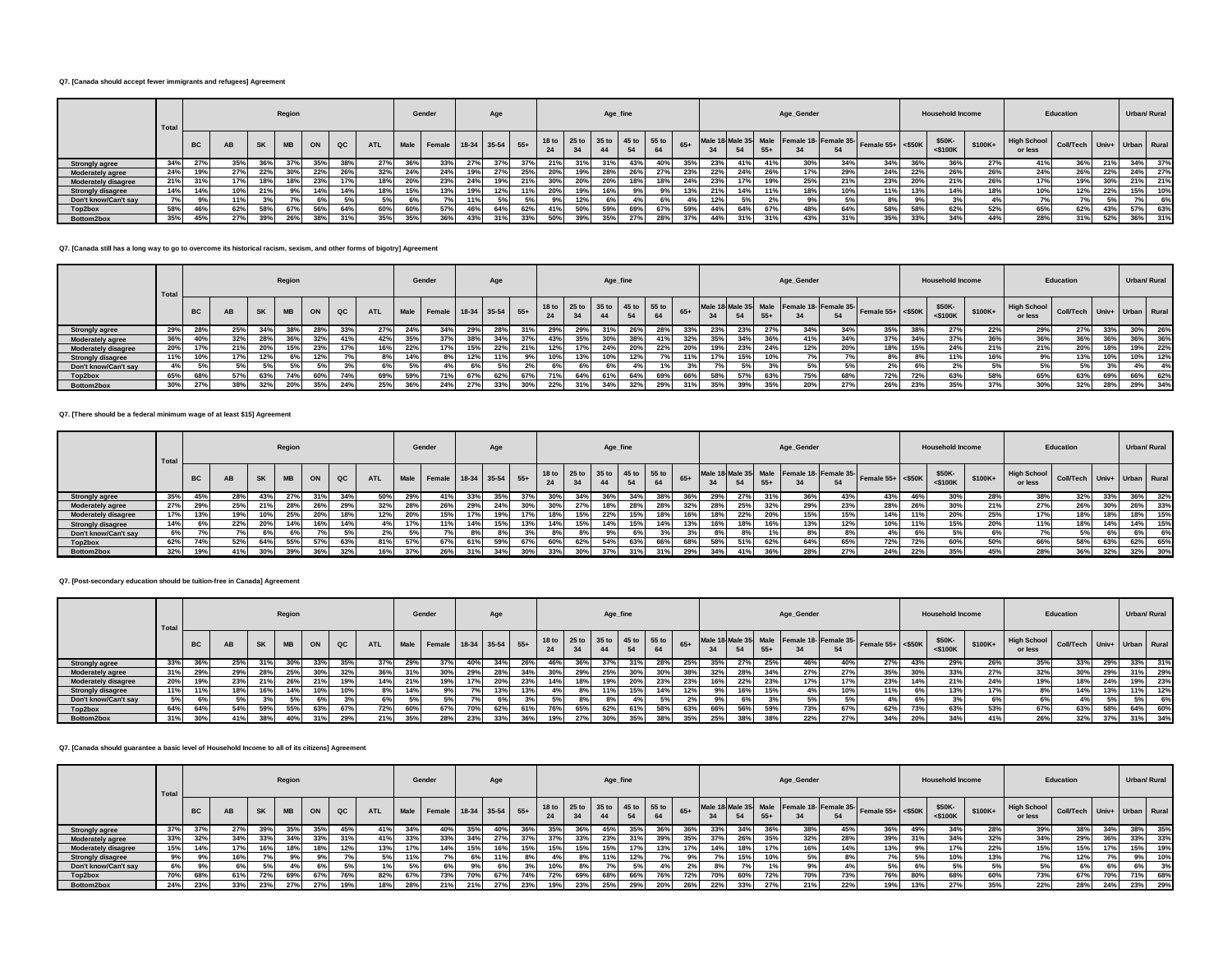#### **Q7. [Canada should set more ambitious targets to combat climate change] Agreement**

|                            | Total |           |     |     | Region    |     |     |            |     | Gender                      |     | Age |     |     |     |     | Age_fine                      |     |       |     |     |       | Age_Gender |     |                                                              |     | <b>Household Income</b> |         |                               | Education                   |     |     | Urban/ Rural |
|----------------------------|-------|-----------|-----|-----|-----------|-----|-----|------------|-----|-----------------------------|-----|-----|-----|-----|-----|-----|-------------------------------|-----|-------|-----|-----|-------|------------|-----|--------------------------------------------------------------|-----|-------------------------|---------|-------------------------------|-----------------------------|-----|-----|--------------|
|                            |       | <b>BC</b> | AB  |     | <b>MB</b> | ON  | QC  | <b>ATL</b> |     | Male Female 18-34 35-54 55+ |     |     |     |     |     |     | 18 to 25 to 35 to 45 to 55 to | 64  | $65+$ |     |     | $55+$ |            | 54  | Male 18 Male 35 Male Female 18- Female 35- Female 55+ <\$50K |     | \$50K-<br>$<$ \$100 $K$ | \$100K+ | <b>High School</b><br>or less | Coll/Tech Univ+ Urban Rural |     |     |              |
| <b>Strongly agree</b>      | 35%   | 35%       | 17% | 32% | 37%       | 33% | 46% | 29%        | 29% |                             | 42% |     | 31% | 50% | 36% |     | 30%                           |     | 33%   |     | 22% | 27%   | 44%        |     | 35%                                                          | 43% | 32%                     | 28%     | 32%                           | 32%                         | 42% | 35% | 32%          |
| <b>Moderately agree</b>    | 35%   | 35%       | 29% | 35% | 35%       | 35% | 33% | 44%        | 34% | 35%                         | 30% |     | 37% | 26% | 32% | 35% | 36%                           | 41% | 34%   |     | 39% | 33%   | 31%        | 33% | 40%                                                          | 30% | 38%                     | 32%     | 36%                           | 35%                         | 32% | 34% | 36%          |
| <b>Moderately disagree</b> | 15%   | 15%       | 18% | 15% | 11%       | 16% | 12% | 12%        | 18% |                             | 13% | 14% | 17% | 13% | 13% |     | 16%                           | 15% | 19%   |     | 17% | 21%   | 12%        | 11% | 13%                                                          | 12% | 15%                     | 18%     | 14%                           | 17%                         | 13% | 15% | 13%          |
| <b>Strongly disagree</b>   | 9%    | 9%        | 24% |     |           | 9%  | 3%  |            | 13% |                             | 6%  | 10% | 11% |     | 9%  |     | 11%                           | 10% | 12%   |     | 13% | 15%   | 4%         |     | 8%                                                           |     | 11%                     | 13%     | 10%                           | 9%                          | 8%  | 9%  | 11%          |
| Don't know/Can't sav       | 7%    | 6%        | 12% |     |           |     | 5%  | 8%         |     |                             | 9%  |     |     |     | 10% |     |                               | 5%  | 3%    |     | 9%  |       | 10%        |     | 4%                                                           | 8%  | 4%                      |         | 8%                            |                             |     |     | 7%           |
| Top2box                    | 69%   | 70%       | 46% | 67% | 72%       | 68% | 79% | 73%        | 63% | 75%                         | 72% | 68% | 68% | 77% | 68% |     | 66%                           | 70% | 66%   | 68% | 61% | 61%   | 75%        | 75% | 76%                                                          | 73% | 71%                     | 61%     | 68%                           | 67%                         | 74% | 69% | 69%          |
| Bottom2box                 | 24%   | 24%       | 42% | 31% | 20%       | 25% | 16% | 19%        | 30% |                             | 19% |     | 28% | 15% | 22% | 20% | 27%                           | 25% | 31%   |     | 30% | 36%   | 15%        | 18% | 20%                                                          | 19% | 25%                     | 31%     | 24%                           | 25%                         | 22% | 24% | 24%          |

#### **Q7. [A country like Canada should be able to afford more programs like the ones described above] Agreement**

|                            | Total |           |     |           | Region    |     |     |            |     | Gender                      |     | Age             |     |     |     |     | Age_fine                      |     |       |     |     |       | Age_Gender |     |                                                              |     | <b>Household Income</b> |         |                               | Education                   |     |            | Urban/ Rural |
|----------------------------|-------|-----------|-----|-----------|-----------|-----|-----|------------|-----|-----------------------------|-----|-----------------|-----|-----|-----|-----|-------------------------------|-----|-------|-----|-----|-------|------------|-----|--------------------------------------------------------------|-----|-------------------------|---------|-------------------------------|-----------------------------|-----|------------|--------------|
|                            |       | <b>BC</b> | AB  | <b>SK</b> | <b>MB</b> | ON  | QC  | <b>ATL</b> |     | Male Female 18-34 35-54 55+ |     |                 |     |     | 34  |     | 18 to 25 to 35 to 45 to 55 to | 64  | $65+$ |     |     | $55+$ |            | 54  | Male 18 Male 35 Male Female 18- Female 35- Female 55+ <\$50K |     | \$50K-<br>$<$ \$100 $K$ | \$100K+ | <b>High School</b><br>or less | Coll/Tech Univ+ Urban Rural |     |            |              |
| <b>Strongly agree</b>      | 35%   | 43%       | 28% |           | 32%       | 35% | 31% | 47%        | 29% | 42%                         | 42% | 38%             | 28% | 43% | 41% | 38% | 38%                           | 31% | 24%   | 32% | 31% | 24%   | 50%        | 44% | 32%                                                          | 46% | 30%                     | 30%     | 34%                           | 38%                         | 33% | 36%        | 33%          |
| <b>Moderately agree</b>    | 40%   | 30%       | 38% | 28%       | 42%       | 41% | 45% | 43%        | 41% | 39%                         | 38% | 38%             | 45% | 35% | 39% |     | 35%                           | 43% | 46%   | 39% | 39% | 44%   | 36%        | 37% | 45%                                                          | 31% | 46%                     | 42%     | 40%                           | 39%                         | 42% | 41%        | 36%          |
| <b>Moderately disagree</b> | 12%   | 15%       | 13% | 12%       | 0º        | 10% | 13% |            | 15% | 8%                          | 8%  | $\overline{AB}$ | 15% | 8%  | 8%  |     | 13%                           | 14% | 16%   | 127 | 13% | 19%   | 4%         |     | 11%                                                          | 10% | 13%                     | 14%     | 11%                           | 12%                         | 13% | 11%        | 16%          |
| <b>Strongly disagree</b>   | 6%    | 5%        | 11% |           |           | 5%  | 6%  |            |     |                             |     |                 |     |     | 2%  |     |                               |     | 7%    |     | 10% | 10%   | 1%         |     | 5%                                                           | 4%  | 6%                      |         | 6%                            | 6%                          | 5%  | 5%         | 8%           |
| Don't know/Can't say       |       |           | 10% |           | $Q_0$     | 8%  | 5%  |            |     |                             | 10% | 6%              | 6%  | 11% | 10% |     |                               | 5%  | 7%.   |     |     |       | 9%         | 6%  |                                                              | 10% | 5%                      |         | 9%                            | EO.                         |     | <b>7%1</b> | 7%           |
| Top2box                    | 75%   | 73%       | 66% | 75%       | 74%       | 76% | 76% | 0.497      | 70% | 81%                         | 79% |                 | 72% | 78% | 80% |     | 74%                           | 74% | 70%   | 127 | 70% | 68%   | 86%        | 81% | 76%                                                          | 77% | 76%                     | 71%     | 74%                           | <b>77%</b>                  | 75% | 77%        | 70%          |
| Bottom2box                 | 17%   | 20%       | 24% | 21%       | 17%       | 16% | 19% | 5%         | 23% | 12%                         |     | 18%             | 22% | 12% | 10% |     | 21%                           | 21% | 23%   |     | 23% |       | 5%         | 13% | 15%                                                          | 14% | 20%                     | 23%     | 17%                           | 17%                         | 18% | 16%        | 24%          |

#### **q8. How closely have you been following this NDP leadership contest over recent months?**

|                                                                                | Total |           |     |           | Region    |     |     |            |                 | Gender             |     | Age |       |                        |                        | Age_fine          |     |             |       |     |     |       | Age_Gender |                                                  |                     |     | <b>Household Income</b> |         |                               | Education                   |     | <b>Urban/ Rural</b> |         |
|--------------------------------------------------------------------------------|-------|-----------|-----|-----------|-----------|-----|-----|------------|-----------------|--------------------|-----|-----|-------|------------------------|------------------------|-------------------|-----|-------------|-------|-----|-----|-------|------------|--------------------------------------------------|---------------------|-----|-------------------------|---------|-------------------------------|-----------------------------|-----|---------------------|---------|
|                                                                                |       | <b>BC</b> | AB  | <b>SK</b> | <b>MB</b> | ON  | QC  | <b>ATL</b> | Male            | Female 18-34 35-54 |     |     | $55+$ | 18 <sub>to</sub><br>24 | 25 <sub>to</sub><br>34 | 35 to 45 to<br>44 | 54  | 55 to<br>64 | $65+$ | 34  | 54  | $55+$ |            | Male 18 Male 35 Male Female 18- Female 35-<br>54 | Female $55+$ <\$50K |     | \$50K-<br>$<$ \$100K    | \$100K+ | <b>High School</b><br>or less | Coll/Tech Univ+ Urban Rural |     |                     |         |
| Seeing a lot of media<br>coverage and discussing<br>it with family and friends | 5%    | 7%        | 4%  | 8%        | 4%        | 6%  | 5%  | 4%         | 7%              | 4%                 | 9%  | 5%  | 4%    | 8%                     | 9%                     | 5%                | 4%  | 3%          | 4%    | 12% | 7%  | 5%    | 6%         | 3%                                               | 2%                  | 5%  | 5%                      | 9%      | 4%                            | 5%                          | 8%  | 6%                  | 4%      |
| Seeing some coverage<br>and having the odd<br>conversation about it            | 23%   | 22%       | 26% | 22%       | 25%       | 27% | 17% | 23%        | 23%             | 23%                | 23% | 18% | 27%   | 22%                    | 24%                    | 20%               | 17% | 22%         | 31%   | 26% | 21% | 23%   | 21%        | 17%                                              | 319                 | 21% | 23%                     | 25%     | 20%                           | 26%                         | 25% | 23%                 | 21%     |
| Just scanning the<br>headlines                                                 | 48%   | 53%       | 44% | 42%       | 39%       | 47% | 49% | 49%        | 49%             | 47%                | 37% | 51% | 53%   | 37%                    | 38%                    | 50%               | 53% | 52%         | 54%   | 36% | 53% | 56%   | 39%        | 50%                                              | 49%                 | 44% | 52%                     | 48%     | 46%                           | 48%                         | 51% | 47%                 | 50%     |
| Not aware of this issue at                                                     | 24%   | 18%       | 26% | 28%       | 319       | 20% | 30% | 24%        | 20 <sup>%</sup> | 27%                | 30% | 25% | 17%   | 33%                    | 29%                    | 25%               | 26% | 23%         | 11%   | 27% | 20% | 16%   | 34%        | 30%                                              | 17%                 | 30% | 20%                     | 18%     | 30%                           | 21%                         | 16% | 24%                 | 25%     |
| Top2box                                                                        | 28%   | 28%       | 30% | 30%       | 29%       | 33% | 21% | 27%        | 31 <sup>°</sup> | 26%                | 32% | 23% | 31%   | 30%                    | 34%                    | 25%               | 22% | 25%         | 35%   | 38% | 27% | 28%   | 27%        | 19%                                              | 33%                 | 26% | 28%                     | 34%     | 24%                           | 31%                         | 32% | 29%                 | 25%     |
| Bottom2box                                                                     | 72%   | 72%       | 70% | 70%       | 71%       | 67% | 79% | 73%        | 69%             | 74%                | 68% | 77% | 69%   | 70%                    | 66%                    | 75%               | 78% | 75%         | 65%   | 62% | 73% | 72%   | 73%        | 81%                                              | 67%                 | 74% | 72%                     | 66%     | 76%                           | 69%                         | 68% |                     | 71% 75% |

### **Q9. How familiar are you with the new national NDP leader Jagmeet Singh?**

|                                                              | Total |           |     |           | Region    |     |             |            |     | Gender                      |     | Age |     |     |     | Age_fine |     |                                     |       |     |                            |       | Age_Gender |     |                                            |     | <b>Household Income</b> |         |                               | Education                   |     |      | Urban/ Rural |
|--------------------------------------------------------------|-------|-----------|-----|-----------|-----------|-----|-------------|------------|-----|-----------------------------|-----|-----|-----|-----|-----|----------|-----|-------------------------------------|-------|-----|----------------------------|-------|------------|-----|--------------------------------------------|-----|-------------------------|---------|-------------------------------|-----------------------------|-----|------|--------------|
|                                                              |       | <b>BC</b> | AB  | <b>SK</b> | <b>MB</b> | ON  | $_{\rm QC}$ | <b>ATL</b> |     | Male Female 18-34 35-54 55+ |     |     |     |     |     |          |     | 18 to 25 to 35 to 45 to 55 to<br>64 | $65+$ | 34  | Male 18 Male 35 Male<br>54 | $55+$ |            | 54  | re Female 18- Female 35- Female 55+ <\$50K |     | \$50K-<br>$<$ \$100K    | \$100K+ | <b>High School</b><br>or less | Coll/Tech Univ+ Urban Rural |     |      |              |
| Are very familiar with him                                   |       | 2%        |     |           |           | 2%  | $\sim$      | 2%         | 3%  | 2%                          | 3%  |     | 1%  | 2%  | 3%  | 4%       | 2%  |                                     | 2%    | 4%  | 3%                         |       | 1%         |     | 2%                                         | 3%  | 2%                      |         | 2%                            | 2%                          | 4%  | 3%   | 1%           |
| <b>Fairly familiar</b>                                       |       |           |     | 9%        |           | 10% |             | 4%         |     | 6%                          | 7%  | 6%  | 8%  |     | 6%  | 8%       |     | 6%                                  | 10%   | 8%  | 9%                         |       | 7%         |     | 8%                                         | 8%  | 6%                      |         | 6%                            | 6%                          | 11% | 7% l | 5% i         |
| Are a bit familiar                                           | 22%   | 21%       | 18% | 20%       | 19%       | 27% | 16%         | 25%        | 23% | 21%                         | 22% | 21% | 22% | 20% | 24% | 19%      | 24% | 23%                                 | 21%   | 25% | 25%                        | 19%   | 20%        | 19% | 25%                                        | 21% | 23%                     | 25%     | 17%                           | 24%                         | 28% | 22%  | 21%          |
| Have heard the name, but<br>don't know anything<br>about him | 36%   | 37%       | 39% | 32%       | 32%       | 33% | 38%         | 38%        | 38% | 34%                         | 33% | 36% | 38% | 33% | 33% | 37%      | 36% | 39%                                 | 37%   | 34% | 37%                        | 43%   | 31%        | 36% | 33%                                        | 31% | 38%                     | 40%     | 36%                           | 38%                         | 34% | 35%  | 39%          |
| Have never heard of him<br>until now                         | 33%   | 35%       | 32% | 37%       | 41%       | 28% | 38%         | 31%        | 28% | 37%                         | 35% | 33% | 30% | 36% | 34% | 33%      | 34% | 31%                                 | 30%   | 29% | 27%                        | 29%   | 41%        | 39% | 32%                                        | 37% | 31%                     | 24%     | 40%                           | 31%                         | 23% | 33%  | 33%          |
| Top2box                                                      |       |           | 10% | 10%       | 8%        | 12% | 7%          | 6%         | 11% | 8%                          | 10% | 9%  | 9%  | 11% | 10% | 11%      |     | 6%                                  | 12%   | 12% | 11%                        | 9%    | 8%         |     | 10%                                        | 10% | 8%                      | 11%     | 7%                            | 8%                          | 15% | 10%  | 6%           |
| Bottom2box                                                   | 69%   | 72%       | 71% | 69%       | 73%       | 61% | 76%         | 69%        | 66% | 71%                         | 67% | 70% | 68% | 69% | 66% | 69%      | 70% | 70%                                 | 67%   | 63% | 64%                        |       | 72%        | 75% | 65%                                        | 68% | 69%                     | 64%     | 76%                           | 68%                         | 57% | 68%  | 72%          |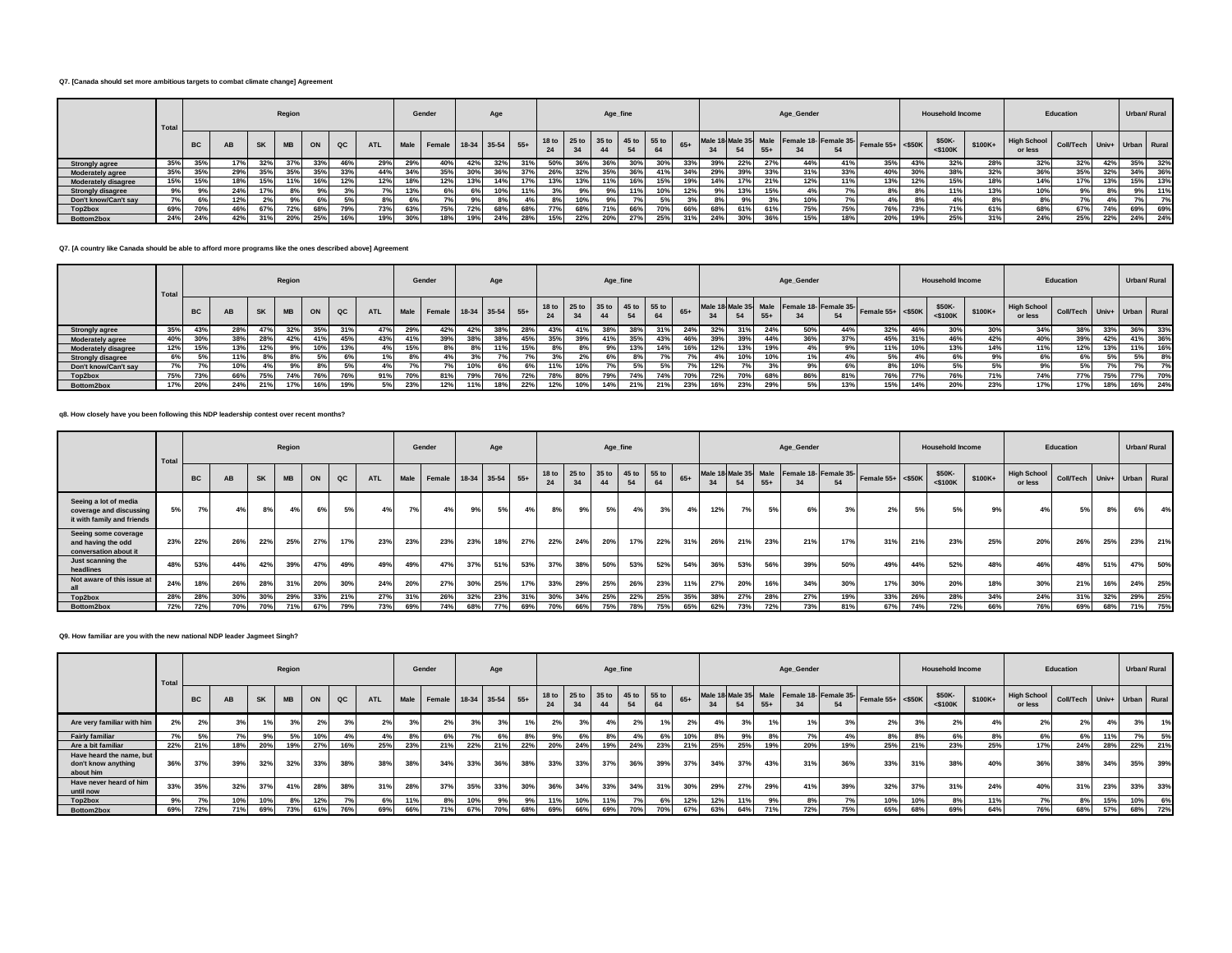| Q10. And, would you say you have a generally favourable or unfavourable view of the new federal NDP leader Jagmeet Singh? |       |           |     |           |           |     |     |            |      |                        |       |     |     |                        |             |               |             |             |       |     |     |       |                                            |     |                   |                 |                         |         |                               |           |     |                   |                            |
|---------------------------------------------------------------------------------------------------------------------------|-------|-----------|-----|-----------|-----------|-----|-----|------------|------|------------------------|-------|-----|-----|------------------------|-------------|---------------|-------------|-------------|-------|-----|-----|-------|--------------------------------------------|-----|-------------------|-----------------|-------------------------|---------|-------------------------------|-----------|-----|-------------------|----------------------------|
| <b>Sample Size</b>                                                                                                        | 464   |           | 42  | 29        | 26        | 186 |     | 34         | 242  | 222                    | 139   | 156 | 169 | 54                     |             |               | 82          |             |       |     |     |       | 62                                         |     | 91                | 15 <sup>′</sup> | 155                     |         | 151                           | 148       | 165 | 396               | 68                         |
|                                                                                                                           | Total |           |     |           | Region    |     |     |            |      | Gender                 |       | Age |     |                        |             | Age_fine      |             |             |       |     |     |       | Age_Gender                                 |     |                   |                 | <b>Household Income</b> |         |                               | Education |     |                   | Urban/ Rural               |
|                                                                                                                           |       | <b>BC</b> | AB  | <b>SK</b> | <b>MB</b> | ON  | QC  | <b>ATL</b> | Male | Female 18-34 35-54 55+ |       |     |     | 18 <sub>to</sub><br>24 | 25 to<br>34 | 35 to         | 45 to<br>54 | 55 to<br>64 | $65+$ | 34  | 54  | $55+$ | Male 18 Male 35 Male Female 18- Female 35- | 54  | Female 55+ <\$50K |                 | \$50K-<br>$<$ \$100K    | \$100K+ | <b>High School</b><br>or less | Coll/Tech |     | Univ+ Urban Rural |                            |
| Very favourable                                                                                                           | 17%   | 25%       | 19% | 28%       | 16%       | 19% | 8%  | 11%        | 12%  | 23%                    | 22%   | 16% | 15% | 21%                    | 23%         | 17%           | 15%         | 15%         | 15%   | 13% | 13% | 10%   | 34%                                        | 19% | 19%               | 18%             | 16%                     | 20%     | 11%                           | 16%       | 24% | 19%               | 8%                         |
| Moderately favourable                                                                                                     | 43%   | 45%       | 40% | 39%       | 42%       | 45% | 39% | 45%        | 44%  | 42%                    | 43%   | 39% | 48% | 47%                    | 41%         | 37%           | 40%         | 40%         | 54%   | 52% | 36% | 46%   | 33%                                        | 42% | 49%               | 43%             | 42%                     | 46%     | 45%                           | 38%       | 46% | 42%               | 49%                        |
| Moderately unfavourable                                                                                                   | 16%   | 9%        | 18% | 18%       |           | 15% | 25% | 12%        | 17%  | 15%                    | 15%   |     | 14% | 15%                    | 15%         | 20%           | 17%         | 16%         | 13%   | 14% | 22% | 14%   | 17%                                        | 13% | 15%               | 15%             | 20%                     | 11%     | 17%                           | 18%       | 14% | 17%               | 11%                        |
| Very unfavourable                                                                                                         | 10%   | 8%        | 21% | 3%        | 8%        | 6%  | 14% | 13%        | 14%  | 5%                     | 7%    | 9%  | 12% | 10%                    | 5%          | 7%            | 12%         | 18%         | 7%    | 10% | 15% | 17%   | 4%                                         | 2%  | 8%                | 8%              | 9%                      | 15%     | 11%                           | 14%       | 5%  | 8%                | 20%                        |
| <b>Really can't Say</b>                                                                                                   | 14%   | 13%       | 2%  | 12%       | 32%       | 15% | 13% | 19%        | 13%  | 15%                    | 12%   | 18% | 11% | 6%                     | 16%         | 19%           | 17%         |             | 11%   |     | 14% | 13%   | 13%                                        | 23% | 10%               | 15%             | 13%                     | 8%      | 16%                           | 14%       | 11% | 14%               | 12%                        |
| Top2box                                                                                                                   | 61%   | 70%       | 60% | 67%       | 58%       | 64% | 48% | 56%        | 56%  | 66%                    | 65%   | 54% | 63% | 69%                    | 63%         | 54%           | 54%         | 55%         | 69%   | 65% | 49% | 56%   | 66%                                        | 61% | 68%               | 62%             | 58%                     | 66%     | 56%                           | 55%       | 70% | 61%               | 57%                        |
| Bottom2box                                                                                                                | 26%   | 17%       | 39% | 21%       | 9%        | 21% | 40% | 25%        | 31%  | 20%                    | 22%   | 28% | 26% | 25%                    | 21%         | 27%           | 29%         | 34%         | 20%   | 23% | 37% | 31%   | 21%                                        | 15% | 22%               | 23%             | 29%                     | 27%     | 28%                           | 31%       | 19% | 25%               | 30%                        |
| Q11. And overall, do you think Jagmeet Singh would do a good job or a bad job as Prime Minister of Canada?                |       |           |     |           |           |     |     |            |      |                        |       |     |     |                        |             |               |             |             |       |     |     |       |                                            |     |                   |                 |                         |         |                               |           |     |                   |                            |
| <b>Sample Size</b>                                                                                                        | 464   |           |     | 29        |           | 186 | 86  | 34         | 242  | 222                    | 139 I | 156 | 169 | 54                     | 85          | 75            | 82          |             | 95    | 77  | 88  |       | 62                                         | 69  | 911               | 151             | 155                     | 94      | 151                           | 148       | 165 | 396               | 68                         |
|                                                                                                                           |       |           |     |           | $ -$      |     |     |            |      | $\sim$ $\sim$ $\sim$   |       |     |     |                        |             | $\sim$ $\sim$ |             |             |       |     |     |       | $\sim$ $\sim$ $\sim$                       |     |                   |                 | $\cdots$ $\cdots$       |         |                               | $-1$      |     |                   | $\cdots$ $\cdots$ $\cdots$ |

|                                     | <b>Total</b> |           |           |           | Region    |     |               |            |     | Gender                      |     | Age |     |     |     | Age_fine   |     |                                     |     |     |     |       | Age_Gender |     |                                                                    |     | <b>Household Income</b> |         |                               | Education                   |     | Urban/ Rural |     |
|-------------------------------------|--------------|-----------|-----------|-----------|-----------|-----|---------------|------------|-----|-----------------------------|-----|-----|-----|-----|-----|------------|-----|-------------------------------------|-----|-----|-----|-------|------------|-----|--------------------------------------------------------------------|-----|-------------------------|---------|-------------------------------|-----------------------------|-----|--------------|-----|
|                                     |              | <b>BC</b> | <b>AB</b> | <b>SK</b> | <b>MB</b> | ON  | $_{\alpha c}$ | <b>ATL</b> |     | Male Female 18-34 35-54 55+ |     |     |     |     | 34  |            |     | 18 to 25 to 35 to 45 to 55 to<br>64 |     | 34  |     | $55+$ |            |     | Male 18 Male 35 Male Female 18- Female 35- Female 55+ <\$50K \$50K |     | $<$ \$100K              | \$100K+ | <b>High School</b><br>or less | Coll/Tech Univ+ Urban Rural |     |              |     |
| Good job                            | 25%          | 24%       | 22%       |           | 27%       | 27% | 25%           | 16%        |     | 27%                         |     | 25% | 16% | 39% | 36% | <b>29%</b> | 22% | 15%                                 | 16% | 34% | 24% | 14%   | 41%        | 27% |                                                                    | 25% | 28%                     | 31%     | 23%                           |                             | 28% | 26%          | 21% |
| <b>Bad job</b>                      | 18%          | 12%       | 31%       | 21%       | 14%       | 16% | 23%           | 6%         |     | 10%                         | 13% | 16% | 23% |     | 15% | 14%        | 19% | 26%                                 | 21% | 18% | 23% |       |            |     | 16%                                                                | 15% | 21%                     | 21%     | 20%                           | 21%                         | 12% | 15%          | 35% |
| Really can't say/Too soon<br>to tel | 57%          | 64%       | 47%       | 48%       | 59%       | 57% | 52%           | <b>77%</b> | 52% | 63%                         | 50% | 59% | 61% | 52% | 49% | 58%        | 59% | 59%                                 | 63% | 48% | 52% |       | 53%        | 66% | 68%                                                                | 60% | 51%                     | 48%     | 57%                           | 54%                         | 60% | 59%          | 44% |

| Q12. Would you, yourself, consider voting for a political party led by a Sikh man who wears a turban and carries a kirpan? |       |           |     |           |           |     |     |     |     |                             |     |     |     |     |     |            |     |                                     |       |     |     |       |            |     |                                                                         |     |                         |         |                                                    |           |     |              |     |
|----------------------------------------------------------------------------------------------------------------------------|-------|-----------|-----|-----------|-----------|-----|-----|-----|-----|-----------------------------|-----|-----|-----|-----|-----|------------|-----|-------------------------------------|-------|-----|-----|-------|------------|-----|-------------------------------------------------------------------------|-----|-------------------------|---------|----------------------------------------------------|-----------|-----|--------------|-----|
| <b>Sample Size</b>                                                                                                         | 1477  | 2021      | 152 |           | 102       |     | 353 | 102 | 722 | 755                         | 428 | 515 | 534 | 175 | 253 | 243        | 272 | 244                                 | 290   | 206 | 243 | 272   | 222        | 272 | 262                                                                     | 477 | 504                     | 258     | 622                                                | 467       | 388 | 1231         | 246 |
|                                                                                                                            | Total |           |     |           | Region    |     |     |     |     | Gender                      |     | Age |     |     |     | Age_fine   |     |                                     |       |     |     |       | Age_Gender |     |                                                                         |     | <b>Household Income</b> |         |                                                    | Education |     | Urban/ Rural |     |
|                                                                                                                            |       | <b>BC</b> | AB  | <b>SK</b> | <b>MB</b> | ON  | QC  | ATL |     | Male Female 18-34 35-54 55+ |     |     |     | 24  |     | 44         | 54  | 18 to 25 to 35 to 45 to 55 to<br>64 | $65+$ | 34  | 54  | $55+$ | 24         | 54  | Male 18 Male 35 Male Female 18- Female 35- Female 55+ <\$50K $\Big $ SF |     | \$50K-<br>$<$ \$100K    | \$100K+ | High School Coll/Tech Univ+ Urban Rura'<br>or less |           |     |              |     |
| Yes, I could vote for such<br>a person, assuming I liked<br>his policies                                                   | 69%   | 77%       | 68% | 78%       | 67%       | 76% | 53% | 69% | 66% | 71%                         | 77% | 69% | 61% | 80% | 76% | <b>70%</b> | 68% | 63%                                 | 59%   | 76% | 65% | 60%   | 79%        | 73% | 63%                                                                     | 67% | 66%                     | 76%     | 60%                                                | 70%       | 81% | 69%          | 66% |

**Q13. What about your close friends and family members? How many of them do you think feel that they could not vote for a party led by an observant Sikh man?**

**No, I could NOT vote for such a person, regardless of his policies**

|                                         | Total |           |     |     | Region    |     |     |      |     | Gender                      |     | Age |     |     |     | Age_fine |     |                               |       |     |     |       | Age_Gender |     |                                                            |     | <b>Household Income</b> |         |                               | Education                   |     | <b>Urban/ Rural</b> |     |
|-----------------------------------------|-------|-----------|-----|-----|-----------|-----|-----|------|-----|-----------------------------|-----|-----|-----|-----|-----|----------|-----|-------------------------------|-------|-----|-----|-------|------------|-----|------------------------------------------------------------|-----|-------------------------|---------|-------------------------------|-----------------------------|-----|---------------------|-----|
|                                         |       | <b>BC</b> | AB  | SK  | <b>MB</b> | ON  | QC  | ATL. |     | Male Female 18-34 35-54 55+ |     |     |     | 24  |     | 44       | 54  | 18 to 25 to 35 to 45 to 55 to | $65+$ | 34  | 54  | $55+$ |            |     | Male 18 Male 35 Male Female 18 Female 35 Female 55+ <\$50K |     | \$50K-<br><\$100K       | \$100K+ | <b>High School</b><br>or less | Coll/Tech Univ+ Urban Rural |     |                     |     |
| Most of them                            | 23%   | 18%       | 26% |     | 16%       | 16% | 37% | 21%  | 25% | 22%                         | 17% | 23% | 28% |     | 17% | 19%      | 26% | 27%                           | 30%   |     | 25% | -319  | 18%        | 20% | 25%                                                        | 22% | 27%                     | 20%     | 25%                           | 25%                         | 18% | 22%                 | 28% |
| Some                                    | 27%   | 22%       | 25% | 33% | 31%       | 31% | 24% | 26%  | 27% | 27%                         | 23% | 27% | 30% | 22% | 23% | 29%      | 26% | 31%                           | 29%   | 24% | 27% | 29%   | 22%        | 28% | 31%                                                        | 25% | 29%                     | 32%     | 25%                           | 29%                         | 27% | 26%                 | 29% |
| Only a few                              | 25%   | 30%       | 27% | 32% | 23%       | 29% | 15% | 27%  | 23% | 27%                         | 30% | 25% | 21% | 33% | 28% | 25%      | 26% | 19%                           | 22%   | 29% | 22% |       | 31%        | 28% | 24%                                                        | 25% | 24%                     | 25%     | 22%                           | 25%                         | 29% | 25%                 | 26% |
| None - no one I know<br>thinks this way | 25%   | 30%       | 21% | 19% | 30%       | 24% | 25% | 27%  | 26% | 24%                         | 30% | 25% | 21% | 27% | 33% | 27%      | 23% | 24%                           | 19%   | 32% | 26% | 22%   | 29%        | 24% | 20%                                                        | 29% | 21%                     | 23%     | 27%                           | 21%                         | 26% | 27%                 | 17% |
| Top2box                                 | 50%   | 40%       | 52% | 48% | 47%       | 47% | 61% | 46%  | 52% | 49%                         | 40% | 50% | 58% | 40% | 40% | 49%      | 52% | 58%                           | 58%   | 40% | 52% | 60%   | 40%        | 48% | 56%                                                        | 46% | 55%                     | 52%     | 50%                           | 54%                         | 45% | 49%                 | 57% |
| Bottom2box                              | 50%   | 60%       | 48% | 52% | 53%       | 53% | 39% | 54%  |     | 51%                         | 60% | 50% | 42% | 60% | 60% | 51%      |     | 42%                           | 42%   | 60% | 48% |       |            |     | 44%                                                        | 54% | 45%                     |         | 50%                           | 46%                         | 55% | 51%                 | 43% |

31%| 23%| 32%| 22%| 33%| 24%| 47%| 31%| 34%| 29%| 23%| 31%| 39%| 20%| 24%| 30%| 32%| 41%| 24%| 35%| 40%| 21%| 21%| 37%| 33%| 34%| 24%| 40%| 30%| 19%| 31%| 34%

## **Q14. Now, let's think about society as a whole. How many people in Canada do you think feel that they could not vote for a party led by an observant Sikh man?**

|                                         | Total     |           |     |           | Region     |     |             |            |     | Gender                      |     | Age |     |                        |     | Age_fine |     |                         |       |     |     |       | Age_Gender |                                                  |                   |     | <b>Household Income</b> |          |                               | Education                   |     | Urban/ Rural |     |
|-----------------------------------------|-----------|-----------|-----|-----------|------------|-----|-------------|------------|-----|-----------------------------|-----|-----|-----|------------------------|-----|----------|-----|-------------------------|-------|-----|-----|-------|------------|--------------------------------------------------|-------------------|-----|-------------------------|----------|-------------------------------|-----------------------------|-----|--------------|-----|
|                                         |           | <b>BC</b> | AB  | <b>SK</b> | <b>MB</b>  | ON  | $_{\rm QC}$ | <b>ATL</b> |     | Male Female 18-34 35-54 55+ |     |     |     | 18 <sub>to</sub><br>24 | 34  | 44       |     | 25 to 35 to 45 to 55 to | $65+$ | 34  |     | $55+$ |            | Male 18 Male 35 Male Female 18- Female 35-<br>54 | Female 55+ <\$50K |     | \$50K-<br>$<$ \$100K    | $$100K+$ | <b>High School</b><br>or less | Coll/Tech Univ+ Urban Rural |     |              |     |
| <b>Most people</b>                      | 21%       |           | 20% | 15%       | <b>20°</b> | 15% | 36%         | 10%        | 219 | 21%                         |     | 20% | 24% | 18%                    |     | 17%      | 23% | 25%                     | 23%   | 14% | 21% | 26%   | 21%        | 19%                                              | 22%               | 22% | 22%                     |          | 21%                           | 24%                         | 16% | 21%          | 22% |
| Some                                    | 59%       | 62%       | 61% | 62%       | 56%        | 65% | 46%         | 66%        | 57% | 61%                         |     | 60% | 63% | 53%                    | 55% | 62%      | 58% | 62%                     | 63%   | 52% | 57% | 61%   | 56%        | 62%                                              | 64%               | 56% | 59%                     | 63%      | 57%                           | 60%                         | 62% | 58%          | 65% |
| Only a few                              | 16%       | 17%       | 17% |           | 17%        | 15% | 14%         | 21%        |     | 14%                         | 24% | 13% | 12% | 25%                    | 23% | 13%      |     | 10%                     | 13%   | 28% | 14% | 12%   | 20%        | 13%                                              | 11%               | 15% | 16%                     | 16%      | 15%                           | 13%                         | 19% | 17%          | 11% |
| None - no one really<br>thinks this way | $4^\circ$ |           | 2%  |           |            | 5%  |             | 3%         | 5%  | 4%                          |     |     |     | 5%                     | 5%  | 8%       | 6%  | 2%                      |       | 6%  | 9%  |       | 4%         | E <sub>0</sub>                                   | 2%                |     |                         |          | GO/                           | 3%                          |     | 5%           | 2%  |
| Top2box                                 | 80%       | 79%       | 81% | 16%       | <b>76°</b> | 80% | 82%         | 76%        | 78% | 82%                         |     | 80% | 87% | 70%                    | 72% | 79%      | 81° | 88%                     | 87%   | 66% | 78% | 87%   | 76%        | 82%                                              | 87%               | 78% | 81%                     | 82%      | 78%                           | 84%                         | 78% | 79%          | 87% |
| Bottom2box                              | 20%       | 21%       | 19% | 24%       | 24%        | 20% | 18%         | 24%        | 22% | 18%                         | 29% | 20% | 13% | 30%                    | 28% | 21%      | 19% | 12%                     | 13%   | 34% | 22% | 13%   | 24%        | 18%                                              | 13%               | 22% | 19%                     | 18%      | 22%                           | 16%                         | 22% | 21%          | 13% |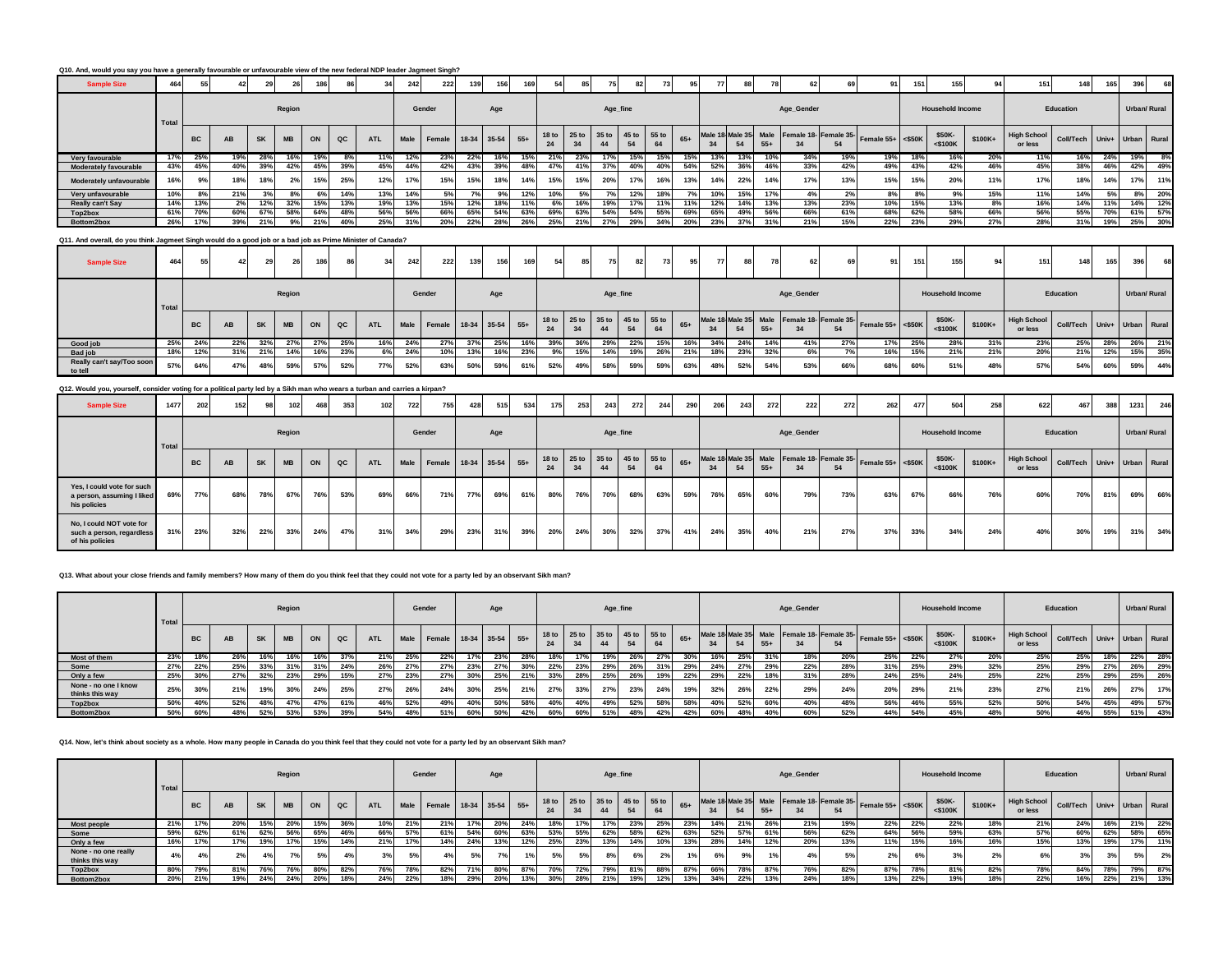#### **Q15. [Agree summary] Agreement with statements**

|                                                                                                                | Total |           |     |           | Region    |     |     |            |      | Gender                 |     | Age |     |     |                        |             | Age_fine    |               |       |                      |     |       | Age_Gender |                             |                     |     | <b>Household Income</b> |         |                               | Education        |     | Urban/ Rural      |     |
|----------------------------------------------------------------------------------------------------------------|-------|-----------|-----|-----------|-----------|-----|-----|------------|------|------------------------|-----|-----|-----|-----|------------------------|-------------|-------------|---------------|-------|----------------------|-----|-------|------------|-----------------------------|---------------------|-----|-------------------------|---------|-------------------------------|------------------|-----|-------------------|-----|
|                                                                                                                |       | <b>BC</b> | AB  | <b>SK</b> | <b>MB</b> | ON  | QC  | <b>ATL</b> | Male | Female 18-34 35-54 55+ |     |     |     | 24  | 25 <sub>to</sub><br>34 | 35 to<br>44 | 45 to<br>54 | $55$ to<br>64 | $65+$ | Male 18 Male 35 Male | 54  | $55+$ |            | Female 18- Female 35-<br>54 | Female $55+$ <\$50K |     | \$50K-<br>$<$ \$100K    | \$100K+ | <b>High School</b><br>or less | <b>Coll/Tech</b> |     | Univ+ Urban Rural |     |
| Having a member of a<br>visible minority leading a<br>major political party is<br>good for Canada overall      | 71%   | 77%       | 65% | 75%       | 70%       | 74% | 61% | 84%        | 67%  | 75%                    | 76% | 73% | 65% | 78% | 74%                    | 74%         | 73%         | 65%           | 65%   | 72%                  | 69% | 60%   | 79%        | 77%                         | 69%                 | 69% | 68%                     | 77%     | 63%                           | 72%              | 83% | 71%               | 69% |
| Overall, Jagmeet Singh's<br>religion will hurt the NDP's<br>electoral chances                                  | 54%   | 48%       | 49% | 50%       | 45%       | 49% | 69% | 59%        | 58%  | 51%                    | 47% | 52% | 62% | 43% | 50%                    | 51%         | 53%         | 61%           | 64%   | 47%                  | 55% | 70%   | 47%        | 49%                         | 55%                 | 54% | 56%                     | 48%     | 57%                           | 53%              | 51% | 53%               | 59% |
| Ultimately, a politician's<br>religious or cultural<br>identity shouldn't matter<br>only their policies should | 77%   | 81%       | 80% | 76%       | 84%       | 80% | 68% | 82%        | 76%  | 79%                    | 79% | 74% | 79% | 80% | 79%                    | 76%         | 73%         | 78%           | 79%   | 79%                  | 69% | 79%   | 80%        | 79%                         | 78%                 | 78% | 76%                     | 78%     | 75%                           | 76%              | 83% | 77%               | 79% |

## **Q15. [Disagree summary] Agreement with statements**

|                                                                                                                  | Total |           |     |           | Region    |     |     |            |      | Gender             |     | Age |       |                        |                   | Age_fine |                   |     |       |     |      |       | Age_Gender |                                                  |                     |     | <b>Household Income</b> |         |                               | Education                   |     | <b>Urban/ Rural</b> |     |
|------------------------------------------------------------------------------------------------------------------|-------|-----------|-----|-----------|-----------|-----|-----|------------|------|--------------------|-----|-----|-------|------------------------|-------------------|----------|-------------------|-----|-------|-----|------|-------|------------|--------------------------------------------------|---------------------|-----|-------------------------|---------|-------------------------------|-----------------------------|-----|---------------------|-----|
|                                                                                                                  |       | <b>BC</b> | AB  | <b>SK</b> | <b>MB</b> | ON  | QC  | <b>ATL</b> | Male | Female 18-34 35-54 |     |     | $55+$ | 18 <sub>to</sub><br>24 | 25 to 35 to<br>34 | 44       | 45 to 55 to<br>54 | 64  | $65+$ | 34  | 54   | $55+$ |            | Male 18 Male 35 Male Female 18- Female 35-<br>54 | Female $55+$ <\$50K |     | \$50K-<br>$<$ \$100K    | \$100K+ | <b>High School</b><br>or less | Coll/Tech Univ+ Urban Rural |     |                     |     |
| Having a member of a<br>visible minority leading a<br>major political party is<br>good for Canada overall        | 29%   | 23%       | 35% | 25%       | 30%       | 26% | 39% | 16%        | 33%  | 25%                | 24% | 27% | 35%   | 22%                    | 26%               | 26%      | 27%               | 35% | 35%   | 28% | -31% | 40%   | 21%        | 23%                                              | 31%                 | 31% | 32%                     | 23%     | 37%                           | 28%                         | 17% | 29%                 | 31% |
| Overall, Jagmeet Singh's<br>religion will hurt the NDP's<br>electoral chances                                    | 46%   | 52%       | 51% | 50%       | 55%       | 51% | 31% | 41%        | 42%  | 49%                | 53% | 48% | 38%   | 57%                    | 50%               | 49%      | 47%               | 39% | 36%   | 53% | 45%  | 30%   | 53%        | 51%                                              | 45%                 | 46% | 44%                     | 52%     | 43%                           | 47%                         | 49% | 47%                 | 41% |
| Ultimately, a politician's<br>religious or cultural<br>identity shouldn't matter -<br>only their policies should | 23%   | 19%       | 20% | 24%       | 16%       | 20% | 32% | 18%        | 24%  | 21%                | 21% | 26% | 21%   | 20%                    | 21%               | 24%      | 27%               | 22% | 21%   | 21% | 31%  | 21%   | 20%        | 21%                                              | 22%                 | 22% | 24%                     | 22%     | 25%                           | 24%                         | 17% | 23%                 | 21% |

### **Q15. [Having a member of a visible minority leading a major political party is good for Canada overall] agreement**

|                            | Total |           |     |           | Region    |     |     |            |      | Gender                 |            | Age |     |     |     | Age_fine                            |     |     |       |     |     |       | Age_Gender |                                            |                     |     | <b>Household Income</b> |         |                               | Education                   |     | Urban/ Rural |     |
|----------------------------|-------|-----------|-----|-----------|-----------|-----|-----|------------|------|------------------------|------------|-----|-----|-----|-----|-------------------------------------|-----|-----|-------|-----|-----|-------|------------|--------------------------------------------|---------------------|-----|-------------------------|---------|-------------------------------|-----------------------------|-----|--------------|-----|
|                            |       | <b>BC</b> | AB  | <b>SK</b> | <b>MB</b> | ON  |     | <b>ATL</b> | Male | Female 18-34 35-54 55+ |            |     |     |     |     | 18 to 25 to 35 to 45 to 55 to<br>44 | 54  |     | $65+$ | 34  |     | $55+$ |            | Male 18 Male 35 Male Female 18- Female 35- | Female $55+$ <\$50K |     | \$50K-<br>$<$ \$100K    | \$100K+ | <b>High School</b><br>or less | Coll/Tech Univ+ Urban Rural |     |              |     |
| <b>Strongly agree</b>      | 28%   | 32%       | 22% | 25%       | 18%       | 30% | 24% | 34%        | 26%  | 29%                    | 35%        | 27% |     | 36% | 34% |                                     |     |     | 23%   | 32% | 29% |       | 39%        |                                            | 25%                 | 29% | 26%                     | 28%     | 21%                           | 27%                         | 39% | 28%          | 23% |
| <b>Moderately agree</b>    | 43%   | 45%       | 43% |           | 52%       | 44% | 38% |            | 41%  | 46%                    | 41%        | 46% | 43% | 42% | 40% | 43%                                 | 48% | 45% | 41%   |     | 40% |       | 41%        | 51%                                        | 44%                 | 40% | 43%                     | 49%     | 42%                           | 45%                         | 44% | 43%          | 46% |
| <b>Moderately disagree</b> | 19%   | 15%       | 25% |           | 23%       | 19% | 22% | 16%        | 23%  | 16%                    | <b>17%</b> | 18% | 23% | 16% | 18% |                                     |     | 23% | 22%   | 21% |     |       | 13%        | 15%                                        | 19%                 | 20% | 20%                     | 17%     | 25%                           | 19%                         | 12% | 19%          | 22% |
| <b>Strongly disagree</b>   | 10%   |           | 10% |           |           |     | 17% |            | 10%  |                        |            |     | 13% | 6%  |     |                                     | 10% |     | 13%   |     | 10% |       |            |                                            | 12%                 | 11% | 12%                     |         | 13%                           | 10%                         | 5%  | 10%          | 9%  |
| Top2box                    | 71%   | 77%       | 65% | 75%       |           | 74% | 61% |            | 67%  | 75%                    |            | 73% | 65% | 78% | 74% | 74%                                 |     | 65% | 65%   | 72% | 69% | 60%   | 79%        | 77%                                        | 69%                 | 69% | 68%                     | 77°     | 63%                           | 72%                         | 83% | 71%          | 69% |
| Bottom2box                 | 29%   | 23%       | 35% | 25%       | 30%       | 26% | 39% | 16%        | 33%  | 25%                    | 24%        |     | 35% | 22% | 26% | 26%                                 |     |     |       |     |     |       | 21%        | 23%                                        | 240<br>317          | 31% | 32%                     | 23%     | 37%                           | 28%                         | 17% | 29%          | 31% |

# **Q15. [Overall, Jagmeet Singh's religion will hurt the NDP's electoral chances] agreement**

|                            | Total |           |             |           | Region    |     |      |            |      | Gender                 |     | Age |     |     |     | Age_fine |                               |     |       |     |     |       | Age_Gender |                                                              |                                                      |     | <b>Household Income</b> |          |                               | Education                   |     |     | Urban/ Rural |
|----------------------------|-------|-----------|-------------|-----------|-----------|-----|------|------------|------|------------------------|-----|-----|-----|-----|-----|----------|-------------------------------|-----|-------|-----|-----|-------|------------|--------------------------------------------------------------|------------------------------------------------------|-----|-------------------------|----------|-------------------------------|-----------------------------|-----|-----|--------------|
|                            |       | <b>BC</b> | AB          | <b>SK</b> | <b>MB</b> | ON  | QC   | <b>ATL</b> | Male | Female 18-34 35-54 55+ |     |     |     |     |     |          | 18 to 25 to 35 to 45 to 55 to | 64  | $65+$ |     |     | $55+$ |            | Male 18 Male 35 Male Female 18- Female 35-<br>E <sub>A</sub> | $\sqrt{\phantom{a}}$ Female 55+ $\phantom{a}$ <\$50K |     | \$50K-<br>$<$ \$100K    | $$100K+$ | <b>High School</b><br>or less | Coll/Tech Univ+ Urban Rural |     |     |              |
| <b>Strongly agree</b>      | 16%   | 11%       | 10%         | 15%       | 10%       | 10% | 30%  | 15%        |      | 14%                    | 14% |     | 18% | 11% | 17% |          | 14%                           | 16% | 20%   |     | 16% | 21%   | 13%        | 12%                                                          | 15%                                                  | 17% | 17%                     | 11%      | 18%                           | 15%                         | 12% | 16% | 15%          |
| <b>Moderately agree</b>    |       | 36%       | -30%        | 35%       | 35%       | 39% | 39%  | 44%        | 41%  | 37%                    | 33% |     | 44% | 32% | 33% | 37%      | 39%                           | 44% | 44%   |     | 40% | 49%   | 34%        | 37%                                                          | 39%                                                  | 37% | 40%                     | 36%      | 39%                           | 38%                         | 38% | 38% | 44%          |
| <b>Moderately disagree</b> | 34%   | 39%       | 200<br>ە77- | 34%       | 40%       | 38% | 23%  | 28%        | 31%  | 36%                    | 38% | 36% | 28% | 42% | 35% | 37%      | 36%                           | 28% | 27%   | 39% | 33% | 23%   | 36%        | 39%                                                          | 33%                                                  | 32% | 33%                     | 41%      | 31%                           | 34%                         | 37% | 34% | 34%          |
| <b>Strongly disagree</b>   |       | 14%       | 13%         | 16%       | 15%       | 14% | 7%   | 13%        | 11%  | 13%                    | 15% | 12% | 10% | 15% | 15% | 12%      | 11%                           | 11% | 9%    |     | 11% |       | 16%        | 12%                                                          | 13%                                                  | 14% | 11%                     | 12%      | 12%                           | 12%                         | 12% | 13% |              |
| Top2box                    | 54%   | 48%       | 49%         | 50%       | 45%       | 49% | 69%  | 59%        |      | 51%                    |     | 52% | 62% | 43% | 50% | 51%      | 53%                           | 61% | 64%   |     | 55% | 70%   | 47%        | 49%                                                          | 55%                                                  | 54% | 56%                     | 48%      | 57%                           | 53%                         | 51% | 53% | 59%          |
| Bottom2box                 |       | 52%       | 51%         | 50%       | 55%       | 51% | 240/ |            | 42%  |                        | 53% |     | 38% | 57% | 50% |          | 47%                           | 39% | 36%   |     | 45% | 30%   | 53%        | E <sub>10</sub> /                                            | 45%                                                  | 46% | 44%                     | 52%      | 43%                           | 47%                         | 49% | 47% | 41%          |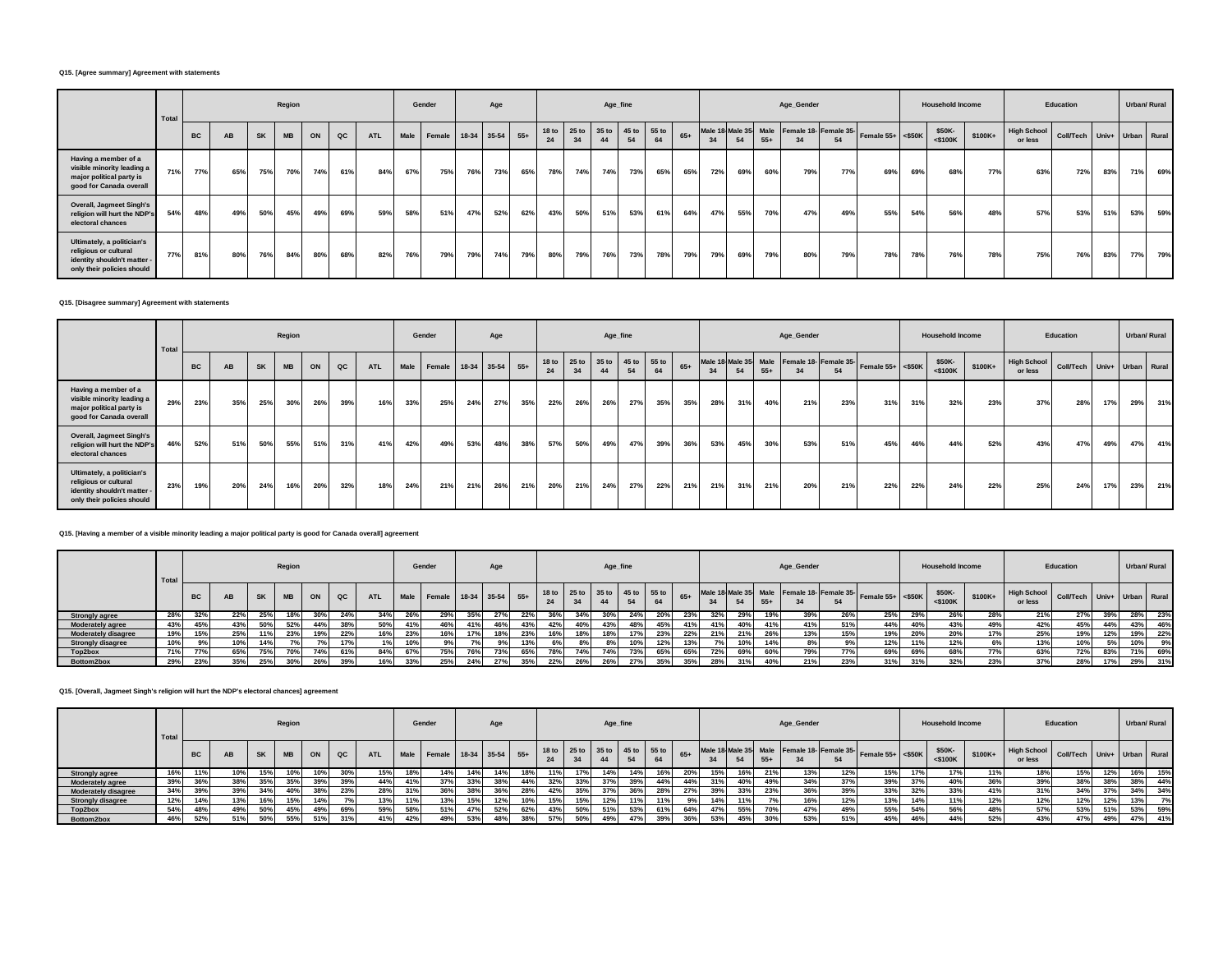#### **Q15. [Ultimately, a politician's religious or cultural identity shouldn't matter - only their policies should] agreement**

|                            | Total |           |           |             | Region    |     |             |            |     | Gender                      |     | Age |     |     |     | Age_fine |     |                                     |       |     |     |       | Age_Gender                                 |     |                      |     | <b>Household Income</b> |         |                               | Education                   |     |            | Urban/ Rural |
|----------------------------|-------|-----------|-----------|-------------|-----------|-----|-------------|------------|-----|-----------------------------|-----|-----|-----|-----|-----|----------|-----|-------------------------------------|-------|-----|-----|-------|--------------------------------------------|-----|----------------------|-----|-------------------------|---------|-------------------------------|-----------------------------|-----|------------|--------------|
|                            |       | <b>BC</b> | <b>AB</b> | <b>SK</b>   | <b>MB</b> | ON  | $_{\alpha}$ | <b>ATL</b> |     | Male Female 18-34 35-54 55+ |     |     |     |     | 34  |          |     | 18 to 25 to 35 to 45 to 55 to<br>64 | $65+$ | 34  |     | $55+$ | Male 18 Male 35 Male Female 18- Female 35- | 54  | Female $55+ <$ \$50K |     | \$50K-<br>$<$ \$100K    | \$100K+ | <b>High School</b><br>or less | Coll/Tech Univ+ Urban Rural |     |            |              |
| <b>Strongly agree</b>      | 48%   | 54%       | 47%       | <b>E70/</b> |           | 51% | 39%         | 48%        | 47% |                             | 54% | 45% | 46% | 56% | 52% | 43%      | 46% | - 41%                               | 50%   | 53% | 45% | 45%   | 55%                                        | 45% | 46%                  | 47% | 45%                     |         | 42%                           | 48%                         | 57% | 48%        | 48%          |
| Moderately agree           | 29%   | 27%       | 33%       |             | 34%       | 29% | 29%         | 33%        | 28° |                             | 25% |     | 33% | 23% |     | 33%      |     |                                     | 29%   | 25% | 24% | 34%   | 25%                                        | 34% | 32%                  | 31% |                         | 25%     | 33%                           | 27%                         | 26% | 29%        | 31%          |
| <b>Moderately disagree</b> | 16%   | 11%       | 10%       |             |           | 16% | 23%         | 110/       | 16% | 15%                         | 16% |     | 14% | 17% | 14% |          | 19% | 14%                                 | 13%   | 16% | 22% |       | 15%                                        | 15% | 16%                  | 13% |                         | 17%     | 17%                           | 17%                         | 12% | 16%        | 15%          |
| <b>Strongly disagree</b>   |       |           | 9%        |             | no        |     | 10%         | 7%         | 8%  |                             |     |     | 8%  |     |     |          |     |                                     |       | 5%  | 9%  | 9%    | 6%                                         | 6%  | 6%1                  |     |                         |         | 8%                            |                             | 5%  |            | 6%           |
| Top2box                    | 77%   | 81%       | 80%       | 76%         | 84%       | 80% | 68%         | 82%        | 76% | 79%                         | 79% | (4% | 79% |     | 79% | 76%      | 73% | 78%                                 | 79%   | 79% | 69% | 79%   | 80%                                        | 79% | 78%                  | 78% | 76%                     | 78%     | 75%                           | 76%                         | 83% | <b>77%</b> | 79%          |
| Bottom2box                 | 23%   | 19%       | 20%       |             |           | 20% | 32%         | 18%        | 24% | 21%                         |     | 26% | 21% | 20% | 21% | 24%      | 27% | 22%                                 | 21%   | 21% | 31% |       | 20%                                        | 21% | 22%                  | 22% |                         | 22%     | 25%                           | 24%                         | 17% | 23%        | 21%          |

## **Q16. [Vote next-Gross] If a federal election were held tomorrow, which party's candidate would you be most likely to support?**

|                                        | Total |           |       |           | Region    |     |               |            |       | Gender                      |              | Age |     |     |     |     | Age_fine |                                     |       |     |     |       | Age_Gender |     |                                                              |            | <b>Household Income</b> |          |                               | Education                   |            |     | Urban/ Rural |
|----------------------------------------|-------|-----------|-------|-----------|-----------|-----|---------------|------------|-------|-----------------------------|--------------|-----|-----|-----|-----|-----|----------|-------------------------------------|-------|-----|-----|-------|------------|-----|--------------------------------------------------------------|------------|-------------------------|----------|-------------------------------|-----------------------------|------------|-----|--------------|
|                                        |       | <b>BC</b> | AB    | <b>SK</b> | <b>MB</b> | ON  | $_{\alpha c}$ | <b>ATL</b> |       | Male Female 18-34 35-54 55+ |              |     |     | 24  |     |     |          | 18 to 25 to 35 to 45 to 55 to<br>64 | $65+$ | 34  | 54  | $55+$ |            | 54  | Male 18 Male 35 Male Female 18- Female 35- Female 55+ <\$50K |            | \$50K-<br>$<$ \$100K    | $$100K+$ | <b>High School</b><br>or less | Coll/Tech Univ+ Urban Rural |            |     |              |
| I would not vote                       | 5%    |           | $4\%$ | 3%        | 6%        | 5%  |               | 4%         | $4\%$ | 5%                          | $\sim$       |     | 2%  | 9%  | 6%  | 5%  | 4% I     | 1%                                  |       | 8%  | 3%  | 2%    | 7%         | 6%  | 3%                                                           |            | 4%                      | $2\%$    | 8%                            | 3%                          | 1%         | 5%  | 4%           |
| <b>Conservative Party of</b><br>Canada | 25%   | 19%       | 48%   | 34%       | 27%       | 29% | 16%           | 14%        | 29%   | 22%                         | <b>20%</b>   | 23% | 32% | 16% | 24% | 20% | 26%      | 32%                                 | 31%   | 20% | 27% | 37%   | 21%        | 19% | 26%                                                          |            | 28%                     | 32%      | 26%                           | 29%                         | <b>20%</b> | 25% | 28%          |
| <b>Liberal Party of Canada</b>         | 27%   | 21%       | 18%   | 13%       | 21%       | 25% | 34%           | 37%        | 29%   | 24%                         | 25%          | 24% | 30% | 28% | 23% | 26% | 22%      | 27%                                 | 33%   | 29% | 29% | 31%   | 22%        | 20% | 29%                                                          | <b>23%</b> | 30%                     | 29%      | 22%                           | 25%                         | 35%        | 27% | 24%          |
| <b>New Democratic Party</b><br>(NDP)   | 10%   | 18%       | 5%    | 16%       | 10%       | 11% | E0/           | 10%        |       | 11%                         | 14%          | 10% |     | 12% | 16% | 11% |          |                                     | 6%    | 14% | 10% | 5%    | 14%        | 11% | 7%                                                           |            |                         |          |                               | 11%                         | 11%        | 11% | 6%           |
| <b>Bloc Quebecois</b>                  | 3%    |           |       |           |           |     |               |            |       | 2%                          | $\mathbf{z}$ | 3%  | 3%  | 2%  |     | 3%  |          | 5%                                  | 2%    | 2%  | 3%  | 4%    | 1%         | 4%  | 2%                                                           | $\sim$     | 4%                      |          | 3%                            | 3%                          | 2%         | 2%  | 5%           |
| <b>Green Party</b>                     | 6%    | 11%       | 3%    | 2%        |           | 5%  |               | 7%         | 5%    | 6%                          |              |     | 4%  | 6%  | 9%  | 70  |          | 3%                                  | 5%    | 8%  | 4%  | 4%    | 7%         | 6%  | 5%                                                           |            | 5%                      | 5%       | 5%                            | 5%                          | 8%         | 6%  | 6%           |
| Some other party                       | 1%    |           |       |           |           | 2%  |               |            |       | $1\%$                       |              | 2%  |     |     |     | 3%  |          | 0%                                  |       |     | 2%  |       | 0%         | 2%  | l %                                                          | 2%         |                         |          | 1%                            |                             | 1%         |     | 1%           |
| Not sure/Can't<br>say/Undecided        | 24%   | 25%       | 19%   | 32%       | 30%       | 23% | 25%           | 26%        | 19%   | 29%                         | 220<br>25 h  | 27% | 22% | 28% | 19% | 24% | 30%      | 25%                                 | 19%   | 19% | 22% | 17%   | 27%        | 32% | 27%                                                          | 26%        | 21%                     | 21%      | 26%                           | 24%                         | 21%        | 24% | 27%          |

## **Q16. [Vote next-Net] If a federal election were held tomorrow, which party's candidate would you be most likely to support?**

| <b>Sample Size</b>                     | 1052  | 139       | 116 | 67        |           | 331 | 251         | 71         | 556 | 496                         | 299 | 349 | 405 | 110         | 188 | 171                           | 178 | 180 | 225   | 152 | 183 | 221   | 147        | 166 | 183                                                          | 320 | 200                     | 200      | 411                           | 340                         | 302 | 883          | 170     |
|----------------------------------------|-------|-----------|-----|-----------|-----------|-----|-------------|------------|-----|-----------------------------|-----|-----|-----|-------------|-----|-------------------------------|-----|-----|-------|-----|-----|-------|------------|-----|--------------------------------------------------------------|-----|-------------------------|----------|-------------------------------|-----------------------------|-----|--------------|---------|
|                                        | Total |           |     |           | Region    |     |             |            |     | Gender                      |     | Age |     |             |     | Age_fine                      |     |     |       |     |     |       | Age_Gender |     |                                                              |     | <b>Household Income</b> |          |                               | Education                   |     | Urban/ Rural |         |
|                                        |       | <b>BC</b> | AB  | <b>SK</b> | <b>MB</b> | ON  | $_{\rm QC}$ | <b>ATL</b> |     | Male Female 18-34 35-54 55+ |     |     |     | 18 to<br>24 | 34  | 25 to 35 to 45 to 55 to<br>44 | 54  | 64  | $65+$ | 34  |     | $55+$ |            | 54  | Male 18 Male 35 Male Female 18- Female 35- Female 55+ <\$50K |     | \$50K-<br>$<$ \$100K    | $$100K+$ | <b>High School</b><br>or less | Coll/Tech Univ+ Urban Rural |     |              |         |
| <b>Conservative Party of</b><br>Canada | 36%   | 27%       | 63% | 51%       | 42%       | 40% | 22%         | 20%        | 37% | 33%                         | 29% | 34% | 42% | 25%         | 32% | 29%                           | 39% | 44% | 40%   | 27% | 36% | 46%   | 32%        | 31% | 37%                                                          | 28% | 37%                     | 41%      | 40%                           | 39%                         | 26% |              | 35% 41% |
| <b>Liberal Party of Canada</b>         | 37%   | 31%       | 24% | 19%       | 32%       | 35% | 48%         | 53%        | 38% | 36%                         | 36% | 36% | 40% | 44%         | 31% | 37%                           | 34% | 37% | 42%   | 39% | 38% | 38%   | 33%        | 33% | 42%                                                          | 35% | 40%                     | 37%      | 33%                           | 35%                         | 45% | 38%          | 34%     |
| <b>New Democratic Party</b><br>(NDP)   | 14%   | 26%       | 7%  | 25%       | 15%       | 15% | 7%          | 15%        | 12% | 16%                         | 21% | 15% | 8%  | 19%         | 22% | 16%                           | 14% | 8%  | 8%    | 20% | 13% | 6%    | 22%        | 18% | 11%                                                          | 18% | 10%                     | 14%      | 13%                           | 15%                         | 14% | 15%          | 9%      |
| <b>Bloc Quebecois</b>                  | 4%    |           |     |           |           |     | 16%         |            | 4%  | 4%                          | 2%1 | 5%  | 4%  | 3%          |     | 5%                            | 5%  | 6%  | 3%    | 2%  |     | 6%    | 2%         | 6%  | 3%                                                           | 5%  | 5%                      |          | 5%                            | 4%                          | 3%  | 3%           |         |
| <b>Green Party</b>                     | 8%    | 16%       | 4%  | 3%        | 10%       | 7%  | 6%          | 10%        | 70  | 9%                          | 11% | 7%  | 6%  | 9%          | 12% | 10%                           | 5%  | 5%  |       | 11% | 6%  | .5%   | 11%        | 9%  |                                                              | 12% | 6%                      | cor      |                               | 6%                          | 10% | 8%           | 8%      |
| Some other party                       | 2%    |           | 2%  |           |           | 2%  | 2%          | 2%         |     | 2%                          |     | 3%  |     |             | 2%  | 4%                            | 2%  | 1%  | 1%1   | 2%  |     |       |            | 3%  | 1%                                                           | 3%  | 2%                      |          | 2%                            | 1%                          | 1%  | 2%           | 2%      |

## **Q17. [Vote last- Gross] Which party's candidate did you vote for in the last federal election held in October 2015?**

| <b>Sample Size</b>                      | 1477  | 202       | 152 |           |           | 468 | 353 | 102        | 722  | 755                | 428 | 515 | 534   | 175         | 253     | 243         | 272 | 244         | 290   | 206 | 243 | 272   | 222        | 272                                              | 262               | 477 | 50                      | 258     | 622                           | 467                         | 388 | 1231         | 246 |
|-----------------------------------------|-------|-----------|-----|-----------|-----------|-----|-----|------------|------|--------------------|-----|-----|-------|-------------|---------|-------------|-----|-------------|-------|-----|-----|-------|------------|--------------------------------------------------|-------------------|-----|-------------------------|---------|-------------------------------|-----------------------------|-----|--------------|-----|
|                                         | Total |           |     |           | Region    |     |     |            |      | Gender             |     | Age |       |             |         | Age_fine    |     |             |       |     |     |       | Age_Gender |                                                  |                   |     | <b>Household Income</b> |         |                               | Education                   |     | Urban/ Rural |     |
|                                         |       | <b>BC</b> | AB  | <b>SK</b> | <b>MB</b> | ON  | QC  | <b>ATL</b> | Male | Female 18-34 35-54 |     |     | $55+$ | 18 to<br>24 | $25$ to | 35 to 45 to | 54  | 55 to<br>64 | $65+$ | 34  | 54  | $55+$ |            | Male 18 Male 35 Male Female 18- Female 35-<br>54 | Female 55+ <\$50K |     | \$50K-<br>$<$ \$100K    | \$100K+ | <b>High School</b><br>or less | Coll/Tech Univ+ Urban Rural |     |              |     |
| I did not vote                          | 12%   | 13%       | 15% | 17%       | 15%       | 14% |     | 6%         | 10%  | 14%                | 25% |     | 2%    | 36%         | 17%     | 11%         | 10% |             |       | 21% | 9%  | 2%    | 29%        | 12%                                              | 3%                | 12% | 10%                     | 11%     | 17%                           | 8%                          | 8%  | 12%          | 12% |
| <b>Conservative Party of</b><br>Canada  | 22%   | 16%       | 45% | 26%       | 25%       | 23% | 16% | 14%        | 25%  | 20%                | 14% | 21% | 30%   | 10%         | 18%     | 17%         | 24% | 30%         | 31%   | 15% | 24% | 33%   | 13%        | 18%                                              | 28%               | 17% | 24%                     | 24%     | 24%                           | 24%                         | 17% | 21%          | 27% |
| <b>Liberal Party of Canada</b>          | 36%   | 31%       | 21% | 24%       | 38%       | 37% | 39% | 57%        | 35%  | 36%                | 32% | 36% | 38%   | 29%         | 35%     | 36%         | 36% | 38%         | 38%   | 34% | 38% | 34%   | 31%        | 35%                                              | 43%               | 34% | 38%                     | 41%     | 29%                           | 38%                         | 44% | 37%          | 32% |
| New Democratic Party of<br>Canada (NDP) | 15%   | 24%       | 8%  | 24%       | 13%       | 14% | 16% | 12%        | 15%  | 16%                | 13% | 17% | 16%   | 8%          | 16%     | 21%         | 13% | 17%         | 15%   | 13% | 14% | 18%   | 12%        | 20%                                              | 14%               | 18% | 17%                     | 13%     | 13%                           | 17%                         | 16% | 16%          | 11% |
| <b>Bloc Quebecois</b>                   | 3%    |           |     |           |           |     | 13% |            | 3%   | 3%                 | 2%  |     | 4%    | 2%          | 2%      | 3%          |     | 4%          |       | 2%  | 3%  | 5%    | 2%         | 3%                                               | 3%                | 3%  | 4%                      |         | 4%                            | 3%                          | 2%  | 3%           | 5%  |
| <b>Green Party</b>                      | 5%    | 11%       | 3%  | 3%        | 5%        | 5%  | 3%  | 5%         | 5%   | 5%                 | 6%  | 5%  | 4%    | 6%          | 5%      | 6%          |     | 3%          | 5%    | 4%  | 5%  | 5%    | 7%         | 6%                                               | 3%                | 6%  | 5%                      | 5%      | 5%                            | 4%                          | 6%  | 5%           | 6%  |
| Some other party                        |       |           | 3%  |           | 3%        | 1%  |     | 1%         | 2%   | 0%                 | 2%  |     | 0%    | 1% i        | 3%      | 2%          |     |             | 0%    | 3%  | 3%  | 0%    | 0%         | 0%                                               |                   | 1%  | 1%                      |         | 1%                            | 1%                          | 1%  |              | 0%  |
| Rather not say                          | 6%    | 3%        | 4%  |           |           |     | 5%  | 6%         | 5%   | 6%                 | 6%  | 6%  | 5%    | 8%          |         | 5%          | 7%  | 6%          | 201   | 6%  | 5%  | 3%    | 6%         | 7%                                               | 6%                |     | 3%                      |         | 7%                            | 4%                          | 5%  | 5%           | 7%  |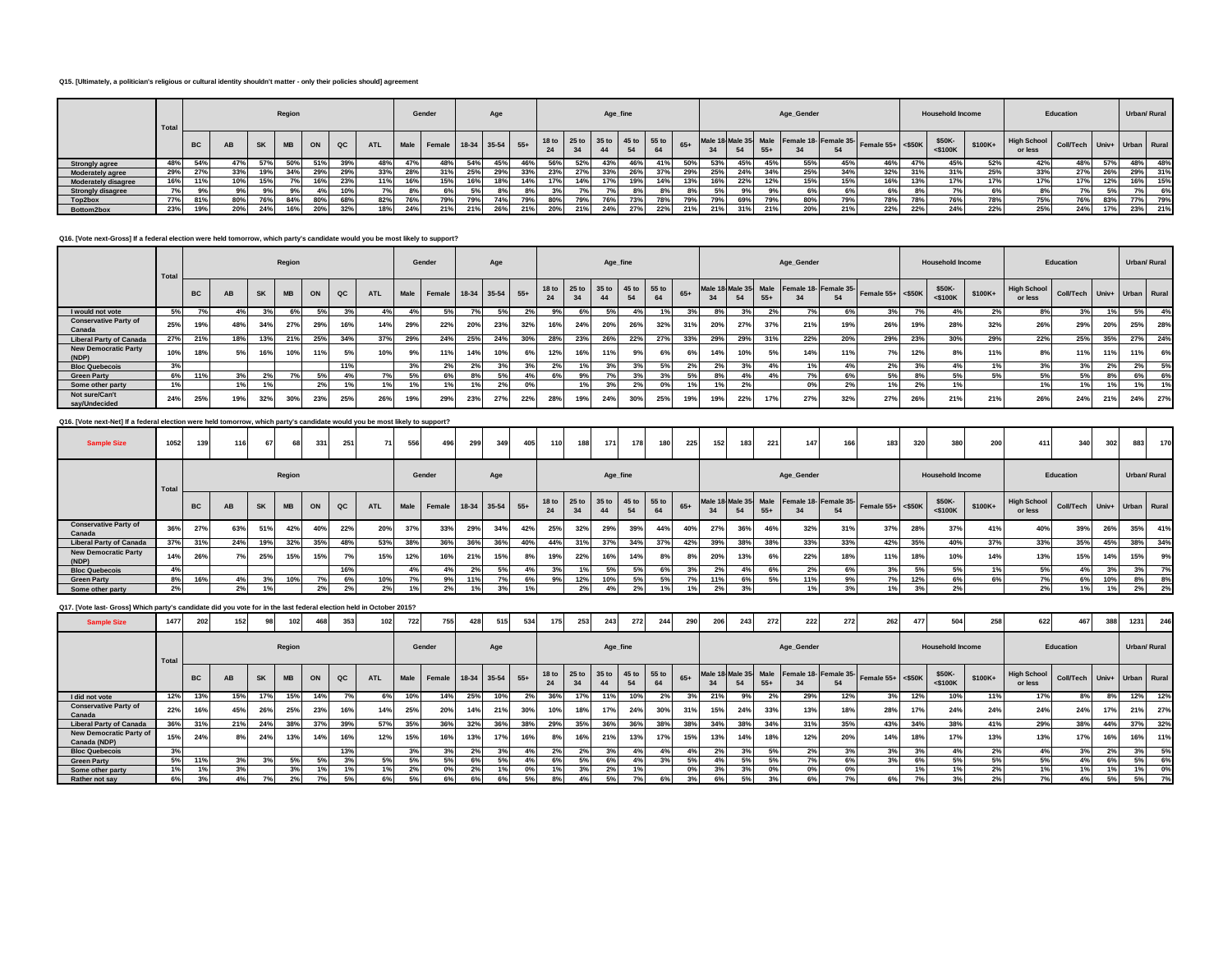**Q17. [Vote last- Net] Which party's candidate did you vote for in the last federal election held in October 2015?**

| <b>Sample Size</b>                      | 1222  | 169       | 120 | 80        | 83        | 371 | 309 | 89         | 617  | 605                | 295 | 431 | 496   | 97  | 198 | 206                                 | 225 | 224 | 271   | 150 | 208 | 259   | 145                                        | 223 | 237                  | 382 | 442                     | 223      | 470                              | 411       | 341 | 1023 | 199               |
|-----------------------------------------|-------|-----------|-----|-----------|-----------|-----|-----|------------|------|--------------------|-----|-----|-------|-----|-----|-------------------------------------|-----|-----|-------|-----|-----|-------|--------------------------------------------|-----|----------------------|-----|-------------------------|----------|----------------------------------|-----------|-----|------|-------------------|
|                                         | Total |           |     |           | Region    |     |     |            |      | Gender             |     | Age |       |     |     | Age_fine                            |     |     |       |     |     |       | Age_Gender                                 |     |                      |     | <b>Household Income</b> |          |                                  | Education |     |      | Urban/ Rural      |
|                                         |       | <b>BC</b> | AB  | <b>SK</b> | <b>MB</b> | ON  | QC  | <b>ATL</b> | Male | Female 18-34 35-54 |     |     | $55+$ | 24  |     | 18 to 25 to 35 to 45 to 55 to<br>44 | 54  | 64  | $65+$ | 34  | 54  | $55+$ | Male 18 Male 35 Male Female 18- Female 35- | 54  | Female $55+ <$ \$50K |     | \$50K-<br>$<$ \$100K    | $$100K+$ | High School Coll/Tech<br>or less |           |     |      | Univ+ Urban Rural |
| <b>Conservative Party of</b><br>Canada  | 27%   | 19%       | 56% | 34%       | 30%       | 29% | 19% | 15%        | 29%  | 25%                | 21% | 25% | 33%   | 17% | 22% | 20%                                 | 29% | 32% | 33%   | 21% | 28% | 35%   | 20%                                        | 22% | 31%                  | 22% | 27%                     | 28%      | 32%                              | 28%       | 20% | 26%  | 33%               |
| <b>Liberal Party of Canada</b>          | 43%   | 37%       | 26% | 32%       | 46%       | 46% | 44% | 65%        | 42%  | 45%                | 47% | 43% | 41%   | 52% | 44% | 43%                                 | 44% | 42% | 41%   | 47% | 44% | 36%   | 47%                                        | 42% | 47%                  | 43% | 43%                     | 47%      | 39%                              | 43%       | 50% | 44%  | 40%               |
| New Democratic Party of<br>Canada (NDP) | 19%   | 29%       | 10% | 31%       | 16%       | 18% | 19% | 13%        | 18%  | 20%                | 19% | 20% | 17%   | 14% | 21% | 25%                                 | 16% | 18% | 16%   | 18% | 16% | 19%   | 19%                                        | 24% | 16%                  | 23% | 19%                     | 15%      | 18%                              | 20%       | 19% | 20%  | 14%               |
| <b>Bloc Quebecois</b>                   | 4%    |           |     |           |           |     | 14% |            | 4%1  | 4%                 | 3%  | 4%  | 4%    | 4%  | 3%  | 3%                                  | 4%  | 4%  |       | 3%  | 3%  |       | 3%                                         |     | 3%                   |     | 4%                      | 2%       | 5%                               | 3%        | 3%  | 3%   | 6%                |
| <b>Green Party</b>                      | 6%    | 14%       | 4%  | 3%        | 6%        | 6%  |     | 5%         | 6%   | 6%                 | 8%  | 6%  | 4%    | 11% |     | 7%                                  | 5%  | 3%  | 5%    | 6%  | 5%  | 5%    | 10%                                        | 7%  | 3%                   |     | 5%                      | 6%       | 6%                               | 4%        | 7%  | 6%   | 7%                |
| Some other party                        | 1%    | 1%        | 3%  |           |           | 1%  |     | 1%         | 2%   | 0%                 |     | 2%  | 0%    | 1%  |     | 3%                                  |     |     | 0%    | 5%  | 4%  | 0%    |                                            | 0%  |                      |     |                         | 2%       | 1%                               | 1%1       | 2%  | 2%   | 1%                |

# **Q18. If you had to look into the future and make a prediction, when do you think the New Democratic Party will most likely be elected to form the government of Canada?**

| <b>Sample Size</b>                                    | 1477  | 202       | 152 | 98        | 102       | 46  | 353 | 102        | 722         | 755    | 428         | 515 | 534   | 175                    | 253 | 243               | 2721        | 244         | 290   | 206 | 243 | 272   | 222        | 272 | 262                                                          | 477 | 504                     | 258     | 622                           | 467                         | 388 | 1231 | 246          |
|-------------------------------------------------------|-------|-----------|-----|-----------|-----------|-----|-----|------------|-------------|--------|-------------|-----|-------|------------------------|-----|-------------------|-------------|-------------|-------|-----|-----|-------|------------|-----|--------------------------------------------------------------|-----|-------------------------|---------|-------------------------------|-----------------------------|-----|------|--------------|
|                                                       | Total |           |     |           | Region    |     |     |            |             | Gender |             | Age |       |                        |     | Age_fine          |             |             |       |     |     |       | Age_Gender |     |                                                              |     | <b>Household Income</b> |         |                               | Education                   |     |      | Urban/ Rural |
|                                                       |       | <b>BC</b> | AB  | <b>SK</b> | <b>MB</b> | ON  | QC  | <b>ATL</b> | <b>Male</b> | Female | 18-34 35-54 |     | $55+$ | 18 <sub>to</sub><br>24 |     | 25 to 35 to<br>44 | 45 to<br>54 | 55 to<br>64 | $65+$ | 34  | 54  | $55+$ |            | 54  | Male 18 Male 35 Male Female 18- Female 35- Female 55+ <\$50K |     | \$50K-<br>$<$ \$100K    | \$100K+ | <b>High School</b><br>or less | Coll/Tech Univ+ Urban Rural |     |      |              |
| Next election (2019) they<br>will defeat the Liberals | 5%    | 70/       | 4%  | 8%        | 4%        | 6%  | 2%  | 3%         |             | 5%     | 8%          | 4%  | 2%    | <b>7%1</b>             | 8%  | 5%                |             |             | 3%    | 9%  | 3%  | 2%    | 7%         | 6%  | 2%                                                           | 7%  | 3%                      | 3%      | 5%                            | 5%                          | 4%  | 5%   | 3%           |
| Probably the election<br>after that (2023)            | 11%   | 14%       | 8%  | 14%       | 15%       | 13% | 70/ | 9%         | 13%         | 10%    | 6%          | 14% | 5%    | 17%                    | 15% | 13%               | 14%         | 6%          |       | 20% | 16% | 5%    | 12%        | 12% | 5%                                                           | 10% | 12%                     | 17%     | 8%                            | 11%                         | 16% | 11%  | 10%          |
| Not for 3 more elections<br>(10 years from now)       | 12%   | 11%       | 7%  | 15%       | 17%       | 10% | 16% | 12%        | 14%         | 10%    | 14%         | 10% | 12%   | 15%                    | 12% | 9%                | 12%         | 11%         | 13%   | 14% | 11% | 16%   | 13%        | 10% | 9%                                                           | 10% | 14%                     | 13%     | 9%                            | 13%                         | 15% | 12%  | 12%          |
| Longer than that                                      | 17%   | 13%       | 14% | 10%       | 11%       | 15% | 25% | 19%        | 19%         | 15%    | 10%         | 14% | 25%   | 9%                     | 11% | 15%               | 14%         | 23%         | 26%   | 11% | 18% | 25%   | 9%         | 12% | 24%                                                          | 16% | 19%                     | 15%     | 15%                           | 19%                         | 17% | 16%  | 23%          |
| Never - the NDP will never<br>form government         | 18%   | 13%       | 31% | 21%       | 19%       | 18% | 18% | 14%        | 23%         | 14%    | 11%         | 20% | 22%   | 8%                     | 13% | 18%               | 23%         | 22%         | 23%   | 13% | 27% | 28%   | 10%        | 14% | 17%                                                          | 14% | 20%                     | 24%     | 18%                           | 21%                         | 17% | 19%  | 17%          |
| No idea/Cannot guess                                  | 37%   | 41%       | 36% | 33%       | 34%       | 39% | 32% | 43%        | 27%         | 46%    | 42%         | 37% | 33%   | 44%                    | 40% | 41%               | 34%         | 37%         | 30%   | 34% | 26% | 24%   | 49%        | 47% | 43%                                                          | 42% | 33%                     | 28%     | 44%                           | 32%                         | 31% | 37%  | 35%          |

#### **Q19. [CPC] Please indicate below any type of involvement you might have had (if any) with each of the federal parties.**

|                         | Total |           |           |           | Region    |     |               |            |    | Gender                      | Age |     |                                     |     | Age_fine |     |     |       |                 |     |       | Age_Gender |        |                                                              |     | <b>Household Income</b> |         |                               | Education                   |     | Urban/ Rural |     |
|-------------------------|-------|-----------|-----------|-----------|-----------|-----|---------------|------------|----|-----------------------------|-----|-----|-------------------------------------|-----|----------|-----|-----|-------|-----------------|-----|-------|------------|--------|--------------------------------------------------------------|-----|-------------------------|---------|-------------------------------|-----------------------------|-----|--------------|-----|
|                         |       | <b>BC</b> | <b>AB</b> | <b>SK</b> | <b>MB</b> | ON  | $_{\alpha c}$ | <b>ATL</b> |    | Male Female 18-34 35-54 55+ |     |     | 18 to 25 to 35 to 45 to 55 to<br>24 | 34  | 44       |     |     | $65+$ | 34              |     | $55+$ |            | 54     | Male 18 Male 35 Male Female 18- Female 35- Female 55+ <\$50K |     | \$50K-<br>$<$ \$100K    | \$100K+ | <b>High School</b><br>or less | Coll/Tech Univ+ Urban Rural |     |              |     |
| No, never involved      | 85%   | 90%       | 82%       | 77%       | 82%       | 81% | 92%           | 83%        |    | 88%                         |     | 79% | 86%                                 | 87% | 92%      | 87% | 85% | 74%   | 82%             | 84% | 77%   | 91%        | 94%    | 80%                                                          | 88% | 82%                     | 86%     | 86%                           | 83%                         | 85% | 85%          | 81% |
| Volunteered             | 4%    | 2%        |           | 5%        |           |     |               | 9%         |    |                             |     | 6%  | 5%                                  |     |          |     |     |       |                 |     |       | 3%         | 27     | 5%                                                           |     | 5%                      |         | 3%                            | 201                         | 5%  | 3%           | 4%  |
| Donated money           | 5%.   | 3%        | 10%       | 10%       |           | 50  |               | 4%         |    | 3%                          |     |     | os.                                 | 4%  | 5%       |     |     | $8\%$ | E <sub>0</sub>  |     |       | 2%         |        | 5%                                                           |     | 6%                      |         |                               | 70I                         | 5%  | 5%           | 5%  |
| Took a sign             | 6%    | 2%        |           | 10%       |           | 10% |               | 4%         |    | 5%                          |     |     |                                     | 5%  | 3%       | 5%  |     | 10%   |                 | 5%  |       | 2%         |        | 9%                                                           | 5%  | 8%                      |         | 6%                            | 70I                         | 5%  | 5%           | 10% |
| Went to a meeting       | 5%    | 2%        | 7%        | 10%       | 6%        | 6%  | 3%            | 8%         | 6% | 4%                          | 20/ | 9%  | 2%                                  | 3%  | 2%       |     | 6%  | 12%   | 20 <sup>1</sup> | 4%  |       |            |        | 9%                                                           |     | 6%                      |         | 4%                            | 5%                          | 6%  | 5%           | 5%  |
| Are/were a party member |       | 3%        | 6%        | 8%        | 6%        | 4%  |               | 4%         | 5% | 3%                          | 20/ | 5%  | 2%                                  | 4%  | 2%       |     | 3%  |       |                 | 5%  |       | 2%         | $\sim$ | 4%                                                           |     | 5%                      |         | 3%                            | E0/<br>່ວາ                  | 5%  | 4%           | 5%  |

## **Q19. [Liberal] Please indicate below any type of involvement you might have had (if any) with each of the federal parties.**

|                         | Total |                                   |     |           | Region    |     |       |            |     | Gender                      |     | Age |     |     |     |     | Age_fine |                                     |       |     |     |     | Age_Gender |                 |                                                            |     | <b>Household Income</b> |         |                                                       | Education |     |     | Urban/ Rural |
|-------------------------|-------|-----------------------------------|-----|-----------|-----------|-----|-------|------------|-----|-----------------------------|-----|-----|-----|-----|-----|-----|----------|-------------------------------------|-------|-----|-----|-----|------------|-----------------|------------------------------------------------------------|-----|-------------------------|---------|-------------------------------------------------------|-----------|-----|-----|--------------|
|                         |       | <b>BC</b>                         | AB  | <b>SK</b> | <b>MB</b> | ON  | QC    | <b>ATL</b> |     | Male Female 18-34 35-54 55+ |     |     |     | 24  |     | 44  | 54       | 18 to 25 to 35 to 45 to 55 to<br>64 | $65+$ | 34  | 54  |     |            | 54              | Male 18 Male 35 Male Female 18 Female 35 Female 55+ <\$50K |     | \$50K-<br>$<$ \$100K    | \$100K+ | K+ High School Coll/Tech Univ+ Urban Rural<br>or less |           |     |     |              |
| No, never involved      | 84%   | 87%                               | 90% | 83%       |           | 80% | 87%   | 72%        | 81% | 86%                         | 83% | 88% | 80% | 82% | 85% | 88% | 89%      | 82%                                 | 78%   | 79% | 84% | 81% | 88%        | 92%             | 78%                                                        | 86% | 81%                     | 84%     | 87%                                                   | 84%       | 79% | 83% | 86%          |
| Volunteered             | 4%    | E <sub>0</sub>                    | 2%  | 2%        |           | 201 | 5%    | 5%         |     | 3%                          |     | 3%1 | 5%  | 6%  |     |     |          |                                     | 6%    | 6%  | 4%  |     |            | 1%              | 5%                                                         |     |                         | 3%      | 3%                                                    | 5%        |     | 4%  | 2%           |
| Donated money           | 5%    |                                   | 2%  |           |           |     | $E_0$ | 8%         |     | 4%                          |     |     |     | 2%  | 5%  |     |          |                                     | 9%    |     | 5%  |     |            | -370            | 8%                                                         |     | 5%                      | $\sim$  | 4%                                                    |           | 9%  | 5%  | 5%           |
| Took a sign             |       |                                   | 5%  | 6%        |           | 12% |       | 12%        |     | 6%                          |     |     |     | 10% | 70/ | 4%  | 5%       | 6%                                  | 9%    | 10% |     |     | 6%         | 2%              | 9%                                                         | 6%  | 9%                      | 5%      | 6%                                                    |           |     | 70/ |              |
| Went to a meeting       | 4%    | 0 <sup>0<sup>f</sup></sup><br>-27 | 2%  | 5%        |           | E0/ |       | 8%         | 5%  | 4%                          |     |     | 6%  | 6%  | 3%  | 2%  |          | 5%                                  |       | 5%  | 4%  |     |            | 270             | 7%                                                         |     |                         | 4%1     | 4%                                                    |           | 6%  | 5%  | 3%           |
| Are/were a party member | 4% I  |                                   | 3%  | 4%        |           | E0/ |       | 70         |     | 3%                          |     | 3%  | 6%  | 2%  | 5%1 | 2%  | 4% I     | 6%                                  | 6%    | 7%  | 4%  |     |            | 20 <sub>1</sub> | 6%                                                         |     | 4%                      |         | 4%                                                    | 3%        |     | 5%  | 3%           |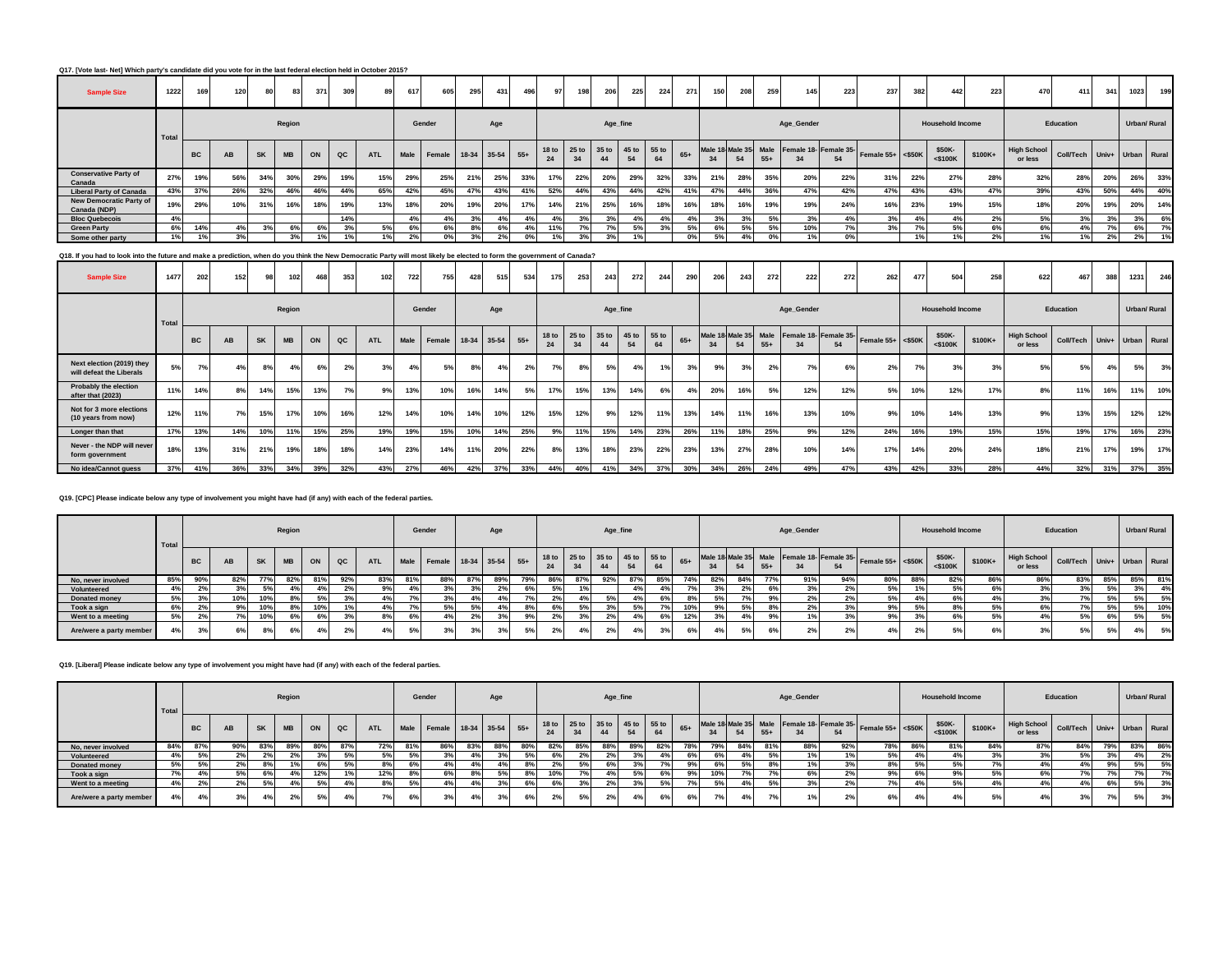#### **Q19. [NDP] Please indicate below any type of involvement you might have had (if any) with each of the federal parties.**

|                         | Total |           |           |           | Region    |     |                              |            |     | Gender                      |     | Age |     |     |     | Age_fine                      |     |     |       |     |             |       | Age_Gender    |     |                                                                  |     | <b>Household Income</b> |          |                               | Education                   |     |      | Urban/ Rural |
|-------------------------|-------|-----------|-----------|-----------|-----------|-----|------------------------------|------------|-----|-----------------------------|-----|-----|-----|-----|-----|-------------------------------|-----|-----|-------|-----|-------------|-------|---------------|-----|------------------------------------------------------------------|-----|-------------------------|----------|-------------------------------|-----------------------------|-----|------|--------------|
|                         |       | <b>BC</b> | AB        | <b>SK</b> | <b>MB</b> | ON  | QC                           | <b>ATL</b> |     | Male Female 18-34 35-54 55+ |     |     |     | 24  |     | 18 to 25 to 35 to 45 to 55 to |     | 64  | $65+$ | 34  | 54          | $55+$ |               | 54  | Male 18 Male 35 Male Female 18- Female 35- Female 55+ <\$50K 30" |     | \$50K-<br>$<$ \$100 $K$ | $$100K+$ | <b>High School</b><br>or less | Coll/Tech Univ+ Urban Rural |     |      |              |
| No, never involved      | 86%   | 83%       | 89%       | 75%       | 79%       | 84% | 93%                          | 80%        | 83% | 88%                         | 85% | 90% | 83% | 86% | 85% | 86%                           | 93% | 83% | 82%   |     | 88%         | 82%   | 91%           | 91% | 83%                                                              | 86° | 85%                     | 84%      | 88%                           | 86%                         | 81% | 85%  | 89%          |
| Volunteered             | 4%    | 6%        | 20I       | 70/       |           | 5%  | 2%                           | 30%        |     | 3%                          | 201 |     |     | 3%  | 201 | 4%                            | 2%  |     | E0/   | 20/ | 4%          | 8%    | 2%            |     | 5%                                                               |     | $4\%$                   |          | 3%                            | 3%                          | 7%  |      | 3%           |
| Donated money           | 5%    | 6%        | cor<br>67 | 11%       |           | 6%  | 0 <sup>0</sup><br><b>470</b> | 3%         |     | 4%                          | 4%  |     | 8%  | 3%  | 5%  | 4%                            | 401 | 8%  |       | 5%  | 20<br>$3\%$ | 10%   | 3%            | 2%  | 5%                                                               |     | 5%                      |          | 4%                            |                             | 8%  | 5%   | 4%           |
| Took a sign             | 7%    |           | cor<br>ש  | 10%       | 14%       |     |                              | 14%        |     |                             |     | 5%  |     |     |     |                               |     | 9%  |       |     | 5%          | 9%    |               |     | 7% I                                                             |     |                         |          |                               | 6%                          |     |      | 5%           |
| Went to a meeting       | 5%    |           |           | 11%       |           | 5%  |                              |            |     |                             |     |     |     | 5%  |     | 2%                            | 3%  |     |       | 8%  |             |       | $\mathcal{L}$ |     | $7\%$                                                            | For | 5%                      |          | 3%                            |                             |     | 5% b | 5%           |
| Are/were a party member | 4%    |           | 1%        | 9%        |           |     | $\sim$                       | 6%         |     | 3%                          | 4%  |     | 5%  |     |     | 3%                            | 20  |     | 6%    | 6%  | $3\%$       | 5%    |               |     | 5%                                                               |     |                         |          | 3%                            | 3 <sup>9</sup>              |     | 4%   | 4%           |

# **Q19. [BLOC] Please indicate below any type of involvement you might have had (if any) with each of the federal parties.**

| <b>Sample Size</b>      | $\sim$<br>აია |           |    |           |           |    | 363           |            | 178 |                             | <b>100</b> | 124. | 139            | 40  | 60                                  | 59                         |     | 63  | 76    |     |     |       |            |     |                                                              | 138 | 144                     |          | 147                           | 128                         |     | 301 | 62           |
|-------------------------|---------------|-----------|----|-----------|-----------|----|---------------|------------|-----|-----------------------------|------------|------|----------------|-----|-------------------------------------|----------------------------|-----|-----|-------|-----|-----|-------|------------|-----|--------------------------------------------------------------|-----|-------------------------|----------|-------------------------------|-----------------------------|-----|-----|--------------|
|                         | Total         |           |    |           | Region    |    |               |            |     | Gender                      |            | Age  |                |     |                                     | Age_fine                   |     |     |       |     |     |       | Age_Gender |     |                                                              |     | <b>Household Income</b> |          |                               | Education                   |     |     | Urban/ Rural |
|                         |               | <b>BC</b> | AB | <b>SK</b> | <b>MB</b> | ON | $_{\alpha c}$ | <b>ATL</b> |     | Male Female 18-34 35-54 55+ |            |      |                | 24  | 18 to 25 to 35 to 45 to 55 to<br>34 | 44                         |     | 64  | $65+$ |     |     | $55+$ |            | 54  | Male 18 Male 35 Male Female 18- Female 35- Female 55+ <\$50K |     | \$50K-<br>$<$ \$100K    | $$100K+$ | <b>High School</b><br>or less | Coll/Tech Univ+ Urban Rural |     |     |              |
| No, never involved      | 92%           |           |    |           |           |    | 92%           |            | 91% | 94%                         | 91%        | 92%  | 94%            | 87% | 93%                                 | 93%                        | 91% | 92% | 96%   | 84% | 89% | 97%   | 96%        | 95% | 91%                                                          | 91% | 93%                     | 87%      | 94%                           | 93%                         | 89% | 93% | 92%          |
| Volunteered             | 4% I          |           |    |           |           |    | 4%            |            | 4%1 |                             | 6%         |      |                |     | 5%                                  |                            |     |     | 2%    | 8%  |     |       | 4%         |     | 8% I                                                         | 5%  | 4%                      |          | 49                            |                             | 5%  | 4%  | 4%           |
| Donated money           |               |           |    |           |           |    |               |            | 4%  |                             |            |      | 2%             | 6%  | 1%                                  | 2%                         | 3%  |     | 2%    | 8%  |     |       |            |     | 5%1                                                          |     | 2%                      |          |                               | 0 <sup>0<sup>f</sup></sup>  | 5%  | 3%  | 2%           |
| Took a sign             |               |           |    |           |           |    | 2%            |            |     |                             |            | 20I  |                |     | 1%                                  | 0 <sup>0<sup>f</sup></sup> | 5%  | 3%  |       | 2%  | 70  |       |            |     |                                                              |     | 2%                      |          | 2%                            | $\overline{a}$              | 3%  | 2%  |              |
| Went to a meeting       |               |           |    |           |           |    | 3%            |            | 3%  |                             | 2%         |      |                |     | 3%                                  |                            | 3%  | 2%  | 4%    | 5%  |     |       |            |     | 4%                                                           |     | 2%                      |          | 3%                            | 20I                         | 3%  | 3%  | 4%           |
| Are/were a party member |               |           |    |           |           |    | 3%            |            | 4%  | 27c                         | 3%         |      | 2 <sup>o</sup> |     | 1%                                  | 5%                         | 3%  | 2%  | 2%    | 8%  | 6%  |       |            |     |                                                              |     | 4%                      |          | 2%                            | 201                         | 5%  | 3%  | 2%           |

# **Q19. [Green] Please indicate below any type of involvement you might have had (if any) with each of the federal parties.**

| <b>Sample Size</b>      | 1477  | 202       | 152 | 98        | 102       | 468   | 353 | 102 <sub>1</sub> | 722 | 755                         | 428 | 515 | 534 | 175                    | 253 | 243      | 272 | 244                           | 290   | 206 | 243 | 272   | 222                                        | 272 | 262                  | 477 | 504                     | 258     | 622                           | 467                         |     | 1231         | 246 |
|-------------------------|-------|-----------|-----|-----------|-----------|-------|-----|------------------|-----|-----------------------------|-----|-----|-----|------------------------|-----|----------|-----|-------------------------------|-------|-----|-----|-------|--------------------------------------------|-----|----------------------|-----|-------------------------|---------|-------------------------------|-----------------------------|-----|--------------|-----|
|                         | Total |           |     |           | Region    |       |     |                  |     | Gender                      |     | Age |     |                        |     | Age_fine |     |                               |       |     |     |       | Age_Gender                                 |     |                      |     | <b>Household Income</b> |         |                               | Education                   |     | Urban/ Rural |     |
|                         |       | <b>BC</b> | AB  | <b>SK</b> | <b>MB</b> | ON    | QC  | <b>ATL</b>       |     | Male Female 18-34 35-54 55+ |     |     |     | 18 <sub>to</sub><br>24 | 34  | 44       |     | 25 to 35 to 45 to 55 to<br>64 | $65+$ | 34  | 54  | $55+$ | Male 18 Male 35 Male Female 18- Female 35- | 54  | Female $55+ <$ \$50K |     | \$50K-<br><\$100K       | \$100K+ | <b>High School</b><br>or less | Coll/Tech Univ+ Urban Rural |     |              |     |
| No. never involved      | 93%   | 90%       | 95% | 96%       | 94%       | 91%   | 97% | 92%              | 93% | 94%                         | 91% | 95% | 92% | 93%                    | 91% | 94%      | 96% | 95%                           | 90%   | 89% | 95% | 94%   | 94%                                        | 96% | 91%                  | 92% | 93%                     | 93%     | 95%                           | 94%                         | 89% | 93%          | 94% |
| Volunteered             | 1%    | 2%        | 1%  |           | 2%        |       | 0%  | 1%               |     | 1%                          | 0%  |     |     | 0%                     | 0%  | 2%       | 0%  | 2%                            |       | 1%  |     | 2%    |                                            | 1%  |                      | 0%  | 2%                      |         |                               |                             | 2%  |              | 1%  |
| Donated money           | 3%    | 6%        | 1%  |           |           | $4\%$ | 1%  | 1%               |     | 3%                          | 3%  | 2%  | 3%  | 3%                     | 3%  | 3%       |     | 2%                            | 5%    | 4%  | 2%  |       | $2\%$                                      | 2%  | 4%                   | 3%  |                         |         |                               | 2%                          | 4%  | 3%           | 3%  |
| Took a sign             | 2%    | 5%        | 3%  |           |           | 2%    |     | 1%               | 2%  | 2%                          | 4%  | 1%  | 2%  | 3%                     | 4%  | 0%       |     | 1%                            | 3%    | 4%  |     | 2%    | 3%                                         | 1%  | 2%                   | 2%  | 2%                      |         |                               | 1%                          | 4%  | 2%           | 1%  |
| Went to a meeting       | 2%    | 3%        | 1%  |           |           | 2%    |     | 2%               |     | 2%                          | 1%1 | 1%  | 3%  | 1%                     | 2%  | 1%       |     | 3%                            | 3%    | 2%  |     | 2%    |                                            | 1%  | 3%                   | 2%  |                         |         |                               | 2%                          | 20/ | 2%           | 1%  |
| Are/were a party member |       | 2%        |     |           |           |       | 1%  | 2%               |     | 1%                          |     | 1%  | 1%  |                        | 1%  | 1%       |     | 1%                            |       | 1%  |     |       | 0%                                         | 0%  | 2%                   |     | 1%                      |         |                               | 0%                          | 2%  | 1%           | 2%  |

#### **Q20. Thinking about past elections, which of the following best describes your own personal voting habits?**

|                                                                     | Total |     |     |           | Region    |     |     |            |     | Gender                      |     | Age |     |     |     | Age_fine                            |     |                |       |     |     |       | Age_Gender |     |                                                              |     | <b>Household Income</b> |         |                               | Education                   |     | Urban/ Rural |     |
|---------------------------------------------------------------------|-------|-----|-----|-----------|-----------|-----|-----|------------|-----|-----------------------------|-----|-----|-----|-----|-----|-------------------------------------|-----|----------------|-------|-----|-----|-------|------------|-----|--------------------------------------------------------------|-----|-------------------------|---------|-------------------------------|-----------------------------|-----|--------------|-----|
|                                                                     |       | BC  | AB  | <b>SK</b> | <b>MB</b> | ON  | QC  | <b>ATL</b> |     | Male Female 18-34 35-54 55+ |     |     |     | 24  | 34  | 18 to 25 to 35 to 45 to 55 to<br>44 |     | 64             | $65+$ | 34  | 54  | $55+$ |            | 54  | Male 18 Male 35 Male Female 18- Female 35- Female 55+ <\$50K |     | \$50K-<br>$<$ \$100 $K$ | \$100K+ | <b>High School</b><br>or less | Coll/Tech Univ+ Urban Rural |     |              |     |
| I vote in every election<br>(federal, provincial, and<br>municipal) | 65%   | 67% | 63% | 64%       | 69%       | 65% | 69% | 55%        | 68% | 63%                         |     | 64% | 83% | 36% | 50% | 64%                                 | 64% | 81%            | 85%   | 47% | 67% | 85%   | 42%        | 62% | 81%                                                          | 61% | 66%                     | 73%     | 58%                           | 69%                         | 73% | 65%          | 66% |
| I vote in most elections<br>(three of the last four<br>elections)   | 17%   | 15% | 16% | 16%       | 14%       | 15% | 19% | 24%        | 16% | 17%                         | 22% | 18% | 12% | 17% | 25% | 17%                                 | 18% | 15%            | 10%   | 22% | 16% | 12%   | 21%        | 19% | 12%                                                          | 18% | 19%                     | 15%     | 18%                           | 15%                         | 16% | 17%          | 17% |
| I vote in some elections<br>(two of the last four<br>elections)     | 6%    | 5%  | 7%  | 4%        | 6%        | 6%  | 6%  | 8%         | 6%  | 6%                          | 10% | 6%  | 3%  | 11% | 9%  | 6%                                  | 6%  | 3%             | 3%    | 10% | 7%  | 40    | 9%         | 6%  | 4%                                                           | 8%  | 6%                      | 2%      | 6%                            | 7%                          | 5%  | 6% l         | 6%  |
| I rarely vote (one of the<br>last four elections)                   | 5%    | 7%  | 4%  | 6%        |           | 5%  |     | 8%         | 5%  | 6%                          | 10% | 5%  |     | 12% | 8%  | 5%                                  | 6%  | 2%             |       | 8%  | 6%  |       | 11%        | E0/ | 2%                                                           |     | 4%                      | EQ      | 70/                           | 5%                          | 3%  | 5%           | 4%  |
| I never vote                                                        | 7%    | 5%  | 10% | 11%       | 8%        | 9%  | 3%  | 5%         | 5%  | 8%                          | 15% |     |     | 23% | 8%  | 8%                                  | 6%  | 1 <sup>°</sup> |       | 12% | 5%  |       | 17%        |     | 1%                                                           | 8%  | 5%                      | 5%      | 11%                           |                             | 3%  | 7%           | 6%  |

#### **Q21. Where were you born?**

|                    | <sup>1</sup> Total |           |    |     | Region    |      |             |            |     | Gender |     | Age |     |     |     |     | Age_fine |     |     |     |     |     | Age_Gender |     |                                                                                                                                 |      | <b>Household Income</b> |         |                               | Education                   |     |     | Urban/ Rural |
|--------------------|--------------------|-----------|----|-----|-----------|------|-------------|------------|-----|--------|-----|-----|-----|-----|-----|-----|----------|-----|-----|-----|-----|-----|------------|-----|---------------------------------------------------------------------------------------------------------------------------------|------|-------------------------|---------|-------------------------------|-----------------------------|-----|-----|--------------|
|                    |                    | <b>BC</b> | AB | SK  | <b>MB</b> | ON   | $_{\rm QC}$ | <b>ATL</b> |     |        |     |     |     | 24  | 34  |     |          |     |     |     |     |     |            | 54  | Male Female 18- Female 18-34 35-54 55+ 18to 25to 35to 45to 55to 65+ Male 18 Male 35 Male Female 18- Female 35- Female 55+ <550K |      | \$50K-<br>$<$ \$100 $K$ | \$100K+ | <b>High School</b><br>or less | Coll/Tech Univ+ Urban Rural |     |     |              |
| In Canada          |                    | 83%       |    | 99% |           | -87% |             | 93%        |     | $90\%$ |     | 89% | 89% |     |     |     |          | 94% | 85% | 89% |     |     | 87%        | 92% | 90%                                                                                                                             | -88% | 88%                     | 89°     | 91%                           | 89%                         | 84% | 88% | 92%          |
| In another country | 4401               | 17%       |    |     |           | 13%  |             |            | 12% | 10%    | 12% | 11% | 11% | 15% | 10% | 13% |          |     | 15% |     | 14% | 12% | 13%        |     | 10%                                                                                                                             | 12%  | 12%                     | 11%     |                               | 11%                         | 16% | 12% | 8%           |